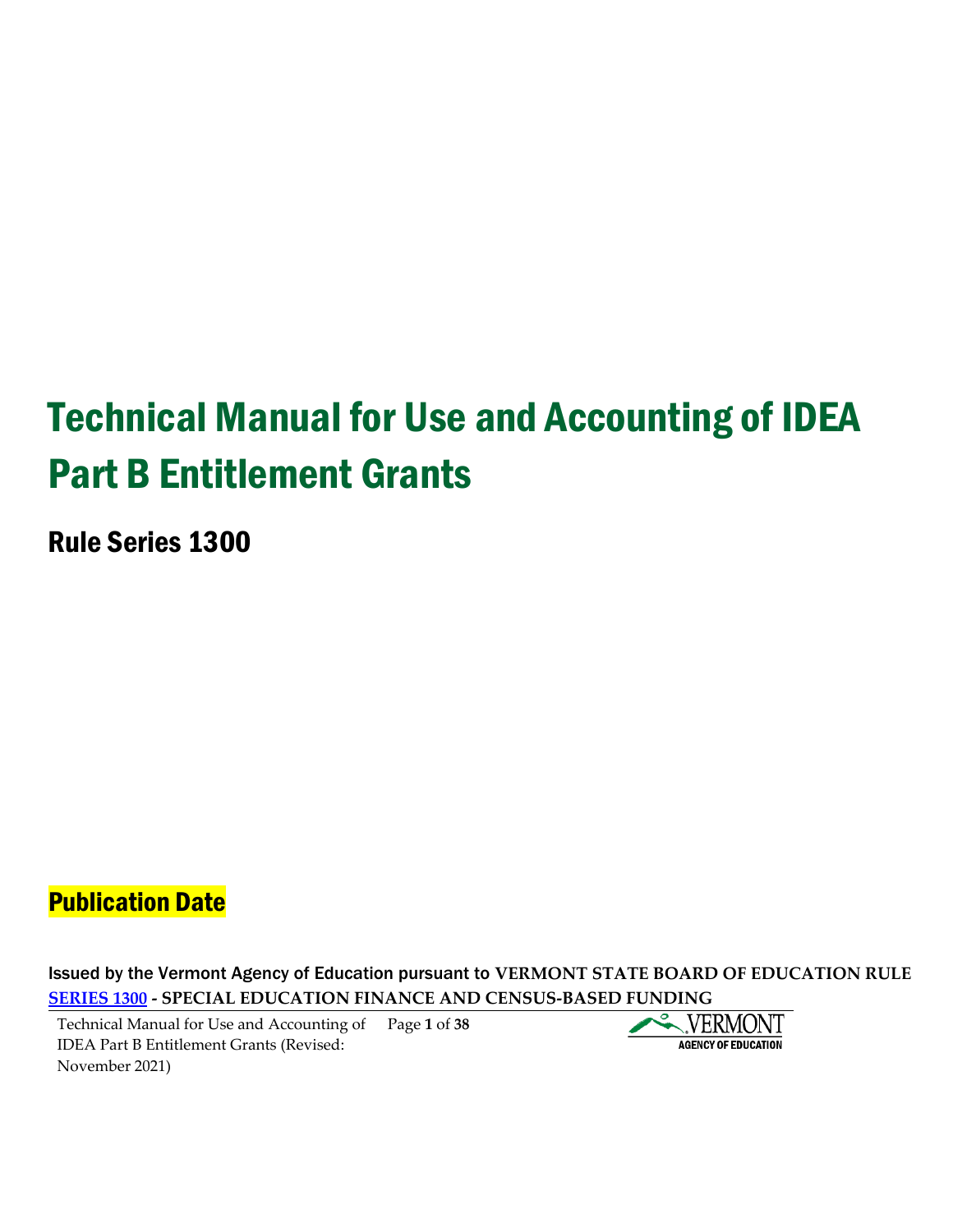

Question for Kate and Mary, does the first page have a footer? I didn't do the TOC based on our conversation, regarding captilization and other items in the branding process, I didn't want to make it worse.

TOC needed.

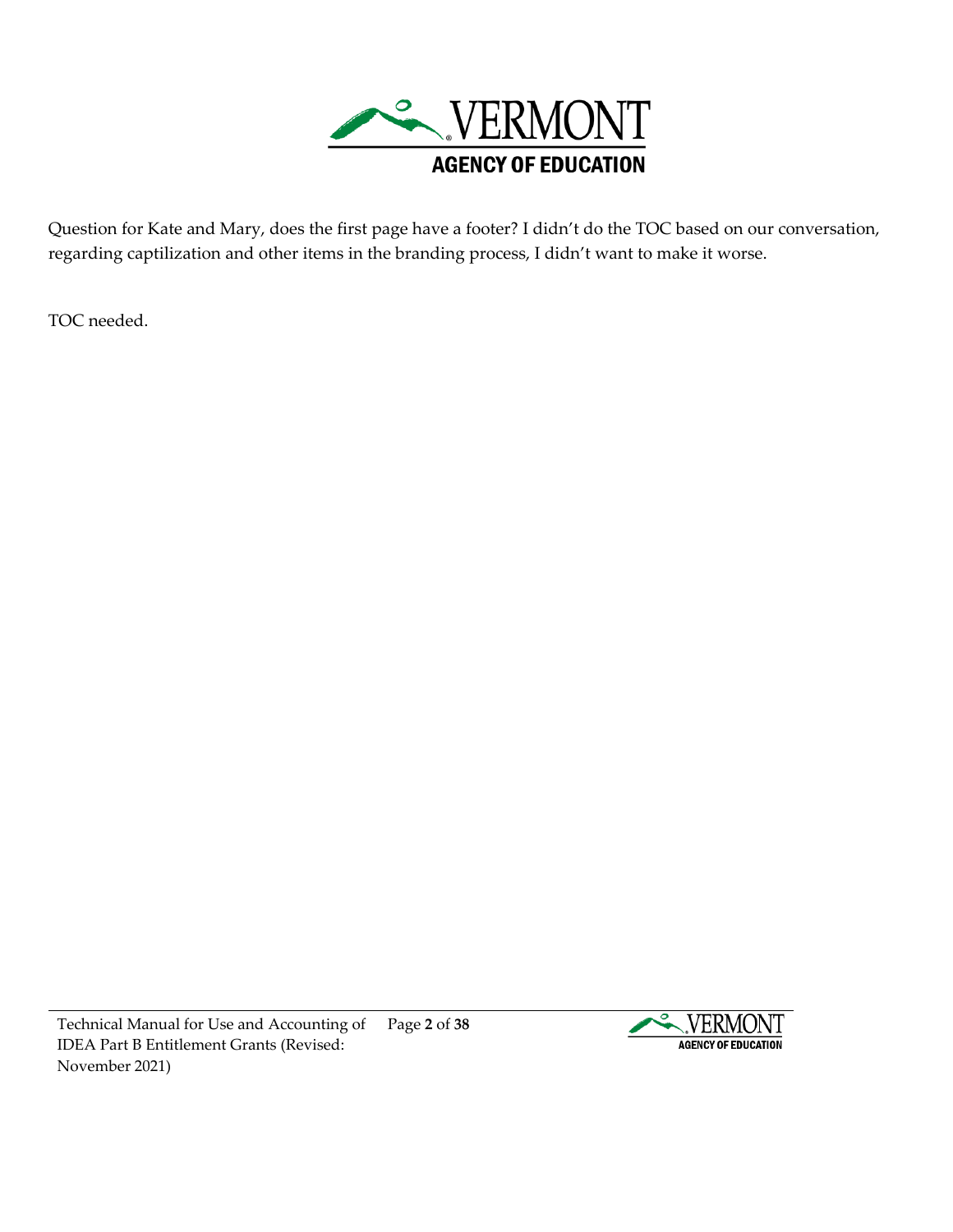#### Eligibility for Purposes of Maintenance of Effort (MOE) and Allowable Uses of Federal Funds for Special Education

In order to meet the Maintenance of Effort requirement, an LEA must budget, for the education of students with disabilities, at least the same amount, from at least one of the following sources, as the LEA spent for that purpose from the same source for the most recent fiscal year for which information is available:

The combination of State and local funds;

Local funds only on a per capita basis; or

The combination of State and local funds on a per capita basis.

In order to adhere to federal requirements for use of federal grants generally, and the Individuals with Disabilities Education Act Part B (IDEA-B) Flow Through and PreK Flow Through Grants, and the EssentialEarly Education (EEE) grant specifically, an LEA must demonstrate that the use of federal funds is allowable. For a particular cost to be allowable, it must be necessary, allocable, and reasonable for proper and efficient performance and administration of the IDEA grant or program (Special Education) for which the LEA is being reimbursed. A cost is reasonable if it does not exceed what an LEA would normally incur in the absence of outside sources of funds. Additional guidance about standards for determining allowable costs is available from the federal Office of Management and Budget (OMB) Uniform Administrative Requirements, Cost Principles, and Audit Requirements for Federal Awards [\(2](https://www.gpo.gov/fdsys/granule/CFR-2014-title2-vol1/CFR-2014-title2-vol1-part200/content-detail.html) CFR [Part 200\)](https://www.gpo.gov/fdsys/granule/CFR-2014-title2-vol1/CFR-2014-title2-vol1-part200/content-detail.html). Only allowable costs may be charged to IDEA-B grants.

To help reduce administrative burden and minimize the number of rules LEAs are subject to in accordance with 20 [U.S.C. § 1407\(a\),](http://uscode.house.gov/view.xhtml?req=granuleid:USC-prelim-title20-section1407&num=0&edition=prelim) there will be a single set of rules defining eligible special educationexpenditures that align state, local, and federal funding sources. An LEA's eligible state and local specialeducation expenditures will be used as the basis for calculating MOE required by 34 C.F.R. [300.203.](https://www.ecfr.gov/current/title-34/subtitle-B/chapter-III/part-300/subpart-C/section-300.203)

An expenditure is eligible for the purposes of calculating MOE and for is allowable for charging to theIDEA-B grant if it is the result of:

providing special education or related services and/or supplementary aids and services that are

articulated in a student's IEP; or

instructional, behavioral, and other academic/non-academic supports that are provided to students with and without disabilities in a common setting, so long as the services provided arearticulated in an eligible student's IEP; or

Non-student specific expenditures reasonably related to the provision of special education services that are not provided as part of the school's standard instructional conditions.

Technical Manual for Use and Accounting of IDEA Part B Entitlement Grants (Revised: November 2021) Page **3** of **38**

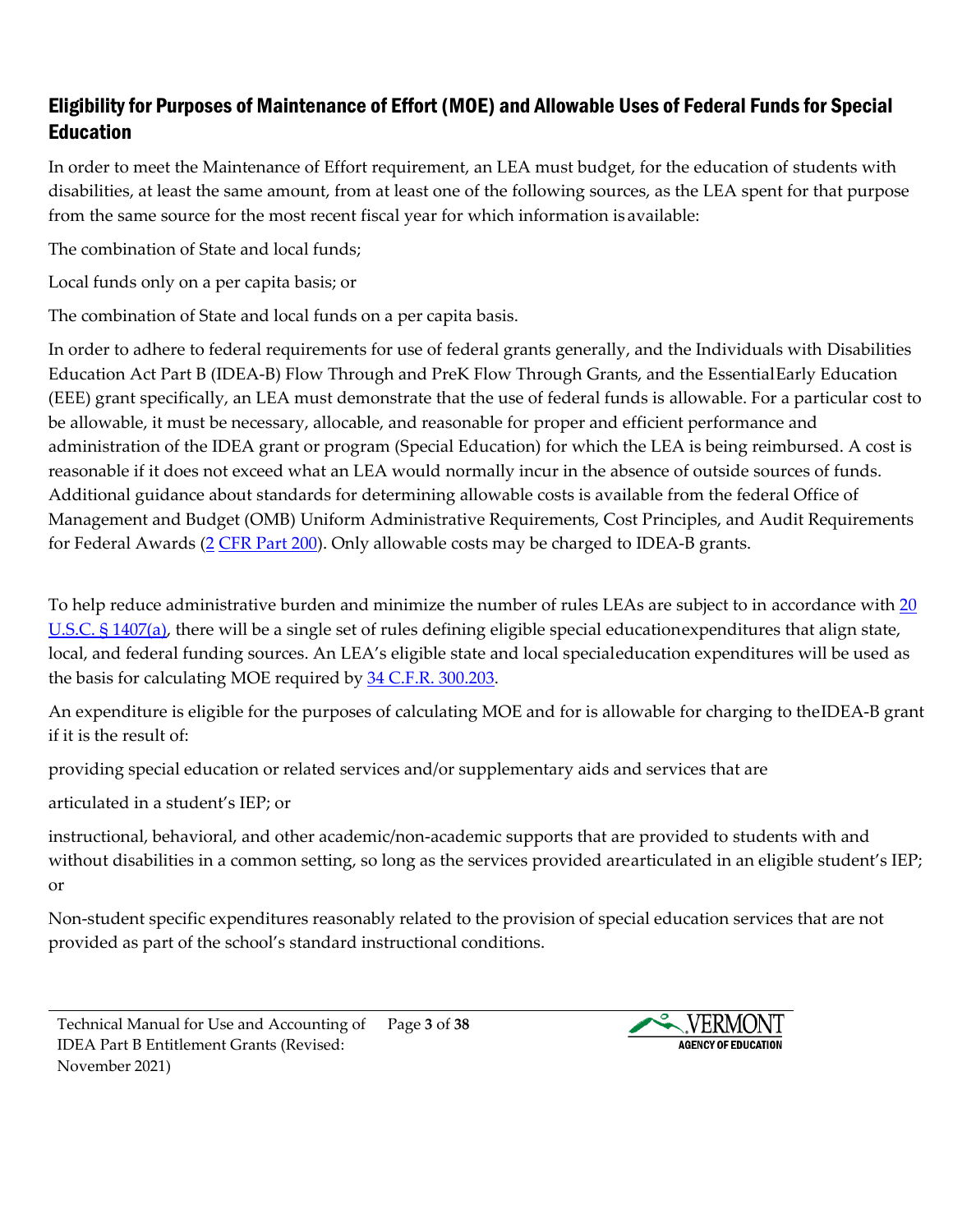Non-student specific expenditures include but are not limited to child find, special education administration costs, and costs of software used to maintain special education files. The Agency of Education shall maintain a Technical Manual for Determining Allowable Costs for Vermont Special Education Funding and IDEA B Entitlement Grants listing the common services that are deemed to be reasonably related to the provision of special education services. An expenditure not included in the manual of cost accounting may be allowed on a case-by-case basis by the Agency.

Funding streams subject to the rules found in this document for determining eligibility toward theMaintenance of Effort (MOE) calculation include:

- Census Block Grants
- Extraordinary Special Education Expenditures Reimbursement
- State-placed Special Education Reimbursement
- Local funds attributed to special education.
- Essential Early Education (EEE) grant also known as Early Childhood Special Education (ECSE)
- Individuals with Disabilities Education Act Part B (IDEA B) Flow Through and PreK Flow Throughgrants.

The following table lists potential budget items or expenditures that may be charged to the IDEA-B FlowThrough grant (Revenue Code 4226), the IDEA-B Pre-K Flow Through (Revenue Code 4228) grant, or theother state funding sources for special education. The list is not exhaustive but includes those items that have continue to prompt additional discussion or guidance. For any specific guidance not found in this document, please direct for questions to the state special education director.

### **Symbol Key**

## **MOE Eligible and allowable for IDEA**

#### **Allowable, but only under certain circumstances**

#### **Not Allowable**

| Eligible/<br>Allowable? | <b>Budget Item</b>                                                                                                                | Requirements/Additional Information                                                                                                                                                                                                                     |
|-------------------------|-----------------------------------------------------------------------------------------------------------------------------------|---------------------------------------------------------------------------------------------------------------------------------------------------------------------------------------------------------------------------------------------------------|
| $\blacktriangledown$    | <b>ADAPTIVE</b><br><b>EDUCATION</b> - Physical<br>Education, Music or Art:<br>Salary and benefits of staff<br>employed by an LEA. | Salary and benefits of an adaptive physical education, music, or<br>art teachers are an allowable expense as related to services<br>described on a student's IEP, for the time that the educator<br>provides instruction to students with disabilities. |

Technical Manual for Use and Accounting of IDEA Part B Entitlement Grants (Revised: November 2021) Page **4** of **38**

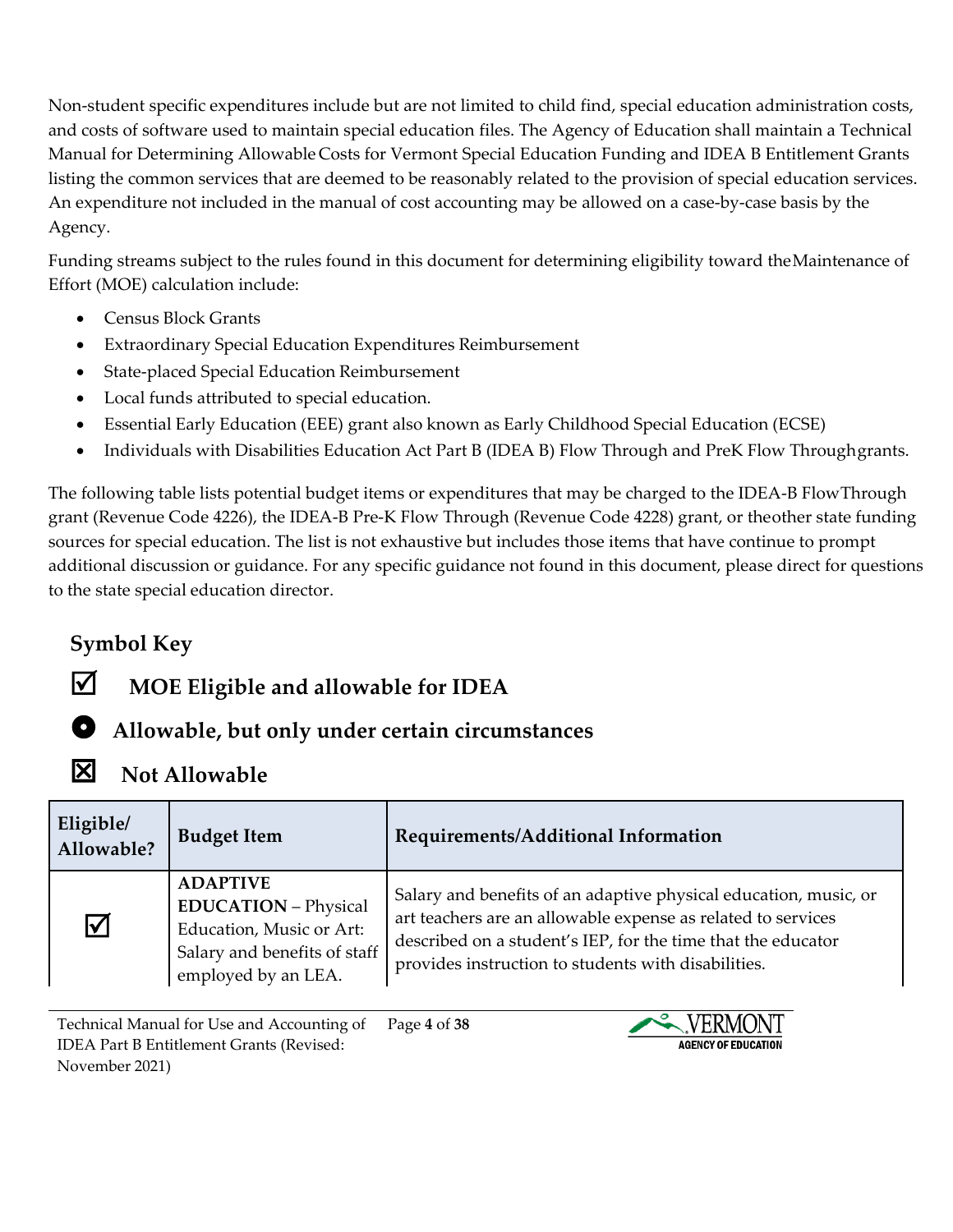| Eligible/<br>Allowable?       | <b>Budget Item</b>                                                                                                                                                                                                                 | Requirements/Additional Information                                                                                                                                                                                                                                                                                                                 |
|-------------------------------|------------------------------------------------------------------------------------------------------------------------------------------------------------------------------------------------------------------------------------|-----------------------------------------------------------------------------------------------------------------------------------------------------------------------------------------------------------------------------------------------------------------------------------------------------------------------------------------------------|
| $\blacktriangledown$          | <b>ADVERTISING: Costs</b><br>associated with<br>advertising in media such<br>as newspapers, radio,<br>television, direct mail, or<br>electronic.                                                                                   | Permitted for special education related personnel recruitment,<br>procurement of goods and services, publishing notice of<br>destruction of special education records, publishing notice of<br>child find, and other specific purposes necessary to meet the<br>requirements of the IDEA grant. (2 CFR § 200.241)                                   |
| l√                            | <b>AIDES:</b> Salary and<br>benefits of staff employed<br>by an LEA as well as<br>private vendor contracted<br>staff.                                                                                                              | Aides must work under the supervision of an appropriate<br>licensed special education teacher and perform duties consistent<br>with the role of an aide, while not assuming the role of a teacher.                                                                                                                                                  |
|                               | <b>ALTERNATIVE</b><br><b>SCHOOLS</b> or<br><b>ALTERNATIVE</b><br><b>EDUCATION</b><br><b>PROGRAMS: Alternative</b><br>of adaptive school<br>structures and teaching<br>techniques.                                                  | Alternative schools or education programs are generally regular<br>education schools or programs for students at risk of school<br>failure. Therefore, the costs associated with them are not allowed.<br>However, the costs of special education services for students<br>participating in such programs are allowable special education<br>costs. |
|                               | <b>APPLICATIONS (APPs):</b><br>Costs associated with<br>digital applications for<br>devices such as tablets.                                                                                                                       | Digital applications for devices such as tablets that provide<br>supplemental support to students with disabilities may be<br>funded with IDEA.                                                                                                                                                                                                     |
| $\bm{\mathsf{\underline{V}}}$ | <b>ASSISTIVE</b><br>TECHNOLOGY (AT) -<br>DEVICES: Any item,<br>piece of equipment, of<br>product system (software)<br>used to increase,<br>maintain, or improve the<br>functional capabilities for<br>a student with disabilities. | Assistive technology must be listed on a student's IEP.                                                                                                                                                                                                                                                                                             |

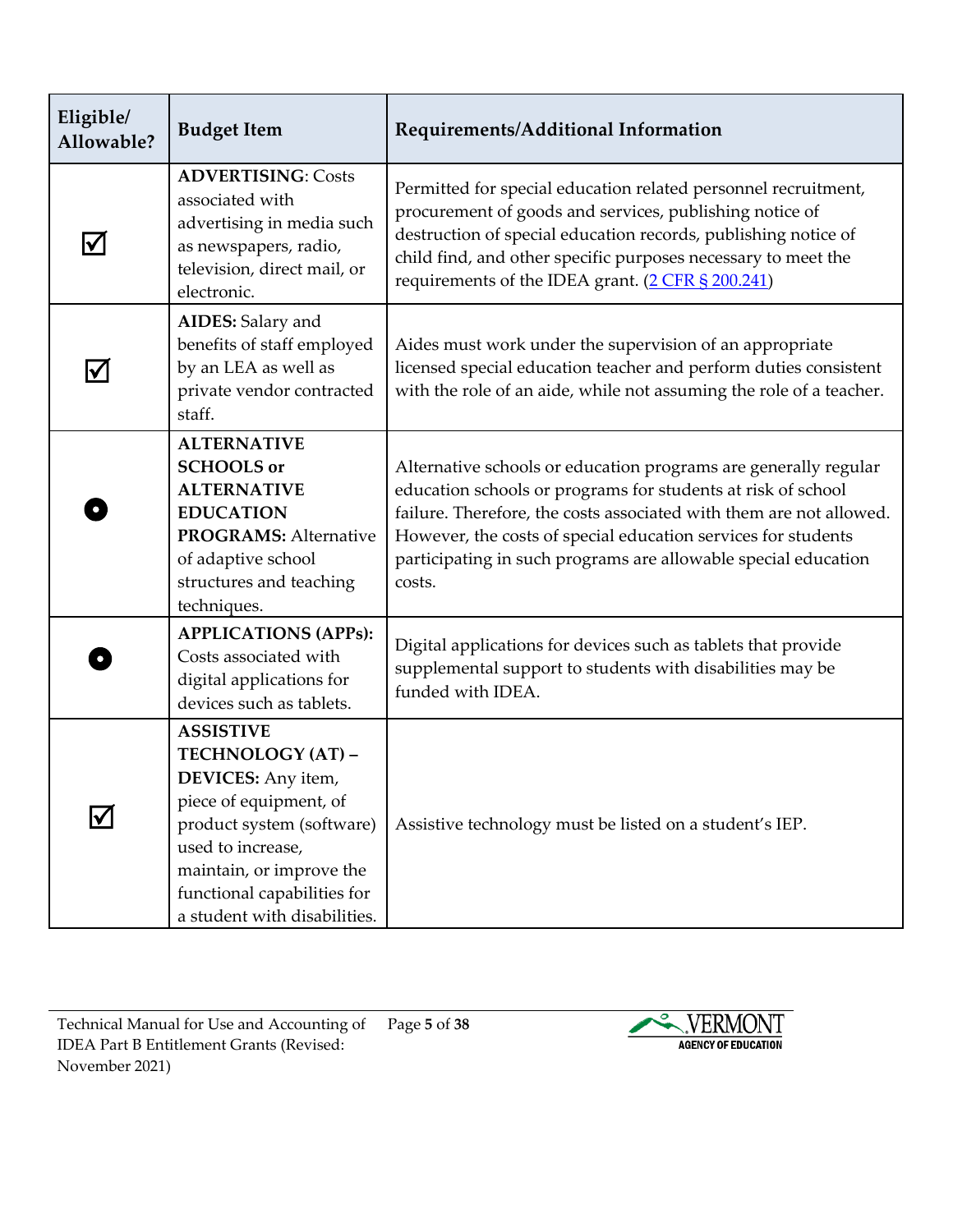| Eligible/<br>Allowable? | <b>Budget Item</b>                                                                                                                                                                                                                                                      | Requirements/Additional Information                                                                                                                                                                                                                                                                                                                                                                                                                                                                                                                                                                                                                                                                                                                                                                         |
|-------------------------|-------------------------------------------------------------------------------------------------------------------------------------------------------------------------------------------------------------------------------------------------------------------------|-------------------------------------------------------------------------------------------------------------------------------------------------------------------------------------------------------------------------------------------------------------------------------------------------------------------------------------------------------------------------------------------------------------------------------------------------------------------------------------------------------------------------------------------------------------------------------------------------------------------------------------------------------------------------------------------------------------------------------------------------------------------------------------------------------------|
|                         | <b>ASSISTIVE</b><br>TECHNOLOGY (AT) -<br><b>SERVICES: Services,</b><br>including any service that<br>directly assists a student<br>with an IEP in the<br>selection, acquisition, or<br>use of an assistive<br>technology device.                                        | Assistive technology services include<br>evaluation of a student's needs, including functional<br>1.<br>assessment of the student in the student's customary<br>environment;<br>purchasing, leasing, or otherwise providing for the<br>2.<br>acquisition of AT devices for the student;<br>selecting, designing, fitting, customizing, adapting,<br>3.<br>applying, maintaining, repairing, or replacing AT devices;<br>coordinating and using other therapies, interventions, or<br>4.<br>services with AT devices, such as those associated with existing<br>education and rehabilitation plans and programs;<br>training or technical assistance for the student, or when<br>5.<br>appropriate, the family of the student; and/or<br>training or technical assistance for education professionals.<br>6. |
| $\boxtimes$             | <b>ATTORNEY'S FEES -</b><br>PARTY TO AN<br><b>ACTION:</b> Attorney fees<br>for IDEA state complaints,<br>due process hearings,<br>representation at IEP<br>Team meetings, facilitated<br>IEP meetings, mediation<br>sessions, or any student-<br>specific consultation. | Legal fees for IDEA state complaints, due process hearings,<br>representation at IEP Team meetings, facilitated IEP meetings,<br>mediation sessions, or any student-specific consultation are not<br>allowed. This includes legal fees for depositions, expert<br>witnesses, settlements, or other related costs. IDEA funds may<br>not be used to pay attorney fees related to disciplinary actions.                                                                                                                                                                                                                                                                                                                                                                                                       |
| IV                      | <b>ATTORNEY'S FEES -</b><br><b>PROFESSIONAL</b><br><b>DEVELOPMENT</b> or<br><b>POLICY</b><br><b>DEVELOPMENT: Costs</b><br>associated with the<br>provision of training or<br>policy development<br>conducted by an attorney.                                            | IDEA funds may be used for the costs of an attorney providing<br>training to LEA staff on special education-related law. This does<br>not include any student-specific consultation (see ATTORNEY'S<br>FEES - PARTY TO AN ACTION).<br>IDEA funds may be used also for the costs of an attorney<br>providing consultation regarding the development of the LEA's<br>special education policies and procedures. For the policy<br>consultation cost to be allowed, it must be itemized on the invoice<br>as separate from district-wide policy development. (34 CFR §<br>300.207)                                                                                                                                                                                                                             |

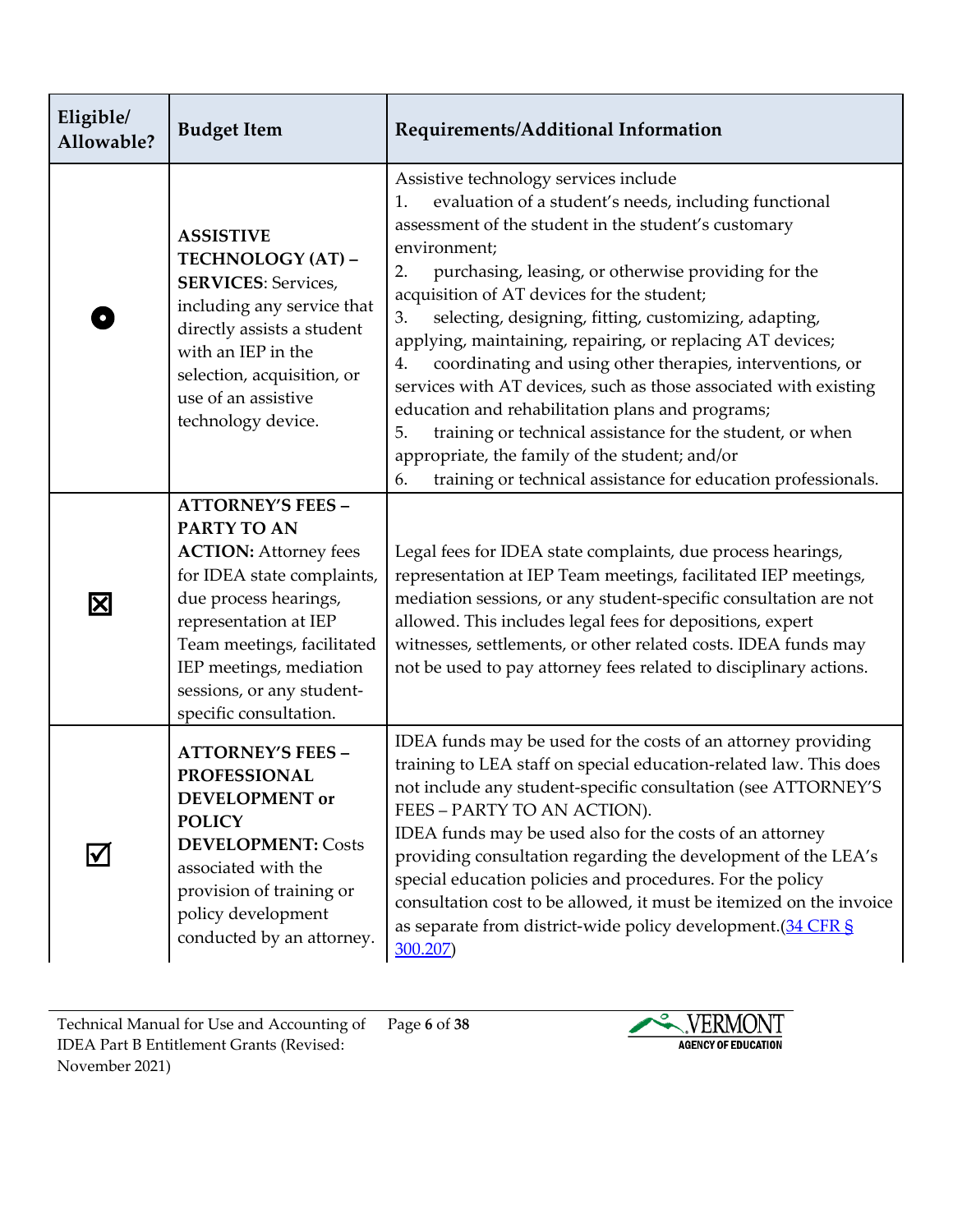| Eligible/<br>Allowable?      | <b>Budget Item</b>                                                                                                                                                                                  | Requirements/Additional Information                                                                                                                                                                                                                                                                                                                                                                                                                                                                                                                                                                                  |
|------------------------------|-----------------------------------------------------------------------------------------------------------------------------------------------------------------------------------------------------|----------------------------------------------------------------------------------------------------------------------------------------------------------------------------------------------------------------------------------------------------------------------------------------------------------------------------------------------------------------------------------------------------------------------------------------------------------------------------------------------------------------------------------------------------------------------------------------------------------------------|
|                              | <b>AUDIT COSTS: Costs</b><br>associated with<br>contracting independent<br>auditors.                                                                                                                | The costs of auditing the IDEA as required by Uniform<br>$\Delta$<br>Guidance 2 CFR 200.500 Single Audit Requirements are<br>allowable. Only the costs for the IDEA portion of the<br>Single Audit may be charged to IDEA funds.<br>Audit costs related to state aid or Medicaid are not<br>$\boxtimes$<br>allowed as direct costs on the IDEA grants.                                                                                                                                                                                                                                                               |
| $\bm{\mathsf{\large{\vee}}}$ | <b>AUDIOLOGIST: Salary</b><br>and benefits of staff<br>employed by an LEA as<br>well as private vendor<br>contracted staff.                                                                         | Audiologist services must be listed on a student's IEP.                                                                                                                                                                                                                                                                                                                                                                                                                                                                                                                                                              |
|                              | <b>AUTOMATIC DOOR</b><br><b>OPENERS:</b> Purchase and<br>installation.                                                                                                                              | Allowed if necessary to provide access to a student with a<br>disability.                                                                                                                                                                                                                                                                                                                                                                                                                                                                                                                                            |
|                              | <b>BUS PURCHASE, LEASE</b><br>or RENTAL: Vehicle<br>purchase or lease,<br>insurance, repair, and<br>maintenance.<br>See also<br><b>TRANSPORTATION</b><br><b>COSTS - SPECIAL</b><br><b>EDUCATION</b> | Vehicles may be used only for special education-related activities.<br>This includes transporting students to and from school if the<br>student's IEP requires specialized transportation. Vehicles<br>purchased with IDEA funds may also be used to transport<br>students during the school day if related to their special<br>education and related services. Vehicles may also be used by<br>special education staff. These restrictions apply even if only a<br>portion of the vehicle cost is covered with IDEA funds. LEAs<br>must receive prior approval from AOE to use IDEA funds for<br>capital equipment. |
|                              | <b>BUS DRIVER: Salary and</b><br>benefits of staff employed<br>by an LEA.                                                                                                                           | Salary and benefits of a driver are allowed only for the time the<br>driver transports students with disabilities who required either<br>specialized transportation per the students' IEPs or<br>transportation related to the delivery of special education<br>instruction of related services.                                                                                                                                                                                                                                                                                                                     |

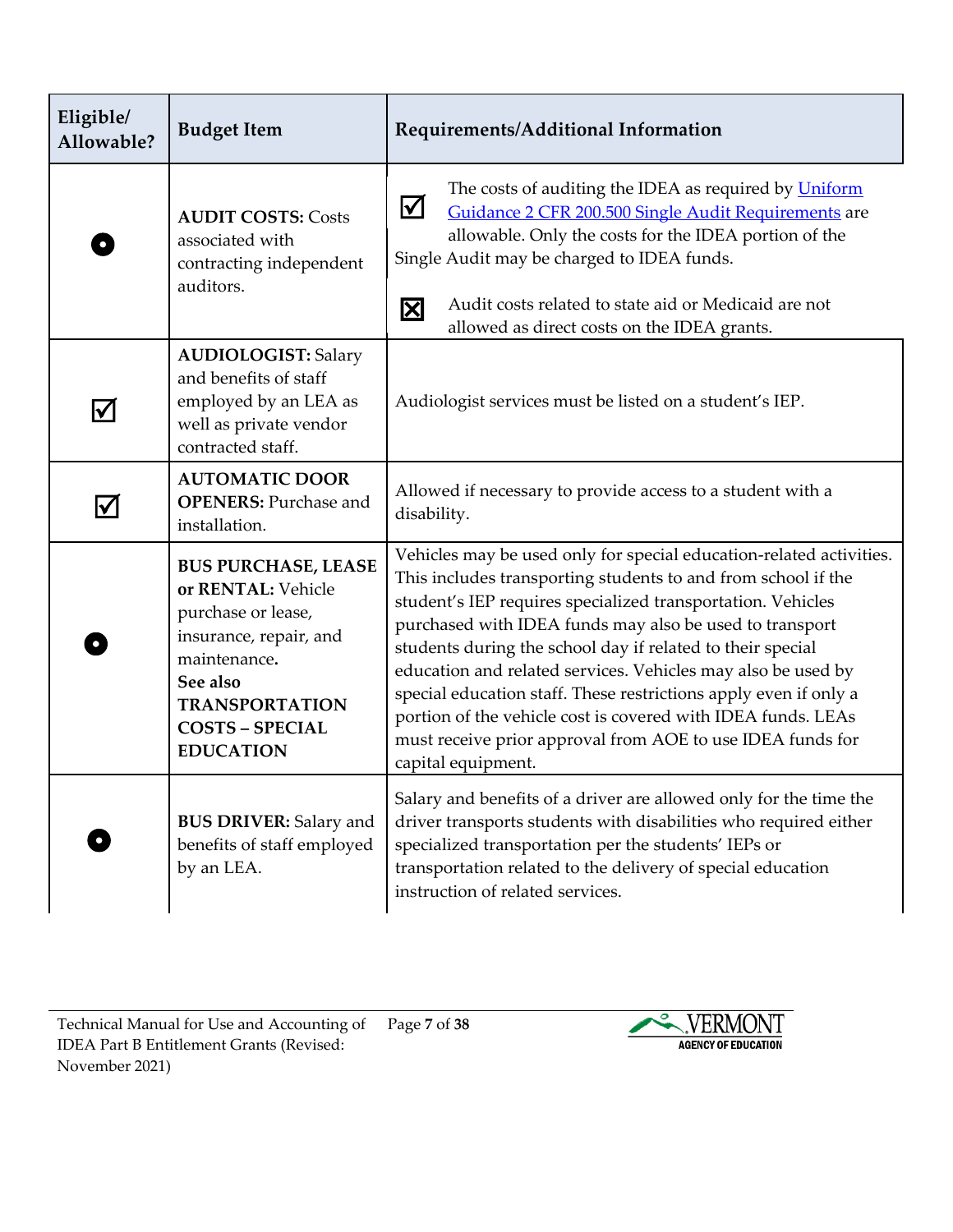| Eligible/<br>Allowable? | <b>Budget Item</b>                                                                                                                                     | Requirements/Additional Information                                                                                                                                                                                                                                                                                                                                                                                                                                                                                                                                                                                                                                            |
|-------------------------|--------------------------------------------------------------------------------------------------------------------------------------------------------|--------------------------------------------------------------------------------------------------------------------------------------------------------------------------------------------------------------------------------------------------------------------------------------------------------------------------------------------------------------------------------------------------------------------------------------------------------------------------------------------------------------------------------------------------------------------------------------------------------------------------------------------------------------------------------|
|                         | <b>CHILD FIND</b><br><b>ACTIVITIES: Costs</b><br>associated with public<br>awareness, notices, and<br>screening.                                       | Child find activities are allowed for identification of students<br>with disabilities. However,<br>$\boxtimes$<br>Child find costs cannot be included in proportionate share<br>amount that is set aside for private schools.<br>区<br>Funds from the IDEA B flow-through Pre-K grant - may<br>not be used for child find activities, including finding,<br>identifying, or evaluating children.                                                                                                                                                                                                                                                                                |
|                         | <b>CLERICAL SUPPORT:</b><br>Salary and benefits of staff<br>employed by an LEA.                                                                        | Only the actual time spent supporting special education is<br>$\boldsymbol{\mathsf{M}}$<br>allowed and must be based on time and effort records that<br>accurately reflect the work performed (2 CFR § 200.430(i))<br>If the position supports other programs such as pupil<br>$\boxtimes$<br>services or Medicaid, the individual's full salary and<br>benefits cannot be charged to the IDEA grant.                                                                                                                                                                                                                                                                          |
|                         | <b>COLLEGE CREDITS -</b><br><b>SPECIAL EDUCATION</b><br><b>COURSEWORK: Cost of</b><br>tuition.<br>See TUITION FOR<br>SPECIAL EDUCATION<br><b>STAFF</b> | IDEA funds may be used to reimburse staff or the LEA for the<br>cost of higher education credits related to special education<br>instruction and related services.                                                                                                                                                                                                                                                                                                                                                                                                                                                                                                             |
|                         | <b>COMPUTING DEVICES</b><br><b>FOR STUDENTS: The</b><br>cost of computers,<br>laptops, tablets, etc.                                                   | Computing devices for students are considered an excess<br>$\mathsf{M}% _{T}=\mathsf{M}_{T}\!\left( a,b\right) ,\ \mathsf{M}_{T}=\mathsf{M}_{T}\!\left( a,b\right) ,$<br>costs when related to the unique needs of a student with a<br>disability. The computing device must be listed on a<br>student's IEP to be funded by other state funding sources.<br>$\mathbf{\Xi}$<br>Acquisition of computing devices are NOT an excess cost,<br>and therefore are not allowed, if the LEA has decided to<br>provide computing devices for all students and simply charges<br>the IDEA grant a prorated amount based upon the number of<br>students with disabilities in the school. |

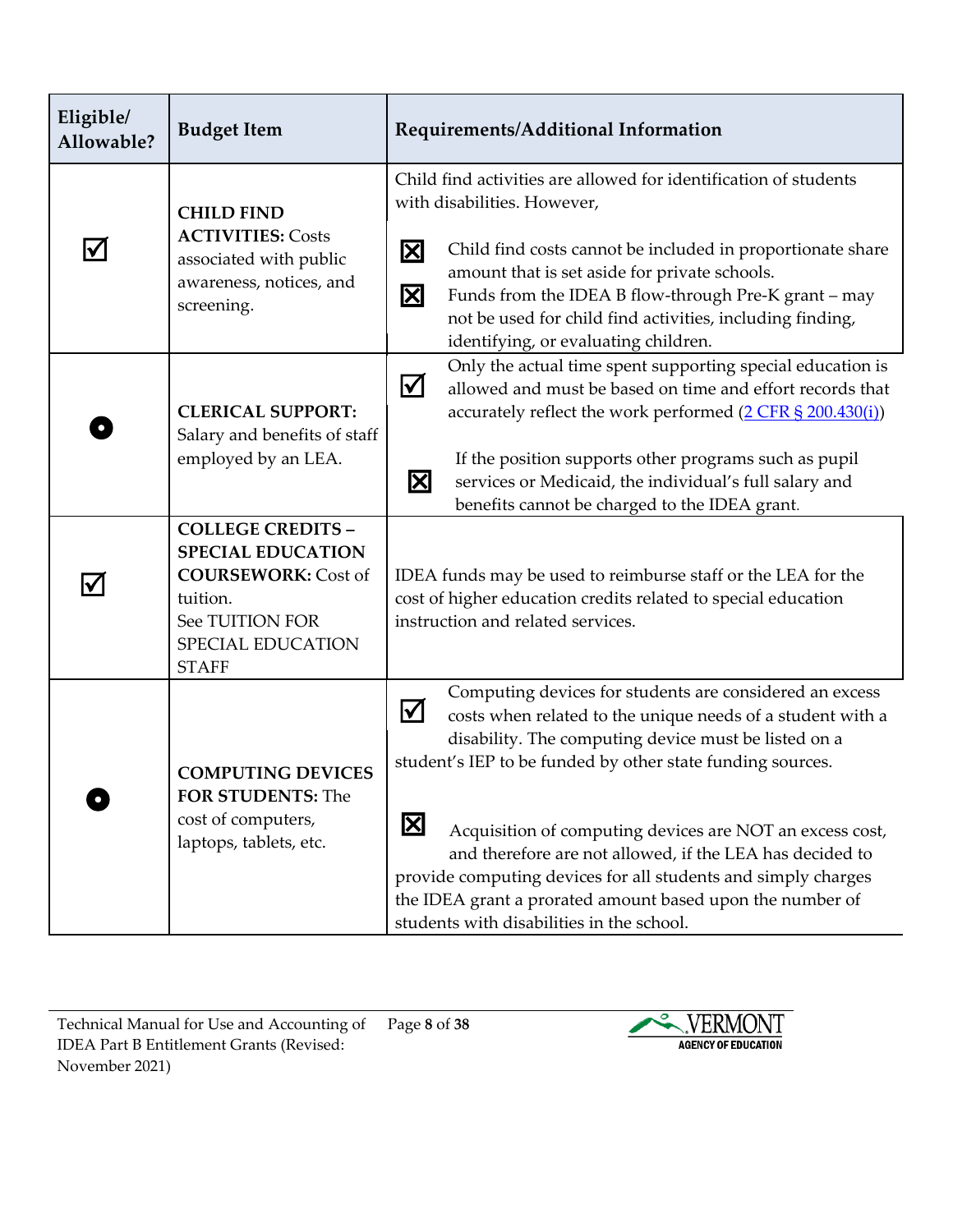| Eligible/<br>Allowable? | <b>Budget Item</b>                                                                                                                                                                | Requirements/Additional Information                                                                                                                                                                                                                                                                                                                                                                                                                                                                                                                                                                                                                                                                                       |
|-------------------------|-----------------------------------------------------------------------------------------------------------------------------------------------------------------------------------|---------------------------------------------------------------------------------------------------------------------------------------------------------------------------------------------------------------------------------------------------------------------------------------------------------------------------------------------------------------------------------------------------------------------------------------------------------------------------------------------------------------------------------------------------------------------------------------------------------------------------------------------------------------------------------------------------------------------------|
|                         | <b>COMPUTING DEVICES</b><br>FOR STAFF: The cost of<br>computers, laptops,<br>tablets, etc.                                                                                        | Computing devices for special education staff are allowed<br>if the individuals work solely in the area of special<br>$\mathbf \nabla$<br>education or, if the device will be used solely for special<br>education purposes. The computing devices must be for special<br>education administration to be funded by other state funding<br>sources.<br>ΙXΙ<br>Costs for personal use of devices are never allowed.<br>Positions that serve students with and without<br>disabilities, e.g., school psychologists, social workers, guidance<br>counselors, etc., should not have the purchase of their computing<br>devices charged to the special education grant. Purchases are not<br>excess costs of special education. |
|                         | <b>COMMUNICATION</b><br><b>DEVICES FOR STAFF:</b><br>Costs associated with the<br>lease or purchase and<br>charges for use of desk<br>phones, cell phones,<br>pagers, and radios. | Communication devices are allowed only for special<br>$\Delta$<br>education activities. If a device is also to be used for non-<br>special education activities, the LEA must keep<br>documentation of the extent to which it is used for special<br>education and for other activities. Outside of incidental use, if a<br>device will also be used for non-special education activities, the<br>costs should not be charged to the IDEA grants. The<br>communication device must be for special education<br>administration to be funded by other state funding sources.<br>区<br>Costs for personal use of devices are never allowed.                                                                                   |
| $\overline{\textsf{X}}$ | <b>COMPUTER</b><br><b>NETWORKS: Costs</b><br>associated with an LEA's<br>district-wide computer or<br>IT network.                                                                 | LEAs' computer or IT networking costs are provided district-<br>wide and are not considered excess costs of special education.                                                                                                                                                                                                                                                                                                                                                                                                                                                                                                                                                                                            |

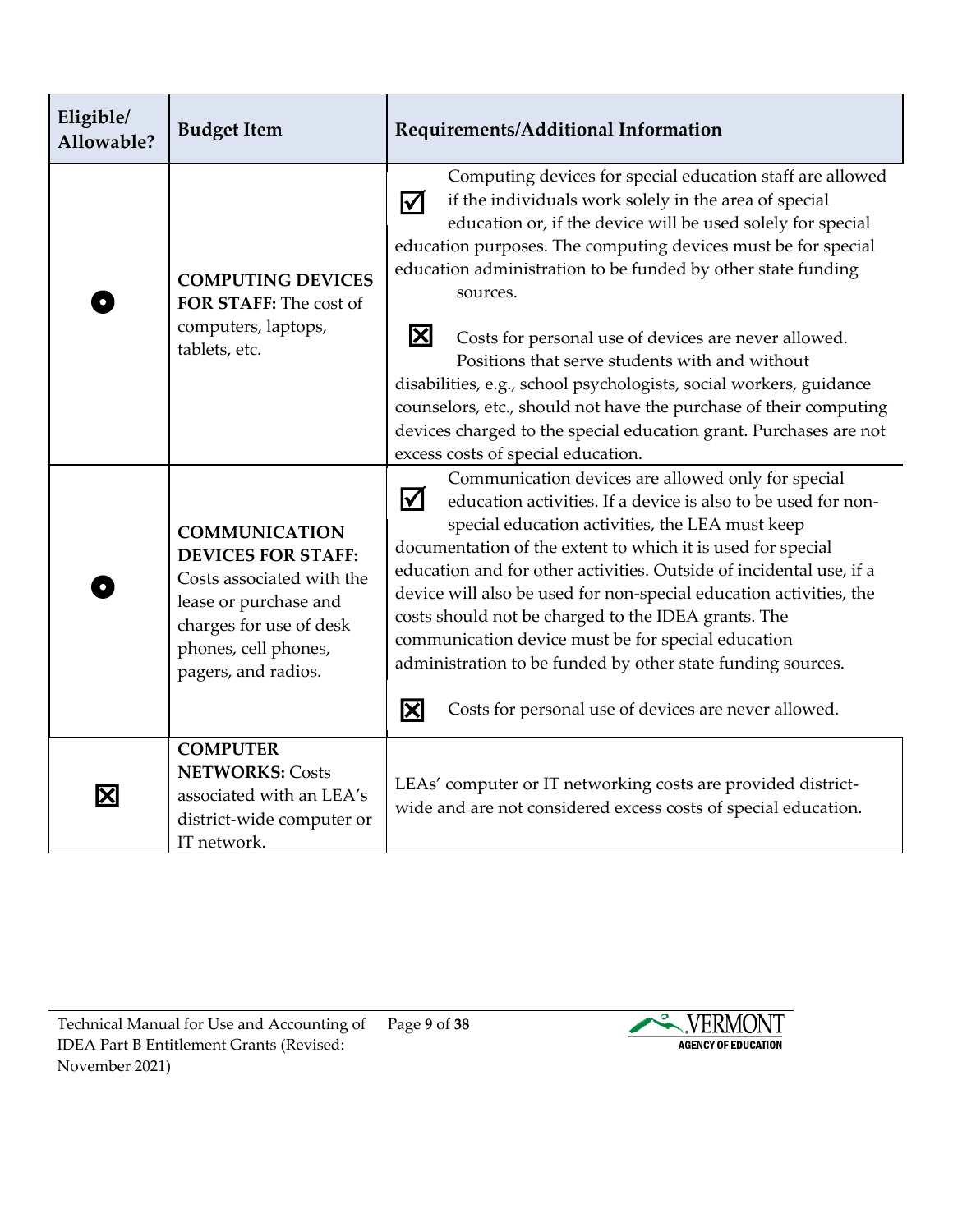| Eligible/<br>Allowable? | <b>Budget Item</b>                                                                                                                                                                                             | Requirements/Additional Information                                                                                                                                                                                                                                                                                                                                                                                                                                                                                                                                           |
|-------------------------|----------------------------------------------------------------------------------------------------------------------------------------------------------------------------------------------------------------|-------------------------------------------------------------------------------------------------------------------------------------------------------------------------------------------------------------------------------------------------------------------------------------------------------------------------------------------------------------------------------------------------------------------------------------------------------------------------------------------------------------------------------------------------------------------------------|
|                         | <b>CONSTRUCTION:</b><br>Constructing facilities or<br>altering existing facilities.                                                                                                                            | Costs for construction or alteration of facilities must be related to<br>the excess cost of providing special education. A project must<br>meet the needs of one or more students with disabilities. Costs for<br>the general purpose of bringing facilities into compliance with<br>Section 504 and ADA requirements are not allowed. Only the<br>costs of making a room accessible or costs specific to the delivery<br>of special education programs can be charged to the IDEA grant.<br>LEAs must receive prior approval from AOE to use IDEA funds<br>for construction. |
|                         | <b>CONSULTATION-</b><br><b>NOT DIRECT</b><br><b>STUDENT SERVICES:</b><br>Costs associated with<br>contracted services from a<br>consultant.                                                                    | LEAs may contract with consultants to provide information<br>about methods, techniques, and strategies to use for students<br>with disabilities or for a particular student's special education<br>program.<br>Services provided by a consultant directly to a student<br>区<br>should not be budgeted as "consultation," but should be<br>budgeted as contracted services instead (see<br><b>CONTRACTED SPECIAL EDUCATION INSTRUCTION</b><br>below).                                                                                                                          |
| IV                      | <b>CONTRACTED</b><br><b>SPECIAL EDUCATION</b><br><b>INSTRUCTION or</b><br><b>RELATED SERVICES</b><br>from a PRIVATE<br><b>VENDOR: Services</b><br>contracted by an LEA<br>from an entity other than<br>an LEA. | The contracted services must be listed on a student's IEP.                                                                                                                                                                                                                                                                                                                                                                                                                                                                                                                    |

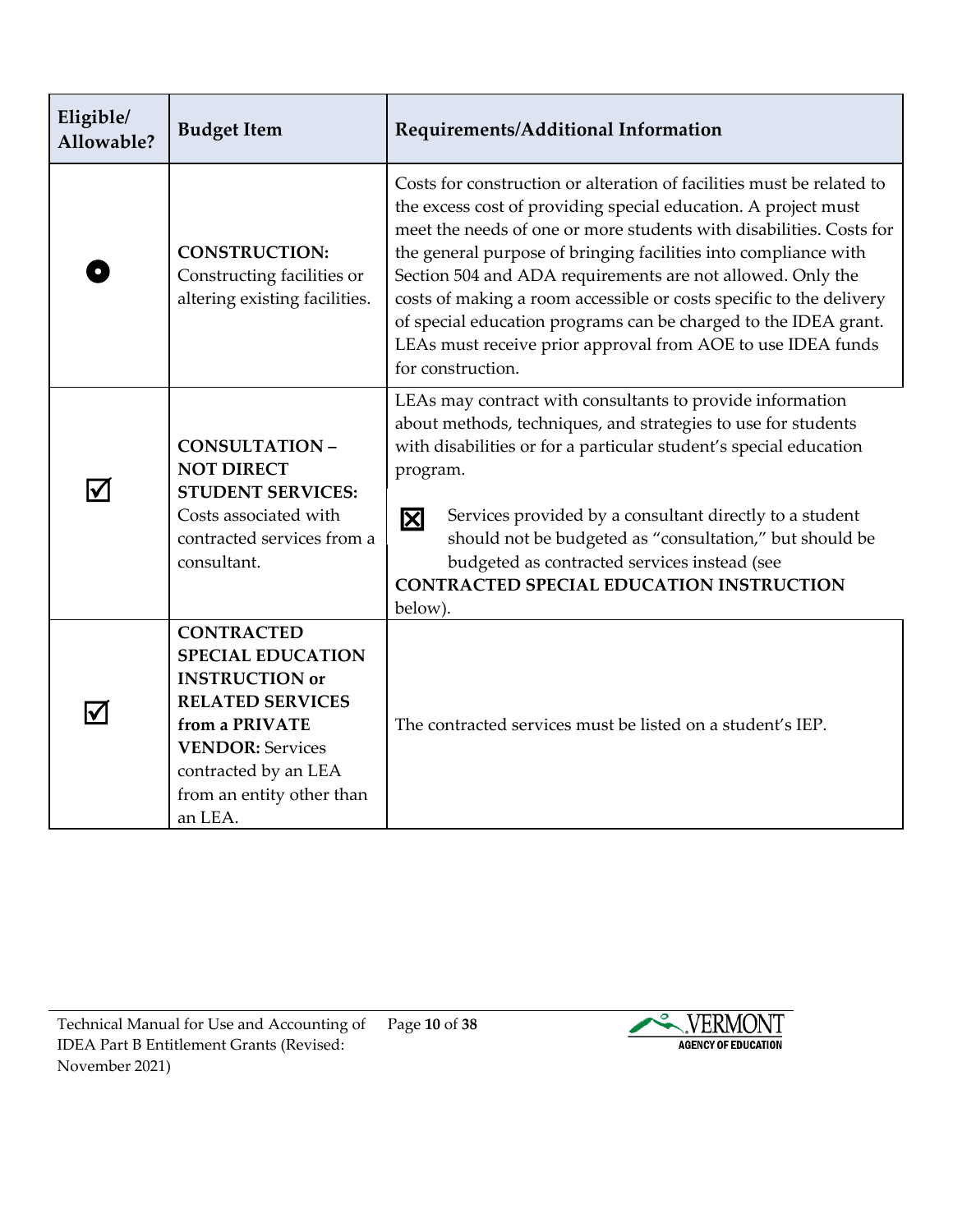| Eligible/<br>Allowable?      | <b>Budget Item</b>                                                                                                                                                                                         | Requirements/Additional Information                                                                                                                                                                                                                                                                                                                                                                                                                                                                                                                                                                                                                                                                                                                                                                                               |
|------------------------------|------------------------------------------------------------------------------------------------------------------------------------------------------------------------------------------------------------|-----------------------------------------------------------------------------------------------------------------------------------------------------------------------------------------------------------------------------------------------------------------------------------------------------------------------------------------------------------------------------------------------------------------------------------------------------------------------------------------------------------------------------------------------------------------------------------------------------------------------------------------------------------------------------------------------------------------------------------------------------------------------------------------------------------------------------------|
|                              | <b>CONTRACTED</b><br><b>SERVICES -</b><br>PARENTALLY PLACED<br>PRIVATE SCHOOL<br><b>STUDENTS</b>                                                                                                           | LEAs using IDEA funds to provide special education services to<br>parentally-placed private school students with disabilities<br>attending school in the district - inclusive of home schooled<br>students - may do so through contract with an individual,<br>agency, organization, or other entity.<br>The LEA may not contract directly with the private school,<br>$\mathbf{X}$<br>however, to provide special education services to a<br>parentally-placed private school student.                                                                                                                                                                                                                                                                                                                                           |
| $\bm{\mathsf{\large{\vee}}}$ | <b>COORDINATED EARLY</b><br><b>INTERVENING</b><br><b>SERVICES (CEIS) An</b><br>LEA may use up to 15%<br>of the amount it receives<br>under IDEA-B to develop<br>coordinated early<br>intervening services. | CEIS include professional development for educators and other<br>school personnel, or scientifically based academic and behavioral<br>interventions for students in kindergarten through grade 12 (with<br>a particular emphasis on students in kindergarten through grade<br>3) who do not have an IEP under IDEA but who need additional<br>academic and behavioral supports to succeed in general<br>education. See 34 CFR § 300.226 (LEA must annual report the<br>number of children served by the CEIS as well as the number of<br>children served who subsequently received special education).                                                                                                                                                                                                                            |
|                              | <b>CRISIS PREVENTION</b><br><b>TRAINING (CPI): Costs</b><br>associated with staff<br>attending training or costs<br>related to "training the<br>trainer."                                                  | Crisis prevention training is not considered to be an excess cost of<br>special education since it is a universal training designed to help<br>all staff and students. Unless the training is provided only to<br>special education staff, the total cost of the training cannot be<br>charged to the IDEA grant.<br>As with any professional development / training, the cost<br>$\bm{\boxtimes}$<br>of training special education staff on any topic is an<br>allowed cost that can be charged to the IDEA grant. The amount<br>charged to the IDEA grant must be prorated by the number of<br>special education staff attending. 34 CFR 300.207.<br>$\mathbf{\overline{X}}$<br>If a staff person is not considered special education staff,<br>IDEA funds cannot be used to pay for the individual to<br>become a CPI trainer. |

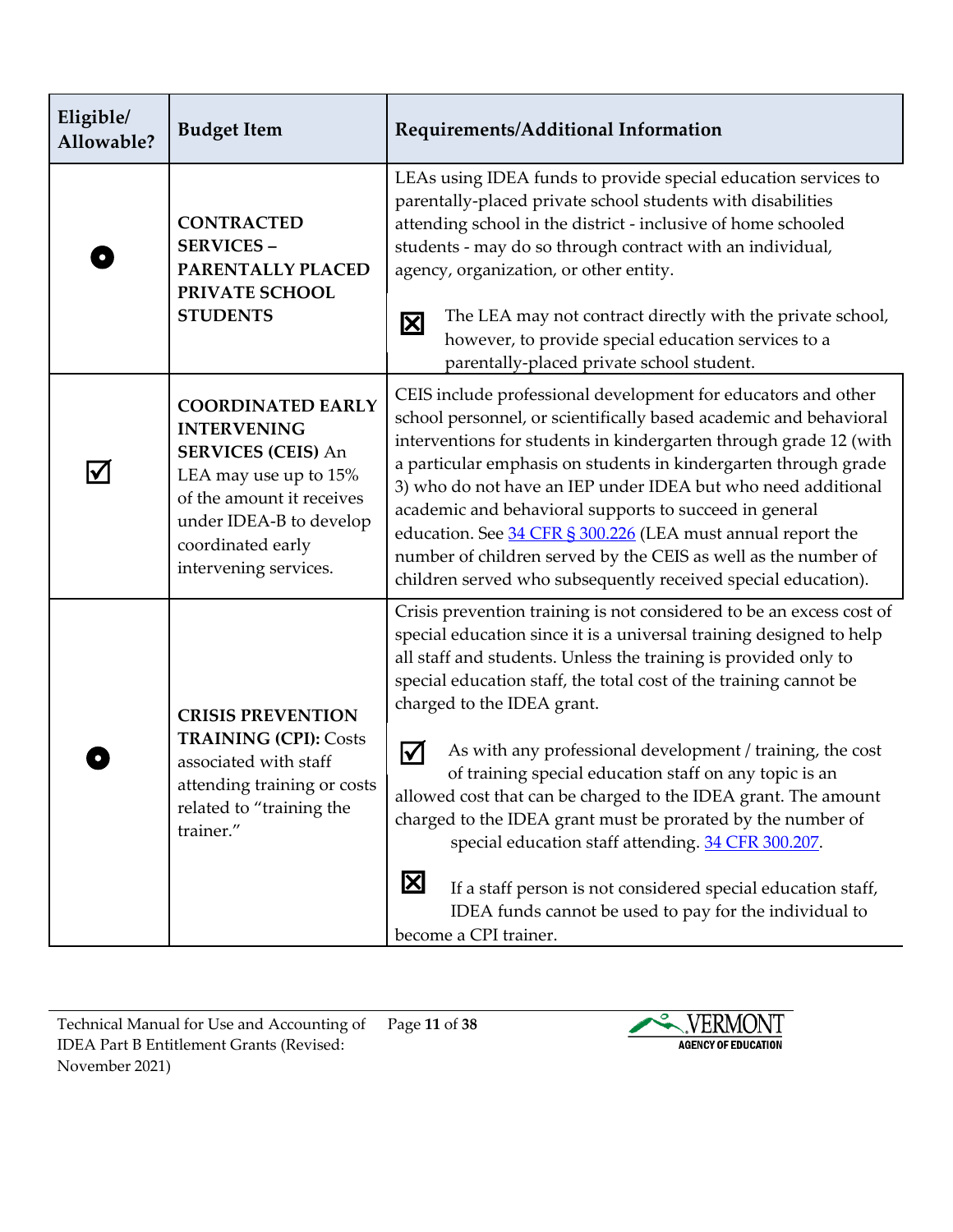| Eligible/<br>Allowable? | <b>Budget Item</b>                                                                                                                                  | Requirements/Additional Information                                                                                                                                                                                                                                                                                                                                                                                                                                                                                                                                                        |
|-------------------------|-----------------------------------------------------------------------------------------------------------------------------------------------------|--------------------------------------------------------------------------------------------------------------------------------------------------------------------------------------------------------------------------------------------------------------------------------------------------------------------------------------------------------------------------------------------------------------------------------------------------------------------------------------------------------------------------------------------------------------------------------------------|
|                         | <b>CURRICULUM</b><br><b>DEVELOPMENT: Costs</b><br>associated with<br>substitutes, release time,<br>or extended contract.                            | Costs related to the use of substitutes, release time, and extended<br>contract to enable staff to devote time to the development of<br>curriculum for special education students is allowed for both<br>regular education and special education staff.                                                                                                                                                                                                                                                                                                                                    |
|                         | <b>DISTRICT</b><br><b>ADMINISTRATOR /</b><br><b>SUPERINTENDENT:</b><br>Salary and benefits of staff<br>employed by an LEA.                          | If the administrator is a part-time special education<br>M<br>administrator and part-time administrator for other<br>matters, then the individual must document the work with<br>personnel activity reports as required by OMB Uniform<br>Administrative Requirements, Cost Principles, and Audit<br>Requirements for Federal Awards (2 CFR § 200.430).<br>The salary and benefits of a superintendent /district<br>administrator cannot be charged to federal grants even if<br>$\boxtimes$<br>the administrator is providing special education support<br>and is appropriately licensed. |
|                         | <b>DUE PROCESS</b><br><b>HEARINGS: Costs of</b><br>conducting a due process<br>hearing.                                                             | Funds may be used to pay costs of conducting a due process<br>hearing, e.g., costs of space used for the hearing, if any, or for<br>interpreter services.<br>Funds may not be used to pay a party's legal fees or<br>区<br>related costs such as depositions, expert witnesses,<br>settlements, or other related costs.                                                                                                                                                                                                                                                                     |
|                         | <b>EDUCATIONAL</b><br><b>INTERPRETERS: Salary</b><br>and benefits of staff<br>employed by an LEA, as<br>well as private vendor<br>contracted staff. | See also FOREIGN LANGUAGE INTERPRETERS FOR<br><b>STUDENTS</b><br>See also FOREIGN LANGUAGE AND SIGN LANGUAGE<br><b>INTERPRETERS FOR IEP MEETINGS</b>                                                                                                                                                                                                                                                                                                                                                                                                                                       |

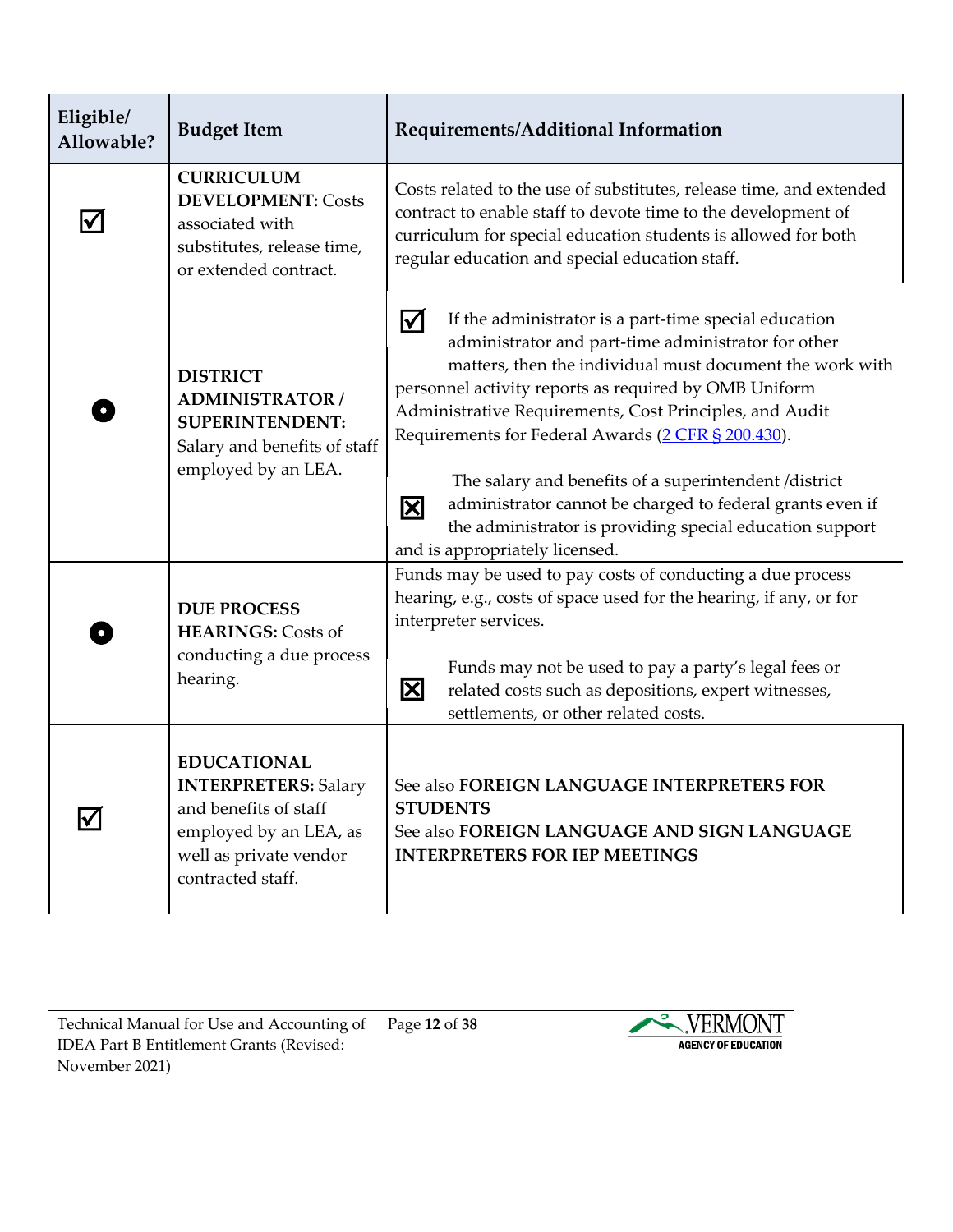| Eligible/<br>Allowable? | <b>Budget Item</b>                                                                      | Requirements/Additional Information                                                                                                                                                                                                                                                                                                                                                                                                                                                                                                                                                                                                                                                                                                                                                                                                                                                                                                                                                                                                                                                                                                                                                                                                                                                                                                                                                                                                                                                                                                                   |
|-------------------------|-----------------------------------------------------------------------------------------|-------------------------------------------------------------------------------------------------------------------------------------------------------------------------------------------------------------------------------------------------------------------------------------------------------------------------------------------------------------------------------------------------------------------------------------------------------------------------------------------------------------------------------------------------------------------------------------------------------------------------------------------------------------------------------------------------------------------------------------------------------------------------------------------------------------------------------------------------------------------------------------------------------------------------------------------------------------------------------------------------------------------------------------------------------------------------------------------------------------------------------------------------------------------------------------------------------------------------------------------------------------------------------------------------------------------------------------------------------------------------------------------------------------------------------------------------------------------------------------------------------------------------------------------------------|
|                         | <b>EQUIPMENT-</b><br>Equipment to support<br>special education and<br>related services. | Equipment purchased with IDEA funds must be used only for<br>the authorized purpose of IDEA or special education<br>administration until the equipment no longer meets the special<br>education program needs (2 CFR § 200.313). Prior approval for<br>equipment cost less than \$5,000 per unit is not required by IDEA.<br>However, the LEA will need to have the item on an approved<br>budget before a claim can be made.<br>LEAs must receive prior approval from AOE to use IDEA funds<br>for equipment with a useful life of more than one year that costs<br>\$5,000 or more per unit. If the LEA has established a level of less<br>than \$5,000 for equipment, the LEA must use the lower threshold<br>and budget the items as equipment. A detailed description is<br>required in the IDEA-B grant budget, detailed descriptions for<br>equipment must include the equipment type and the number of<br>units for the cost identified with the line item.<br>See prior approval details; Process for Prior Written Approval<br>Equipment purchased with IDEA funds must be used only for<br>the authorized purpose of IDEA until the equipment no longer<br>meets the special education program needs (2 CFR § 200.313).<br>Acquisition of security devices is NOT an excess cost, and<br>therefore is not allowed, if the LEA has decided to equip<br>区<br>classrooms in a school or its buses with security devices<br>and charges the IDEA grant a prorated amount based upon the<br>number of students with disabilities in the school. |
|                         | <b>EVALUTIONS:</b><br>Personnel, supplies, and<br>contracted services                   | Costs for initial and other evaluations, including three-year<br>reevaluations, are an allowed cost for Fund Code 240.<br>IDEA Part B preschool funds (Fund Code 262) may not be<br>$\boxtimes$<br>used for initial evaluation.                                                                                                                                                                                                                                                                                                                                                                                                                                                                                                                                                                                                                                                                                                                                                                                                                                                                                                                                                                                                                                                                                                                                                                                                                                                                                                                       |

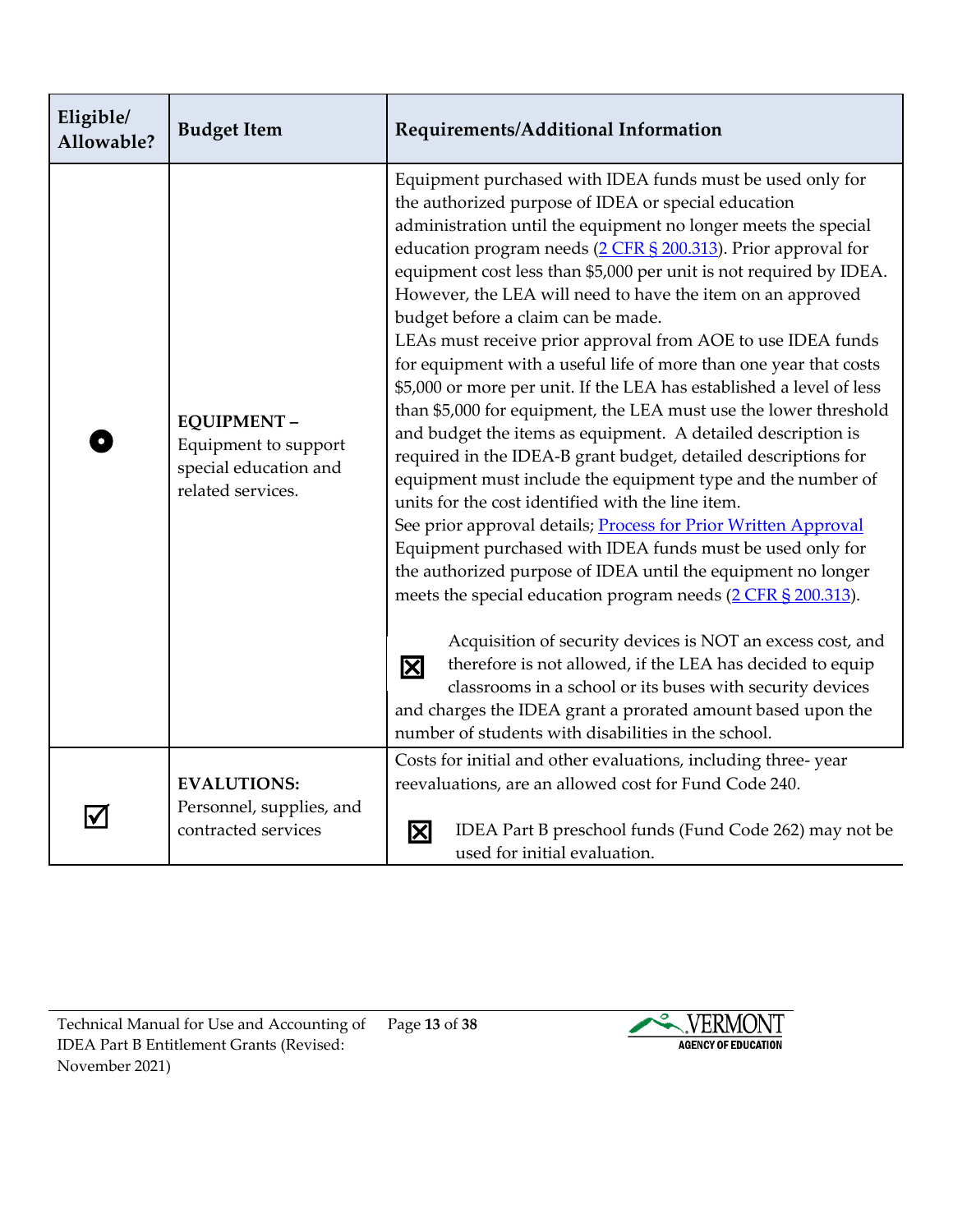| Eligible/<br>Allowable? | <b>Budget Item</b>                                                                                                                                                                            | Requirements/Additional Information                                                                                                                                                                                                         |
|-------------------------|-----------------------------------------------------------------------------------------------------------------------------------------------------------------------------------------------|---------------------------------------------------------------------------------------------------------------------------------------------------------------------------------------------------------------------------------------------|
| $\bm{\triangledown}$    | <b>EXTENDED SCHOOL</b><br>YEAR (ESY): Personnel,<br>supplies, equipment,<br>transportation, and any<br>other services identified<br>in the student's IEP.<br>See also SUMMER<br><b>SCHOOL</b> | The need for ESY must be documented in a student's IEP.                                                                                                                                                                                     |
| $\bm{\triangledown}$    | <b>EVALUATIONS-</b><br><b>SPECIAL EDUCATION:</b><br>Personnel, supplies, or<br>contracted services.                                                                                           | The costs of conducting special education evaluations for<br>students are eligible for IDEA reimbursement.                                                                                                                                  |
| $\overline{\mathsf{x}}$ | <b>FOREIGN LANGUAGE</b><br><b>INTERPRETERS FOR</b><br><b>STUDENTS: Salary and</b><br>benefits of staff as well as<br>private vendor contracted<br>staff.                                      | Providing interpreters for students who have limited English<br>proficiency is a responsibility of the LEA and is not considered an<br>excess cost of special education.                                                                    |
| $\blacktriangledown$    | <b>FOREIGN LANGUAGE</b><br>AND SIGN LANGUAGE<br><b>INTERPRETERS FOR</b><br><b>IEP MEETINGS: Salary</b><br>and benefits of staff as<br>well as private vendor<br>contracted staff.             | LEAs may use IDEA funds to pay staff or to contract with a<br>private vendor for interpreter services for IEP meetings.<br>Expenditures related to IEP meetings are considered an excess<br>cost of special education.                      |
|                         | <b>FOREIGN LANGUAGE</b><br><b>TRANSLATION: Salary</b><br>and benefits of staff as<br>well as private vendor<br>contracted staff.                                                              | LEAs may use IDEA funds to pay staff or to contract with a<br>private vendor for foreign language translation services related to<br>special education-specific materials. This includes translation of<br>notices, IEPs, evaluations, etc. |

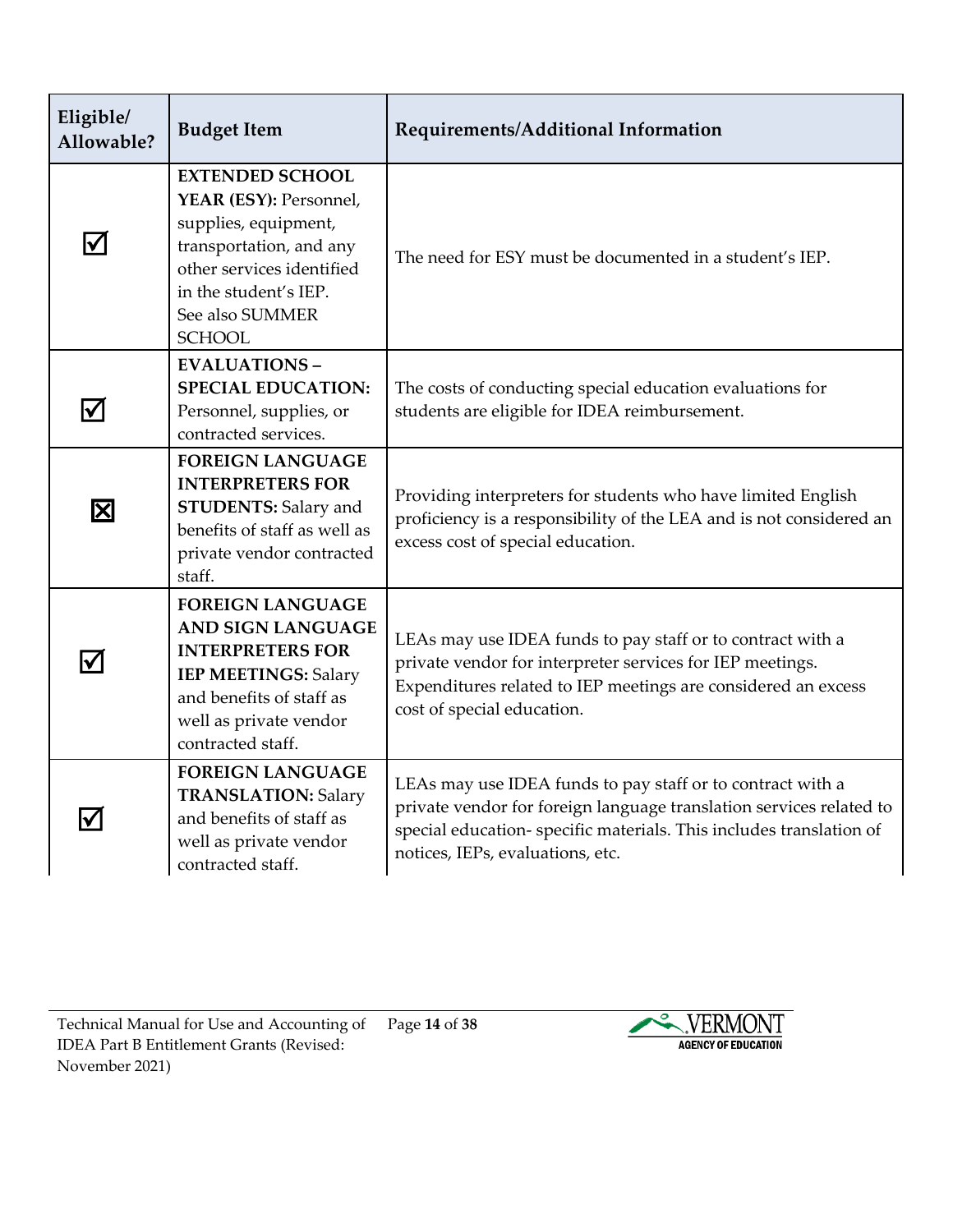| Eligible/<br>Allowable? | <b>Budget Item</b>                                                                                                             | Requirements/Additional Information                                                                                                                                                                                                                                                                                                                                                                                                                                                                                                                                                                                                                     |
|-------------------------|--------------------------------------------------------------------------------------------------------------------------------|---------------------------------------------------------------------------------------------------------------------------------------------------------------------------------------------------------------------------------------------------------------------------------------------------------------------------------------------------------------------------------------------------------------------------------------------------------------------------------------------------------------------------------------------------------------------------------------------------------------------------------------------------------|
|                         | <b>FURNITURE</b> or<br><b>APPLIANCES: Desks,</b><br>tables, chairs, file cabinets,<br>washing machines,<br>refrigerators, etc. | LEAs may purchase student or staff desks, tables, chairs,<br>$\bm{\boxtimes}$<br>file cabinets, washing machines, and other furniture or<br>appliances for use in spaces dedicated to special education<br>programs, such as resource rooms or life skills classrooms.<br>LEAs may only purchase student furniture for use in a<br>$\bullet$<br>regular education classroom if the furniture is adapted to<br>the specific needs of a student with a disability. Examples<br>of such furniture are wheelchair accessible desks and adjustable<br>table workstations.                                                                                    |
|                         | <b>GUIDANCE</b><br><b>COUNSELORS: Salary</b><br>and benefits of staff<br>employed by an LEA.                                   | Costs must be IEP-driven or related to the evaluation of a<br>⋈<br>student. Only the actual time spent supporting special<br>education is allowed. If the position is not dedicated 100% to<br>special education, then the social worker must document their<br>work with personnel activity reports as required by OMB<br>Uniform Administrative Requirements, Cost Principles, and<br>Audit Requirements for Federal Awards (2 CFR § 200.430(i)).<br>Social workers must be appropriately licensed to deliver services<br>they are assigned.<br>$\boxtimes$<br>Costs associated with day-to-day services provided to all<br>students are not allowed. |
| Ⅳ                       | <b>IEP COORDINATOR:</b><br>Salary and benefits of staff<br>employed by an LEA.                                                 | The salary and benefits of an individual serving as an IEP<br>Coordinator are allowed for the time that the individual spends<br>supporting the IEP process and performing tasks related to<br>procedural compliance and must be based on time and effort<br>records that accurately reflect the special education work<br>performed (2 CFR § 200.430(i)).                                                                                                                                                                                                                                                                                              |

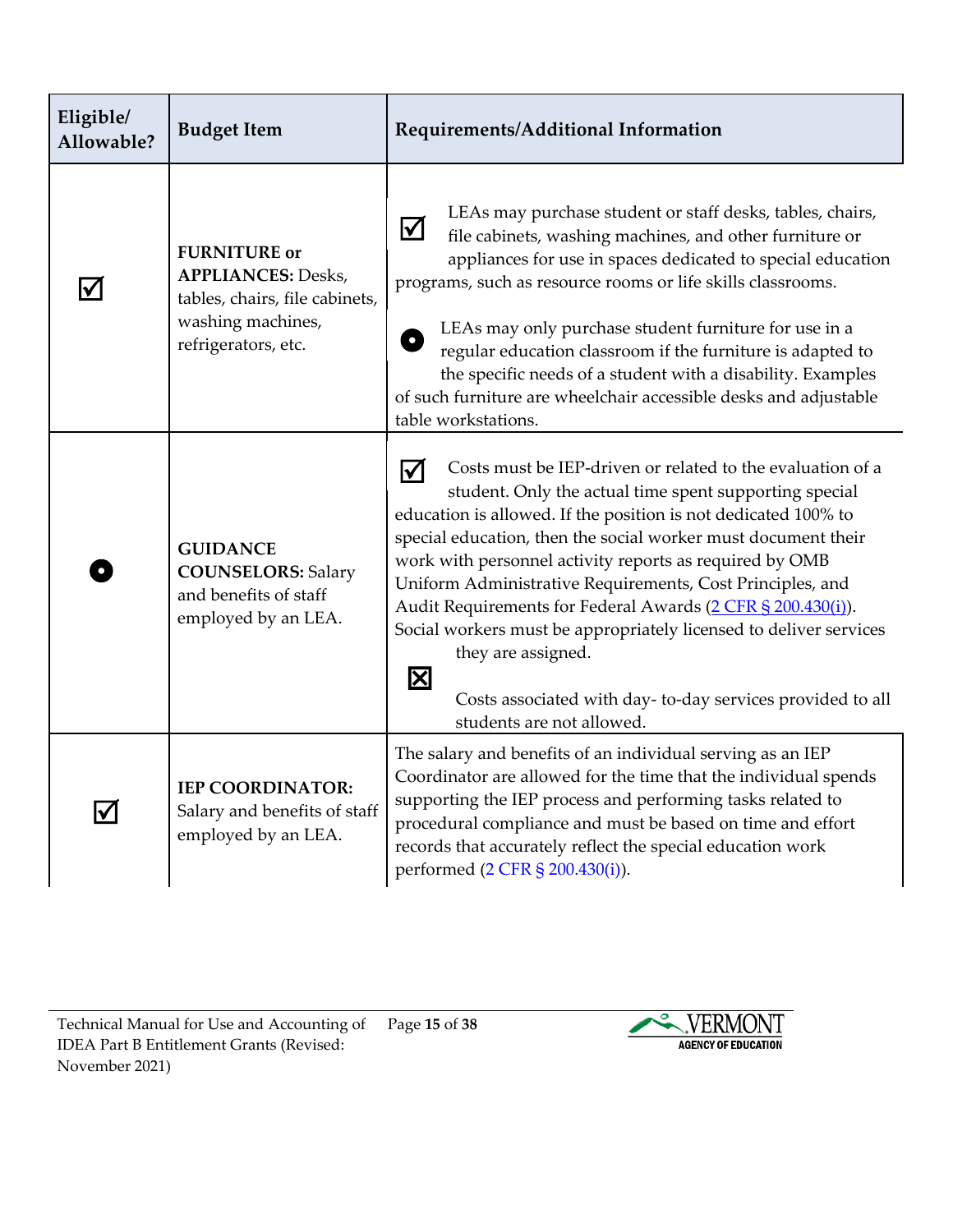| Eligible/<br>Allowable? | <b>Budget Item</b>                                                                                                                                                                                 | Requirements/Additional Information                                                                                                                                                                                                                                                                                                                                                                                                                                                                                                                                                                      |
|-------------------------|----------------------------------------------------------------------------------------------------------------------------------------------------------------------------------------------------|----------------------------------------------------------------------------------------------------------------------------------------------------------------------------------------------------------------------------------------------------------------------------------------------------------------------------------------------------------------------------------------------------------------------------------------------------------------------------------------------------------------------------------------------------------------------------------------------------------|
|                         | <b>IEP or SPECIAL</b><br><b>EDUCATION</b><br><b>ADMINISTRATIVE</b><br><b>SOFTWARE: Costs</b><br>associated with district-<br>wide software programs<br>for IEP or student case<br>management.      | Costs of IEP or special education case management<br>$\bm{\nabla}$<br>software can be charged to the IDEA grant or other state<br>funding sources if the actual cost of the program is known. Many<br>LEAs contract with IT vendors for Student Information System<br>software, but any cost of this system must be itemized as special<br>education-only to qualify for IDEA funding.<br>Costs to support software programs that are used for<br>$\boxtimes$<br>Medicaid SBS billing are not allowed costs on the IDEA<br>grant.<br>See MEDICAID SCHOOL-BASED SERVICES PROGRAM for<br>more information. |
|                         | <b>JOB COACHES: Salary</b><br>and benefits of staff<br>employed by an LEA as<br>well as private vendor<br>contracted staff.                                                                        | Students who have an IEP may participate in vocational<br>experiences if it is determined appropriate for them at their IEP<br>meeting. A job coach works directly with a student with a<br>disability in a work site to help the student learn specific<br>requirements of the job, learn work-related activities and<br>requirement, and learn work-related behaviors. If the LEA<br>contracts with a job coach, the individual must work under the<br>direction or supervision of the LEA.                                                                                                            |
|                         | <b>MAINTENANCE OF</b><br><b>SPECIAL EDUCATION</b><br><b>EQUIPMENT: Assistive</b><br>technology devices,<br>instructional equipment,<br>copying machines,<br>printers, elevators,<br>vehicles, etc. | If equipment is used for special education only, the cost of<br>maintaining the equipment may be charged to the IDEA grant.                                                                                                                                                                                                                                                                                                                                                                                                                                                                              |

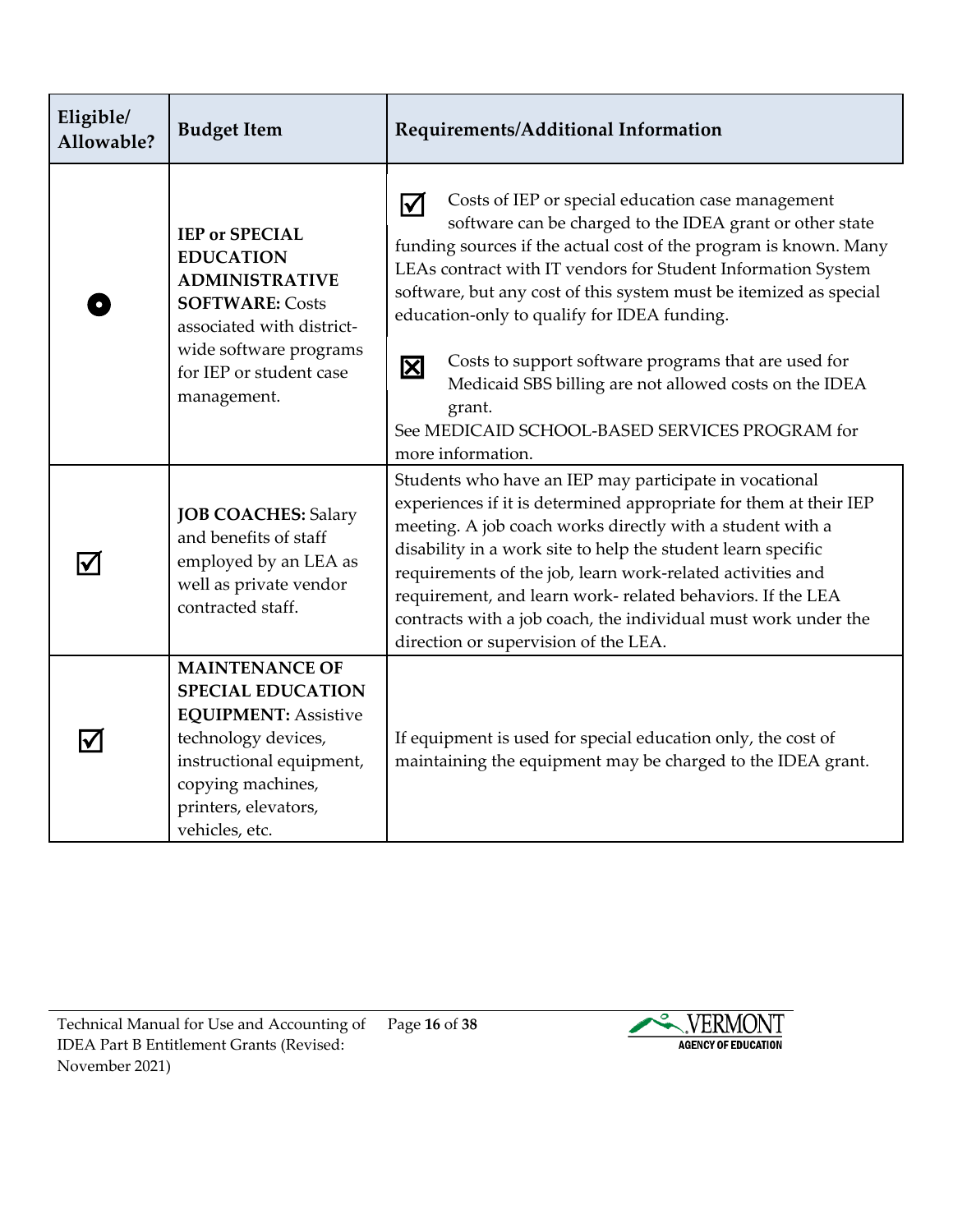| Eligible/<br>Allowable? | <b>Budget Item</b>                                                                                                                                                                     | Requirements/Additional Information                                                                                                                                                                                                                                                                                                                                                                                                                                                                                                                                                  |
|-------------------------|----------------------------------------------------------------------------------------------------------------------------------------------------------------------------------------|--------------------------------------------------------------------------------------------------------------------------------------------------------------------------------------------------------------------------------------------------------------------------------------------------------------------------------------------------------------------------------------------------------------------------------------------------------------------------------------------------------------------------------------------------------------------------------------|
| 区                       | <b>MEDICAID SCHOOL-</b><br><b>BASED SERVICES</b><br>PROGRAM: Costs for<br>claiming Medicaid funds,<br>including third-party<br>administrators.                                         | The costs for administering the Medicaid School-Based Services<br>(SBS) program, including fixed fees charged by third party<br>administrators, are eligible costs under the SBS program, either as<br>direct costs or through the non-restricted indirect cost rate. Costs<br>for administering the Medicaid SBS program may not be charged<br>to the IDEA grant because they are not necessary for the<br>performance of the IDEA grant. 2 CFR § 200.403(a); 2 CFR §<br>$200.404(a)$ .                                                                                             |
|                         | <b>NURSE (SCHOOL-</b><br><b>BASED</b> ): Salary and<br>benefits of staff employed<br>by an LEA or private<br>vendor contracted staff.                                                  | Salary and benefits for school-based nurses are allowed for<br><u>M</u><br>the time a nurse is providing IEP-driven services or special<br>education evaluations. If the position is not dedicated 100% to<br>special education, then the nurse must document his or her work<br>with personnel activity reports as required by OMB Uniform<br>Administrative Requirements, Cost Principles, and Audit<br>Requirements for Federal Awards (2 CFR § 200.430(i)).<br>$\mathbf{\overline{X}}$<br>Costs associated with day-to-day services provided to all<br>students are not allowed. |
|                         | <b>OCCUPATIONAL</b><br>THERAPIST (OT) and<br><b>OCCUPATIONAL</b><br>THERAPY ASSISTANT:<br>Salary and benefits of staff<br>employed by an LEA or<br>private vendor contracted<br>staff. | The OT services must be listed on a student's IEP to be funded by<br>other state funding sources.                                                                                                                                                                                                                                                                                                                                                                                                                                                                                    |
|                         | <b>OFFICE EQUIPMENT:</b><br>Equipment used by<br>special education staff.                                                                                                              | Equipment is allowed if the equipment is used exclusively by<br>special education staff.                                                                                                                                                                                                                                                                                                                                                                                                                                                                                             |

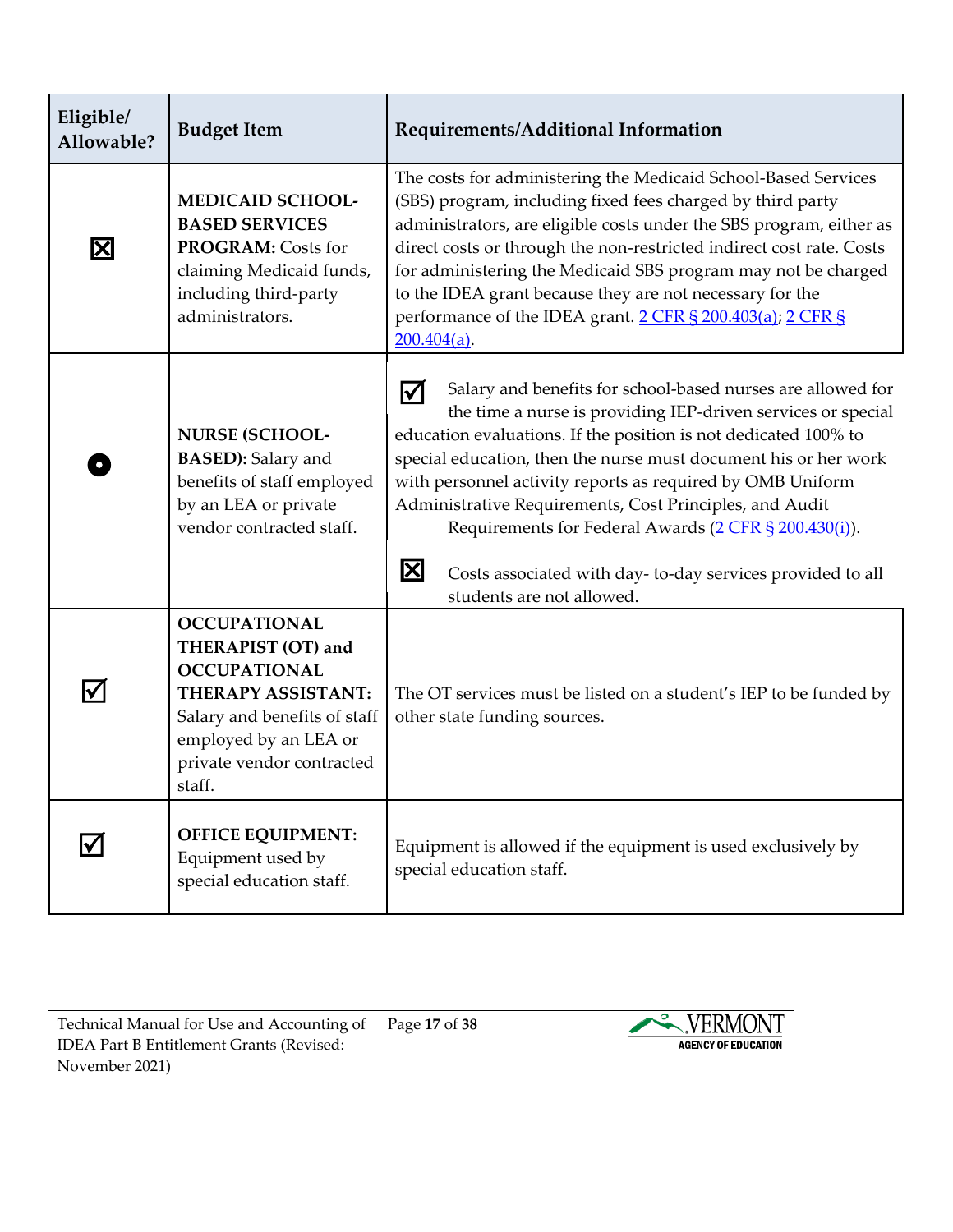| Eligible/<br>Allowable?          | <b>Budget Item</b>                                                                                                                                                                                                                 | Requirements/Additional Information                                                                                                                                                                                                                                                                                                                                                                                    |
|----------------------------------|------------------------------------------------------------------------------------------------------------------------------------------------------------------------------------------------------------------------------------|------------------------------------------------------------------------------------------------------------------------------------------------------------------------------------------------------------------------------------------------------------------------------------------------------------------------------------------------------------------------------------------------------------------------|
| ⊻                                | <b>OFF-SITE SPECIAL</b><br><b>EDUCATION</b><br>PROGRAMS (District-<br>Operated): Costs<br>associated with renting<br>off-site locations for<br>special education<br>programs. Costs are<br>allowed under limited<br>circumstances. | See RENT-FACILITIES for more information.                                                                                                                                                                                                                                                                                                                                                                              |
| V                                | <b>ORIENTATION AND</b><br><b>MOBILITY TEACHER:</b><br>Salary and benefits of staff<br>employed by an LEA or<br>private vendor contracted<br>staff.                                                                                 | The services must be listed on a student's IEP.                                                                                                                                                                                                                                                                                                                                                                        |
| $\bm{\mathsf{\underline{\vee}}}$ | PARAPROFESSIONALS:<br>Salary and benefits of staff<br>employed by an LEA or<br>private vendor contracted<br>staff.                                                                                                                 | Paraprofessionals must be employees of an LEA.<br>Paraprofessionals must work under the supervision of an<br>appropriately licensed special education teacher and perform<br>duties consistent with the role of a paraprofessional, while not<br>assuming the role of a teacher. The paraprofessional must be<br>listed on a student's IEP or be an instructional aide to be funded<br>by other state funding sources. |
|                                  | <b>PARENT LIAISON:</b><br>Salary and benefits of staff<br>employed by an LEA or<br>private vendor contracted<br>staff.                                                                                                             | Salary and benefits are allowed only for the time that the<br>individual spends providing support to parents of students with<br>disabilities. If the position is not dedicated 100% to special<br>education, a parent liaison must accurately reflect the special<br>education work performed (2 CFR § 200.430(i)).                                                                                                   |
|                                  | <b>PHYSICAL</b><br><b>EDUCATION:</b> Salary and<br>benefits of staff employed<br>by an LEA.                                                                                                                                        | Unless the teacher works only with students with disabilities, any<br>salary and any benefits charged to the IDEA grant must be based<br>on time and effort records that accurately reflect the special<br>education work performed (2 CFR § 200.430(i)).                                                                                                                                                              |

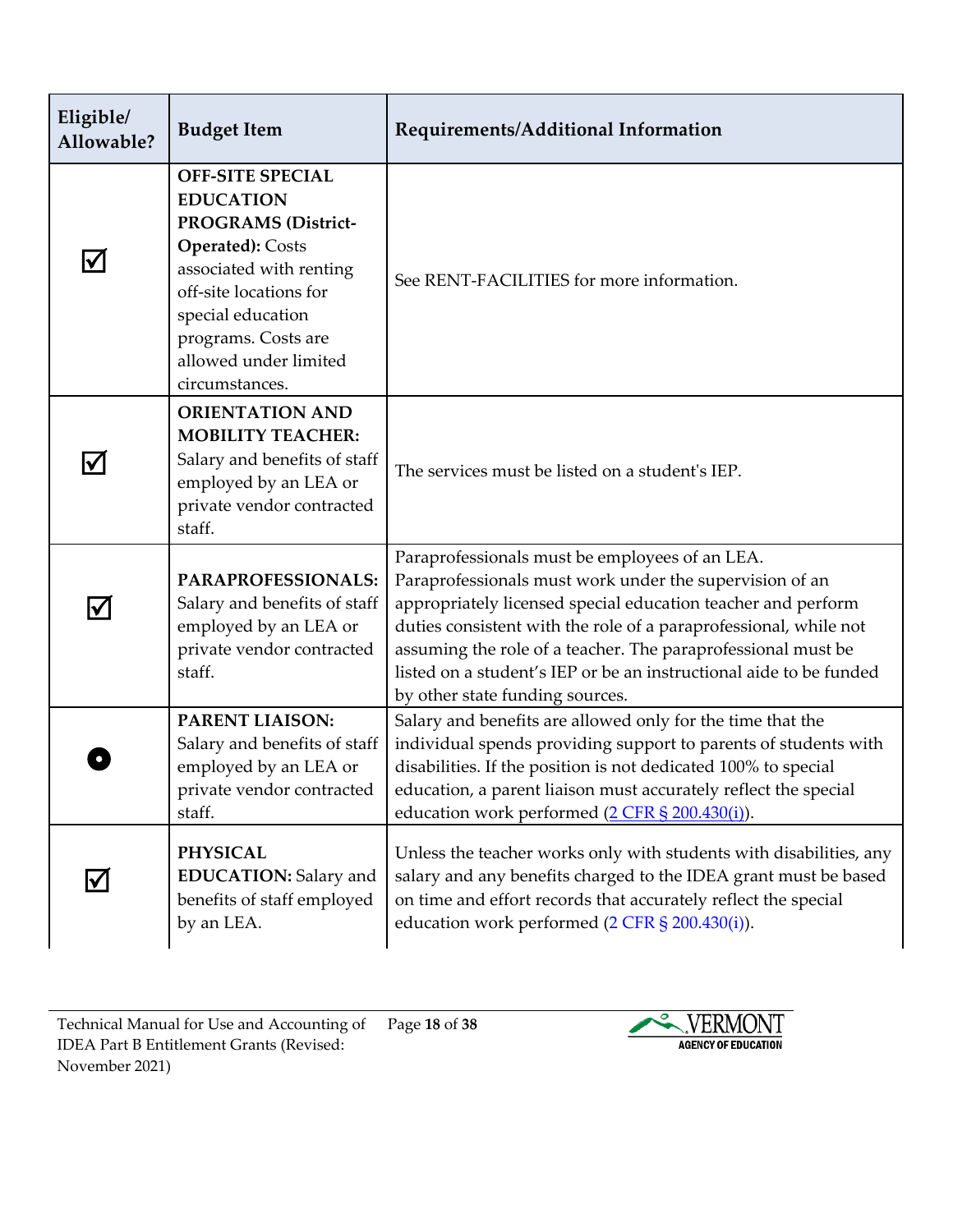| Eligible/<br>Allowable?      | <b>Budget Item</b>                                                                                                                                            | Requirements/Additional Information                                                                                                                                                                                                                                                                                                                                                                                                                                                                                  |
|------------------------------|---------------------------------------------------------------------------------------------------------------------------------------------------------------|----------------------------------------------------------------------------------------------------------------------------------------------------------------------------------------------------------------------------------------------------------------------------------------------------------------------------------------------------------------------------------------------------------------------------------------------------------------------------------------------------------------------|
| $\bm{\mathsf{\large{\vee}}}$ | PHYSICAL THERAPIST<br>(PT) and PHYSICAL<br>THERAPY ASSISTANT:<br>Salary and benefits of staff<br>employed by an LEA or<br>private vendor contracted<br>staff. | The services must be listed on a student's IEP to be funded by<br>other state funding sources.                                                                                                                                                                                                                                                                                                                                                                                                                       |
|                              | PARENTALLY-PLACED<br>PRIVATE SCHOOL<br><b>STUDENTS - SPECIAL</b><br><b>EDUCATION AND</b><br><b>RELATED SERVICES:</b><br>Equitable services.                   | Equitable services (also called proportionate share services) may<br>be provided by employees of an LEA. In addition, federal law<br>specifically permits provision of equitable services to parentally-<br>placed private school students with disabilities through contract<br>with an individual, agency, organization, or other entity.                                                                                                                                                                          |
|                              | <b>PLAYGROUND</b><br><b>EQUIPMENT: Accessible</b><br>playground equipment.                                                                                    | The additional costs of making a playground accessible to<br>students with disabilities are allowed. Additional equipment or<br>the additional cost of acquiring accessible equipment can be paid<br>for with IDEA funds. The equipment may be used in a regular<br>education setting, even if one or more students without<br>disabilities benefit.                                                                                                                                                                 |
|                              | PRESCHOOL TUITION:<br>Tuition paid to non-LEA<br>preschool programs or<br>parent reimbursement for<br>preschool tuition.                                      | Tuition for a preschool program is allowed if charged for a<br>$\Delta$<br>placement made by an LEA to provide a student with<br>FAPE. Only the cost of time necessary to provide FAPE is<br>allowed, including time when special education services are<br>provided by LEA staff in the preschool setting.<br>If the parent enrolls the student in the non-LEA preschool<br><u> M</u><br>program for additional time, the parent is responsible for<br>the tuition, and the cost of additional time is not allowed. |
|                              | PRINCIPALS or<br><b>ASSISTANT</b><br>PRINCIPALS: Salary and<br>benefits of staff employed<br>by an LEA.                                                       | See, DISTRICT ADMINISTRATOR/SUPERINTENDENT                                                                                                                                                                                                                                                                                                                                                                                                                                                                           |

Technical Manual for Use and Accounting of Page **19** of **38** IDEA Part B Entitlement Grants (Revised: November 2021)

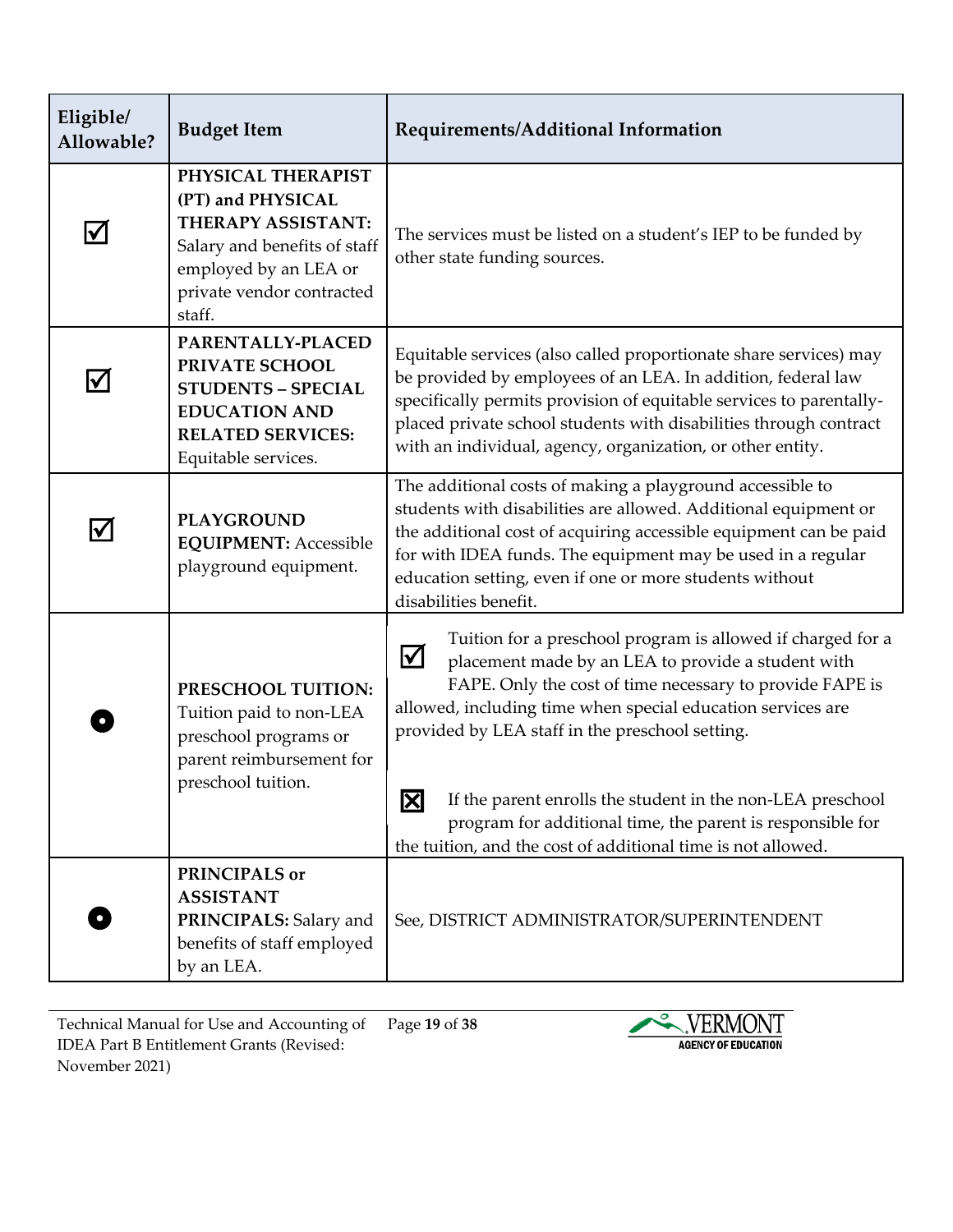| Eligible/<br>Allowable? | <b>Budget Item</b>                                                                                                                                     | Requirements/Additional Information                                                                                                                                                                                                                                                                                                                                                                                                                                                                                                                                               |
|-------------------------|--------------------------------------------------------------------------------------------------------------------------------------------------------|-----------------------------------------------------------------------------------------------------------------------------------------------------------------------------------------------------------------------------------------------------------------------------------------------------------------------------------------------------------------------------------------------------------------------------------------------------------------------------------------------------------------------------------------------------------------------------------|
| ∣V                      | PRIVATE PLACEMENT<br><b>TUITION:</b> Tuition for<br>placement of a student in<br>a non-public facility by an<br>LEA to provide a student<br>with FAPE. | Generally, tuition is allowed if charged for a placement made by<br>an LEA to provide a student with FAPE. The services must be<br>provided consistent with an IEP, at no cost to parents, and under<br>the supervision of the LEA. ** Costs attributable to general<br>education are not eligible.                                                                                                                                                                                                                                                                               |
|                         | <b>PROFESSIONAL</b><br><b>DEVELOPMENT: Costs</b><br>associated with<br>registration fees, travel,<br>conference expenses, and<br>providers.            | Registration fees, travel, and conference expenses associated with<br>special education in-service training of regular education and<br>special education staff are allowable costs. Registration fees,<br>travel, and conference expenses associated with any professional<br>development provided to special education staff is allowed (such<br>as training on core curriculum). The amount charged to the IDEA<br>grant should be prorated by the number of special education staff<br>attending.                                                                             |
|                         | <b>PSYCHOLOGIST-</b><br><b>SCHOOL-BASED</b><br><b>SERVICES:</b> Salary and<br>benefits of staff employed<br>by an LEA.                                 | Costs must be IEP-driven or related to the evaluation of a<br>$\bm{\triangledown}$<br>student. Only the actual time spent supporting special<br>education is allowed.<br>If the position is not dedicated 100% to special education, then<br>the psychologist must document their work with personnel<br>activity reports as required by OMB Uniform Administrative<br>Requirements, Cost Principles, and Audit Requirements for<br>Federal Awards (2 CFR § 200.430(i)).<br>$\boxtimes$<br>Costs associated with day-to-day services provided to all<br>students are not allowed. |
|                         | <b>PSYCHOLOGISTS-</b><br><b>STUDENT</b><br><b>EVALUATIONS: Private</b><br>vendor contracted costs.                                                     | IDEA funds can pay for the costs of outside evaluations done by<br>private vendor psychologists for purpose of child find,<br>evaluation, or reevaluation.                                                                                                                                                                                                                                                                                                                                                                                                                        |

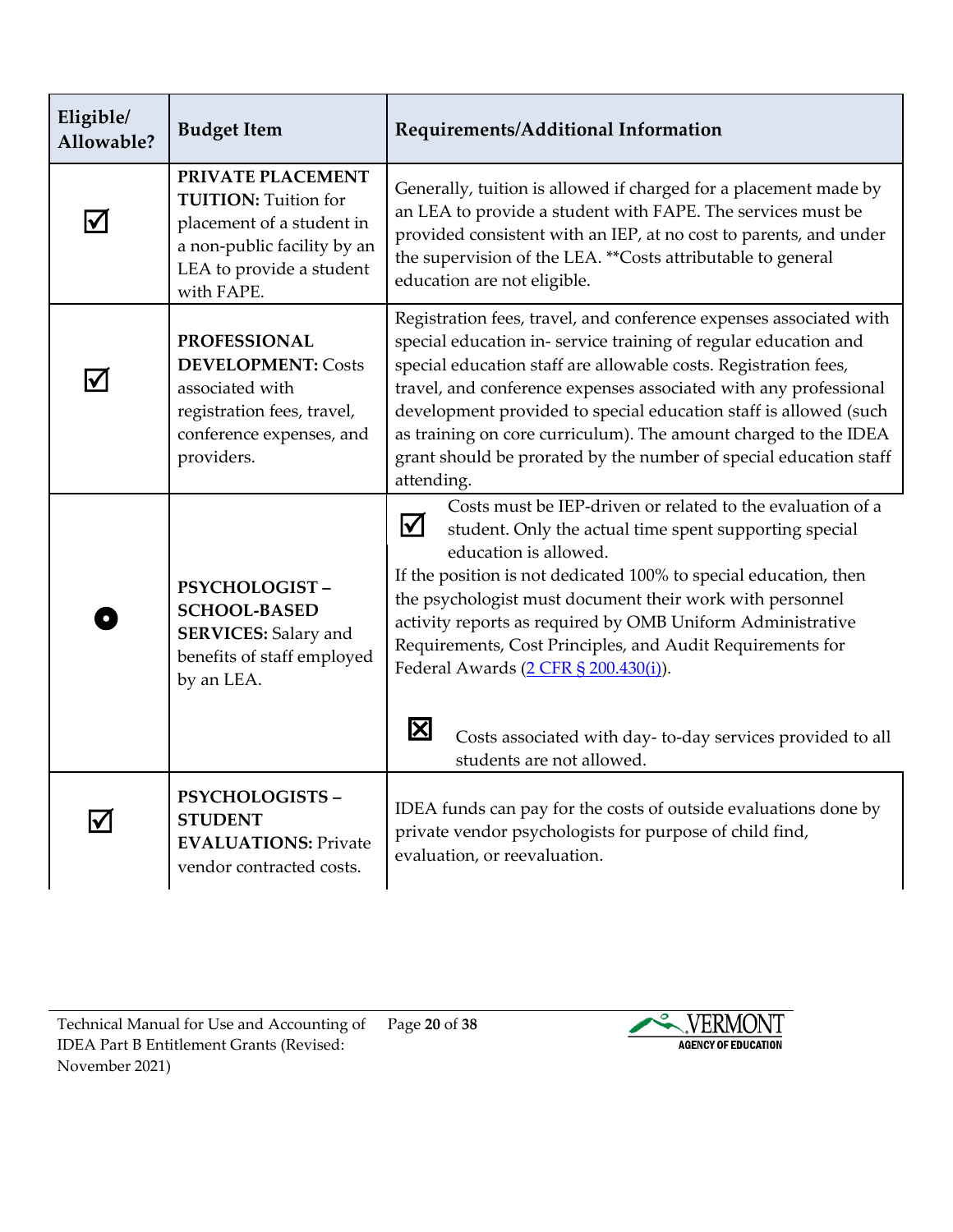| Eligible/<br>Allowable? | <b>Budget Item</b>                                                                                                                                     | Requirements/Additional Information                                                                                                                                                                                                                                                                                                                                                                                                                                                                                                       |
|-------------------------|--------------------------------------------------------------------------------------------------------------------------------------------------------|-------------------------------------------------------------------------------------------------------------------------------------------------------------------------------------------------------------------------------------------------------------------------------------------------------------------------------------------------------------------------------------------------------------------------------------------------------------------------------------------------------------------------------------------|
| $\blacktriangledown$    | <b>PUBLIC PLACEMENT</b><br><b>TUITION:</b> Tuition for<br>placement of a student in<br>a public agency by an<br>LEA to provide a student<br>with FAPE. | Generally, tuition is allowed if charged for a placement made by<br>an LEA to provide a student with FAPE. The services must be<br>provided consistent with a student's IEP, at no cost to parents,<br>and under the supervision of an LEA. Only the general education<br>portion of tuition is eligible/allowable. ** See bottom of table.                                                                                                                                                                                               |
| $\bm{\mathsf{V}}$       | <b>READING</b> and<br><b>READING</b><br><b>INTERVENTIONS</b><br>TEACHER: Salary and<br>benefits of staff employed<br>by an LEA.                        | Salary and benefits are allowed for the time that the reading<br>intervention teachers are providing dedicated specialized reading<br>instruction consistent with a student's IEP. The time charged to<br>the IDEA grant must be based on time and effort records that<br>accurately reflect the special education work performed (2 CFR §<br>$200.430(i)$ .                                                                                                                                                                              |
| $\bm{\mathcal{V}}$      | <b>RELATED SERVICES</b>                                                                                                                                | Includes audiology services; psychological services; physical<br>therapy; occupational therapy; speech therapy recreation,<br>including therapeutic recreation; social work services; counseling<br>services, including rehabilitation counseling; orientation and<br>mobility services; medical services as may be required to assist a<br>student with a disability to benefit from special education; speech<br>and language services; transportation; and travel training.<br>Related services must be documented on a student's IEP. |
|                         | <b>REMODELING: Altering</b><br>existing facilities.                                                                                                    | Costs for altering facilities must be excess costs of special<br>education. A remodeling project must meet the needs of one or<br>more students with disabilities. Costs must be necessary and<br>reasonable. LEAs must have prior approval from AOE to use<br>IDEA funds for remodeling.<br>Remodeling costs for the general purpose of bringing<br>$\mathbf{\Sigma}$<br>facilities into compliance with Section 504 and the<br>Americans with Disabilities Act (ADA) are not allowed.                                                   |

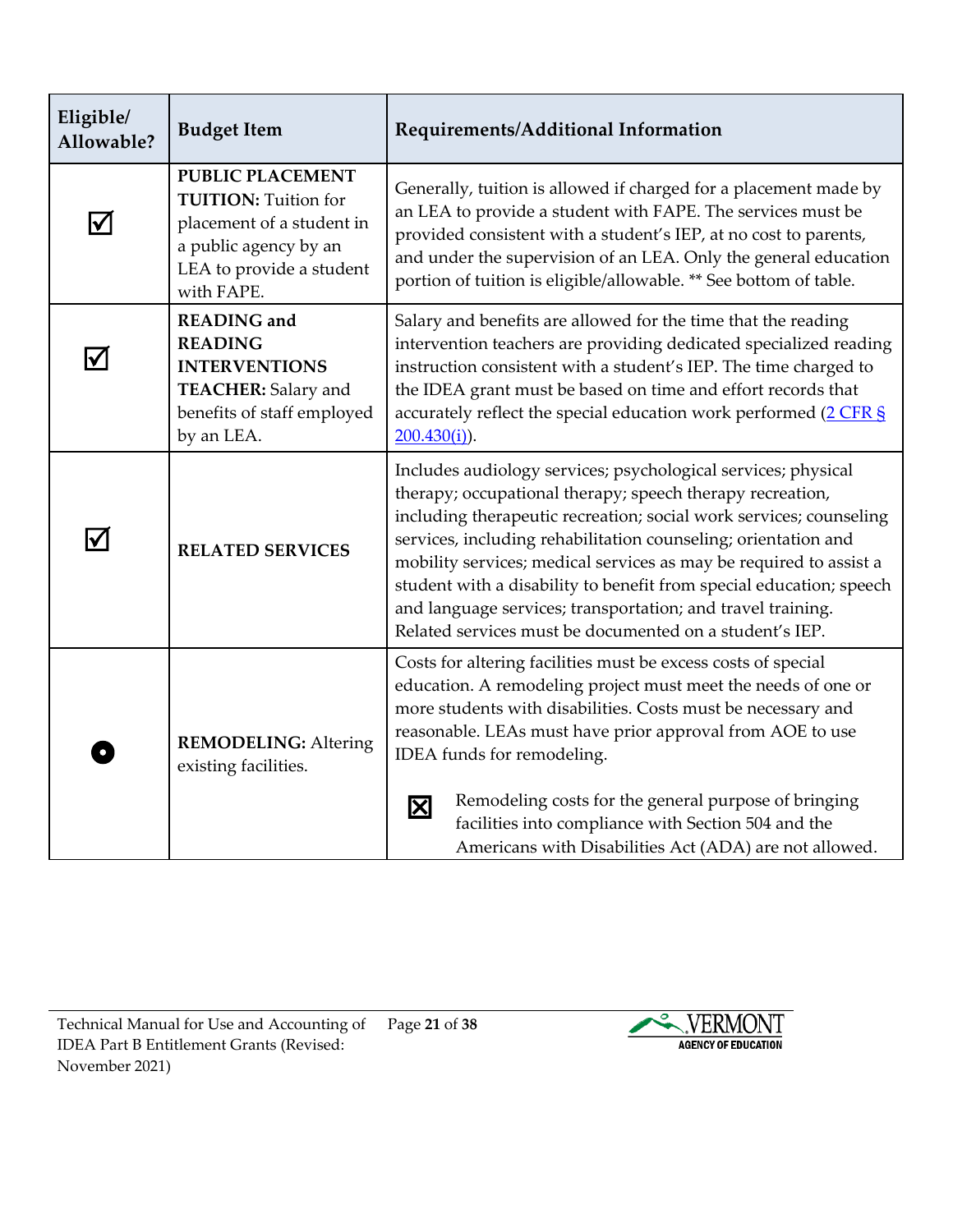| Eligible/<br>Allowable? | <b>Budget Item</b>                                                                                                                                                          | Requirements/Additional Information                                                                                                                                                                                                                                                                                                                                                                                                                                                                                                                                                                                                                                                                                                                                                                                                                                                                                       |
|-------------------------|-----------------------------------------------------------------------------------------------------------------------------------------------------------------------------|---------------------------------------------------------------------------------------------------------------------------------------------------------------------------------------------------------------------------------------------------------------------------------------------------------------------------------------------------------------------------------------------------------------------------------------------------------------------------------------------------------------------------------------------------------------------------------------------------------------------------------------------------------------------------------------------------------------------------------------------------------------------------------------------------------------------------------------------------------------------------------------------------------------------------|
|                         | <b>RENT - FACILITIES:</b><br>Costs associated with<br>renting off-site locations<br>for special education<br>programs. Costs are<br>allowed under limited<br>circumstances. | LEAs may rent space for certain special education programs<br>under the following limited circumstances: the special education<br>program must be housed off district property; it must serve<br>students with disabilities; and it must be a required part of<br>students' placement.                                                                                                                                                                                                                                                                                                                                                                                                                                                                                                                                                                                                                                    |
|                         | <b>SECRETARIAL STAFF:</b><br>Salary and benefits of staff<br>employed by an LEA.                                                                                            | If the position supports other programs such as pupil services or<br>Medicaid billing, the staff member's full salary and benefits may<br>not be charged to the IDEA grant. Only the actual time spent<br>supporting special education is an allowable cost. Refer to<br>Technical Manual for Documenting Maintenance of Effort, to<br>review time documentation guidance.                                                                                                                                                                                                                                                                                                                                                                                                                                                                                                                                                |
|                         | <b>SECURITY MEASURES:</b><br>Cameras, door locks, GPS,<br>fences, and other devices.                                                                                        | The equipment is an allowable excess cost when related to<br>$\Delta$<br>the needs of a student with a disability. It may be<br>provided in a regular education environment or other<br>education-related setting, even if one or more students without<br>disabilities benefit. An example of such allowed cost would be<br>the installation of a fence around the playground due to the<br>unique needs of a student with a disability.<br>Students with disabilities must be able to participate in the<br>general education program and LEAs may need to invest in<br>additional safety measures to meet this requirement.<br>Acquisition of security devices is NOT an excess cost. If<br>区<br>the LEA has decided to equip classrooms in a school or its<br>buses with security devices, it cannot charge the IDEA grant a<br>prorated amount based upon the number of students with<br>disabilities in the school. |

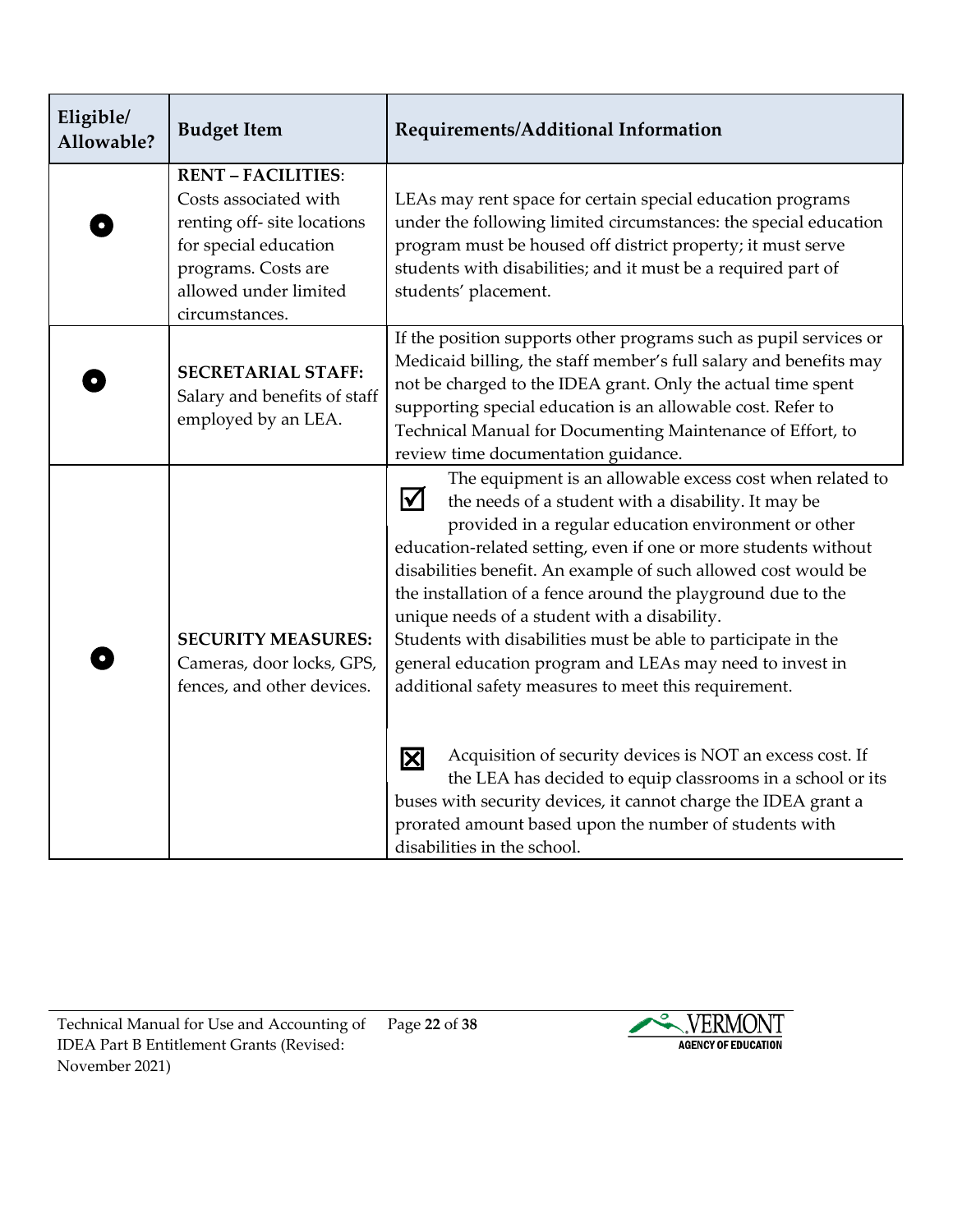| Eligible/<br>Allowable? | <b>Budget Item</b>                                                                                                                             | Requirements/Additional Information                                                                                                                                                                                                                                                                                                                                                                                                                                                                                                                                                                                                                  |
|-------------------------|------------------------------------------------------------------------------------------------------------------------------------------------|------------------------------------------------------------------------------------------------------------------------------------------------------------------------------------------------------------------------------------------------------------------------------------------------------------------------------------------------------------------------------------------------------------------------------------------------------------------------------------------------------------------------------------------------------------------------------------------------------------------------------------------------------|
|                         | <b>SOCIAL WORKERS -</b><br><b>SCHOOL-BASED: Salary</b><br>and benefits of staff<br>employed by an LEA.                                         | Costs must be IEP-driven or related to the evaluation of a<br>$\Delta$<br>student. Only the actual time spent supporting special<br>education is allowed.<br>If the position is not dedicated 100% to special education, then<br>the social worker must document their work with personnel<br>activity reports as required by OMB Uniform Administrative<br>Requirements, Cost Principles, and Audit Requirements for<br>Federal Awards (2 CFR § 200.430(i)). Social workers must be<br>appropriately licensed to deliver services they are assigned.<br>区<br>Costs associated with day-to-day services provided to all<br>students are not allowed. |
| $\blacktriangledown$    | <b>SOCIAL WORKER -</b><br><b>STUDENT</b><br><b>EVALUATIONS: Private</b><br>vendor contracted costs.                                            | IDEA funds may be used to pay for the costs of outside<br>evaluations done by private vendor social workers.                                                                                                                                                                                                                                                                                                                                                                                                                                                                                                                                         |
| $\bm{\mathsf{V}}$       | <b>SOFTWARE-</b><br><b>INSTRUCTIONAL:</b><br>Costs associated with<br>computer software or<br>online instruction.                              | Instructional software, including online instruction, may be paid<br>for with IDEA funds if the software is being used to deliver<br>specialized instruction pursuant to student's IEP. Laptops and<br>items of useful life of more than one year should have an<br>inventory control number for safeguard reasons.                                                                                                                                                                                                                                                                                                                                  |
|                         | <b>SPECIAL EDUCATION</b><br><b>EVALUATIONS:</b><br>Personnel, supplies, or<br>contracted services.                                             | IDEA funds can pay for the costs of performing evaluations for<br>the purposes of child find, evaluations, or reevaluations.                                                                                                                                                                                                                                                                                                                                                                                                                                                                                                                         |
| IVІ                     | <b>SPEECH/LANGUAGE</b><br>PATHOLOGIST: Salary<br>and benefits of staff<br>employed by an LEA as<br>well as private vendor<br>contracted staff. | The services must be listed on a student's IEP.                                                                                                                                                                                                                                                                                                                                                                                                                                                                                                                                                                                                      |

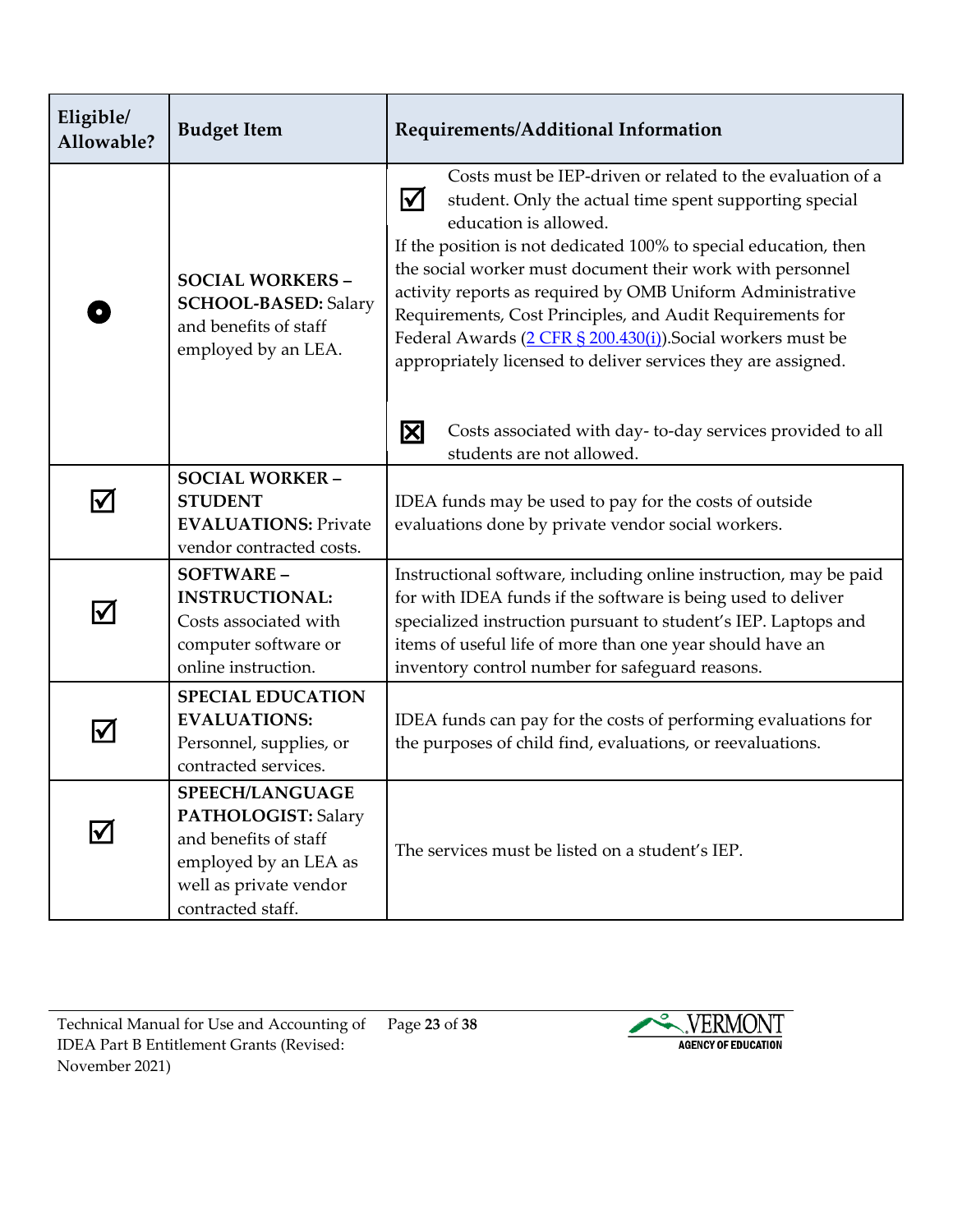| Eligible/<br>Allowable? | <b>Budget Item</b>                                                                                                                                                  | Requirements/Additional Information                                                                                                                                                                                                                                                                                                                                                                                                                                                                                                                                                                                                                                                                                                                                                                                              |
|-------------------------|---------------------------------------------------------------------------------------------------------------------------------------------------------------------|----------------------------------------------------------------------------------------------------------------------------------------------------------------------------------------------------------------------------------------------------------------------------------------------------------------------------------------------------------------------------------------------------------------------------------------------------------------------------------------------------------------------------------------------------------------------------------------------------------------------------------------------------------------------------------------------------------------------------------------------------------------------------------------------------------------------------------|
|                         | <b>STAFF DEVELOPMENT:</b><br>Costs associated with<br>registration fees, travel,<br>conference expenses, and<br>providers.                                          | Registration fees, travel, and conference expenses associated with<br>special education training of regular education or special<br>education staff are allowed. Registration fees, travel, and<br>conference expenses associated with any professional<br>development provided to special education staff is allowed (such<br>as training on core curriculum). LEAs may coordinate IDEA<br>funds with funds from other sources (e.g., Title I ESEA) for<br>school-wide staff development activities to improve outcomes for<br>all students. In such activities, IDEA funds may be used for the<br>total cost of professional development in the same proportion as<br>the number of special education and related services personnel<br>receiving professional development in which the school<br>personnel are participating. |
| X                       | <b>STUDENT SUPPORT</b><br><b>TEAMS:</b> Salaries and<br>fringe benefits for LEA<br>employees.                                                                       | Although these meetings are devoted to problem solving for<br>students who may in need of special education or related<br>services, they do not involve the identification, evaluation, or<br>placement of students with disabilities, or the provision of special<br>education services to students. Therefore, meeting costs are not<br>allowed.                                                                                                                                                                                                                                                                                                                                                                                                                                                                               |
| I√                      | <b>STUDENT WORKERS -</b><br><b>STIPENDS: Costs</b><br>associated with students<br>with disabilities<br>employed by the LEA per<br>the student's transition<br>plan. | A student must receive the minimum wage if the student is in an<br>employment relationship. In an employment relationship, the<br>student provides services of immediate benefit to the employer -<br>services that would otherwise be provided by a paid employee.<br>As a result of the student's activities, the paid position may<br>remain unfilled and regular employees may be relieved of their<br>normal duties.                                                                                                                                                                                                                                                                                                                                                                                                        |
|                         | <b>STUDENT TEACHERS:</b><br>Costs associated with<br>student teachers working<br>in the school district.                                                            | The salary and benefits of a student teacher providing special<br>education services are allowed if the instruction is taking place<br>under the direct supervision of a licensed special education<br>teacher or licensed related services staff. The student teacher<br>cannot assume the role of a teacher.                                                                                                                                                                                                                                                                                                                                                                                                                                                                                                                   |

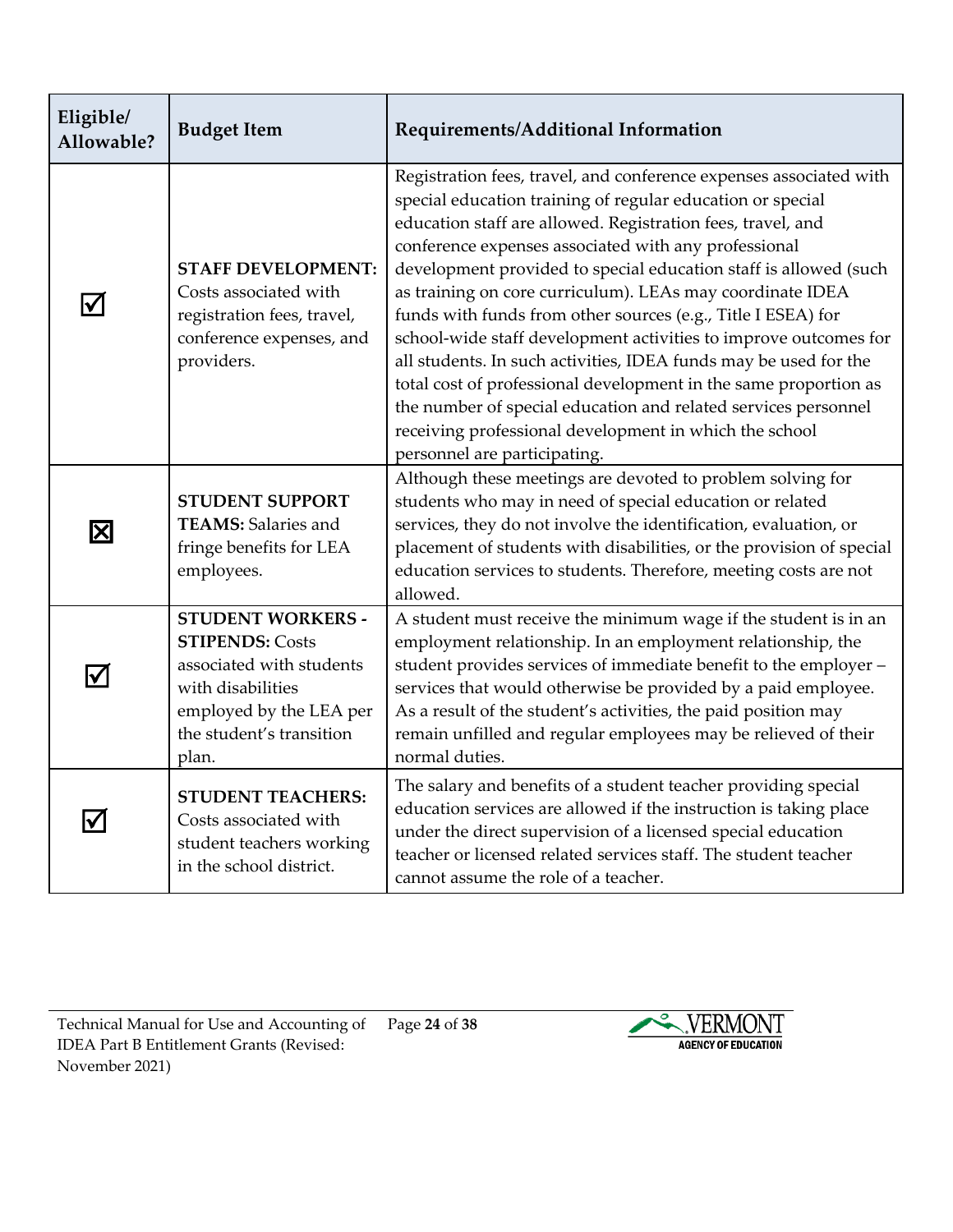| Eligible/<br>Allowable? | <b>Budget Item</b>                                                                                                                                                                                                                                                                                         | Requirements/Additional Information                                                                                                                                                                                                                                                                                                                                                                             |
|-------------------------|------------------------------------------------------------------------------------------------------------------------------------------------------------------------------------------------------------------------------------------------------------------------------------------------------------|-----------------------------------------------------------------------------------------------------------------------------------------------------------------------------------------------------------------------------------------------------------------------------------------------------------------------------------------------------------------------------------------------------------------|
|                         | <b>SUBSTITIUTE</b><br><b>TEACHERS: Salaries and</b><br>benefits for LEA<br>employees or costs for<br>contracted substitute<br>teacher services.                                                                                                                                                            | Substitute teacher costs are allowed for special education<br>teachers. Substitute teacher costs are allowed for regular<br>education teachers performing duties such as attending special<br>education in-service training, attending IEP Team meetings, or<br>engaged in planning meetings or consulting with special<br>education teachers to benefit students with disabilities.                            |
| $\boxtimes$             | <b>SUMMER SCHOOL:</b><br>Salaries and benefits of<br>instructors, aides,<br>paraprofessionals,<br>adaptive equipment,<br>transportation, supplies,<br>or any other costs<br>associated with students<br>with disabilities attending<br>summer school. See<br><b>EXTENDED SCHOOL</b><br>YEAR and TRANSITION | Summer classes are not required and therefore, not considered<br>special education. Summer school is not the same as Extended<br>School Year (ESY), which may take place during the summer<br>months and is allowable. Transition services for students with<br>disabilities may occur during the summer months and are<br>unrelated to summer school.                                                          |
|                         | <b>SUPPLIES: All tangible</b><br>property other than<br>equipment.                                                                                                                                                                                                                                         | Supplies purchased with IDEA funds must be used only for the<br>authorized purpose of IDEA (special education).<br>A prorated amount of LEA-wide supply costs charged to<br>$\mathbf{\overline{X}}$<br>the IDEA grant based on the percentage rate of students<br>with disabilities is not allowed.                                                                                                             |
|                         | <b>TEACHERS - SPECIAL</b><br><b>EDUCATION:</b> Salary and<br>benefits of staff employed<br>by an LEA.                                                                                                                                                                                                      |                                                                                                                                                                                                                                                                                                                                                                                                                 |
|                         | <b>TEACHERS - REGULAR</b><br><b>EDUCATION:</b> Salary and<br>benefits of staff employed<br>by an LEA.                                                                                                                                                                                                      | Regular education teachers may be paid to attend special<br>$\Delta$<br>education in-service activities and IEP meetings.<br>If the teacher is paid with special education funds, then<br>the individual must document their work with personal activity<br>reports required by OMB Uniform Administrative Requirements,<br>Cost Principles, and Audit Requirements for Federal Awards (2<br>CFR § 200.430(i)). |

Technical Manual for Use and Accounting of Page **25** of **38** IDEA Part B Entitlement Grants (Revised: November 2021)

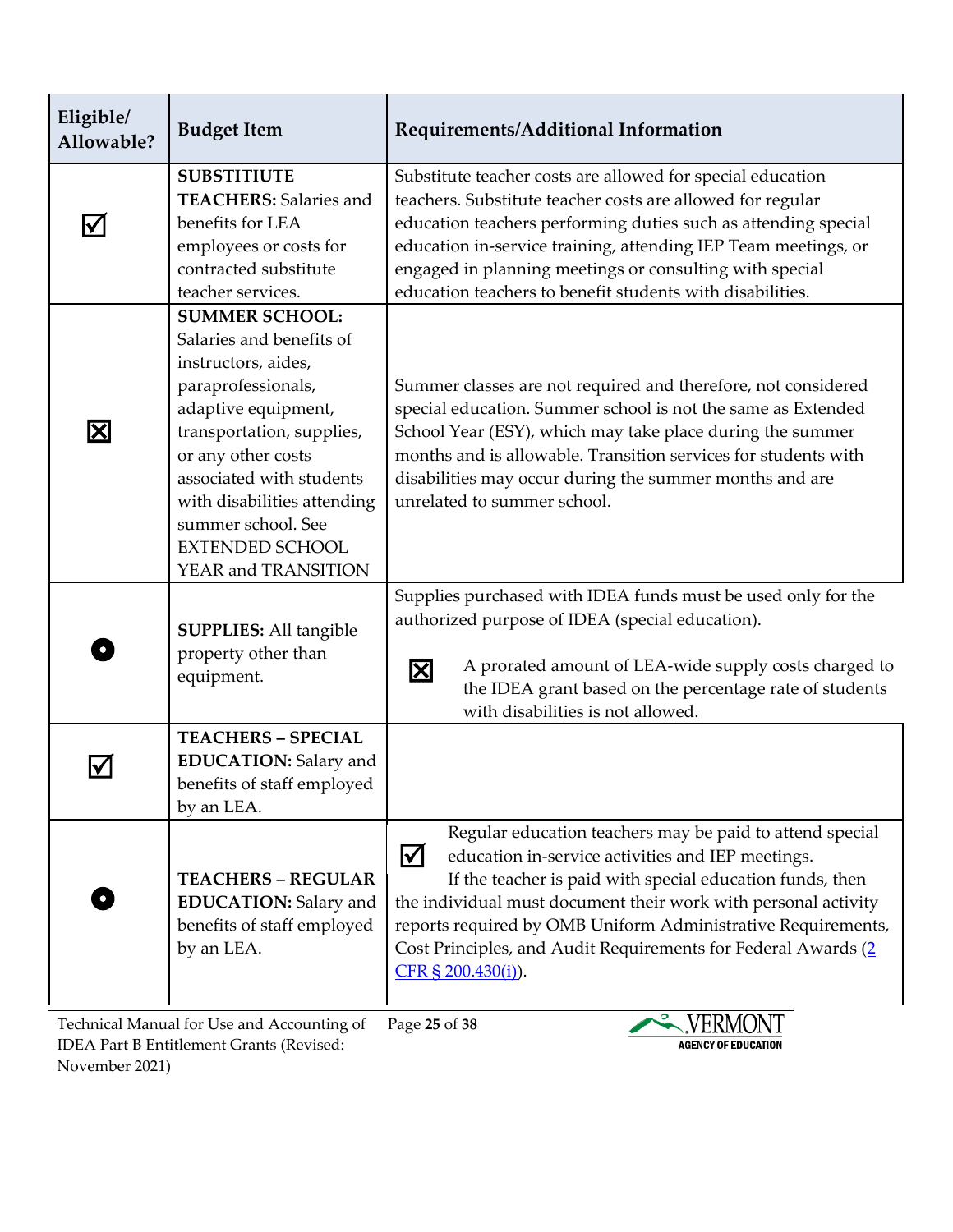| Eligible/<br>Allowable? | <b>Budget Item</b>                                                                                                                                     | Requirements/Additional Information                                                                                                                                                                                                                                                                                                                                                                                                                                                                                                                                                                                                                                                                                                                                                                                                                                                                                                                                                                                                                                                                                     |
|-------------------------|--------------------------------------------------------------------------------------------------------------------------------------------------------|-------------------------------------------------------------------------------------------------------------------------------------------------------------------------------------------------------------------------------------------------------------------------------------------------------------------------------------------------------------------------------------------------------------------------------------------------------------------------------------------------------------------------------------------------------------------------------------------------------------------------------------------------------------------------------------------------------------------------------------------------------------------------------------------------------------------------------------------------------------------------------------------------------------------------------------------------------------------------------------------------------------------------------------------------------------------------------------------------------------------------|
|                         |                                                                                                                                                        | Instructional costs of regular education teachers are not<br>$\boxtimes$<br>allowed, unless the teacher is providing specially designed<br>instruction articulated in a student's IEP.                                                                                                                                                                                                                                                                                                                                                                                                                                                                                                                                                                                                                                                                                                                                                                                                                                                                                                                                  |
|                         | <b>TECHNICAL COLLEGE</b><br><b>CLASSES</b> for<br><b>STUDENTS WITH IEPs:</b><br>Cost of tuition.                                                       | The costs are allowed if the program is required by the student's<br>IEP and the student receives high school credit for the course.                                                                                                                                                                                                                                                                                                                                                                                                                                                                                                                                                                                                                                                                                                                                                                                                                                                                                                                                                                                    |
|                         | <b>TECHNOLOGY STAFF:</b><br>Salary and benefits of staff<br>employed by an LEA or<br>costs for contracted IT<br>services.                              | LEA technology staff expenses for programming or maintaining<br>special education and related series databases and applications<br>are allowed and may include coordination and administration of<br>technology services. Only actual time spent supporting special<br>education database maintenance or programming is allowed.<br>Private vendor contracts for special education database<br>maintenance or programming are also allowed. ** actual time spent<br>is allowable only if not also recovered via an indirect cost rate                                                                                                                                                                                                                                                                                                                                                                                                                                                                                                                                                                                   |
|                         | <b>TRANSITION-</b><br><b>EMPLOYMENT SKILLS:</b><br>Costs associated with<br>work experiences, job<br>coaches, and acquisition<br>of employment skills. | LEAs may contract with agencies to facilitate the acquisition of<br>employment skills for students with disabilities, typically ages 18-<br>21. The transition services must be identified on students' IEPs.<br>The costs may also be incurred when school is not in session, e.g.,<br>summer. Contracted transition services must be provided under<br>the supervision of appropriately licensed special education<br>teachers. Transition agency staff may not assume the role of<br>special education teachers, who must prescribe instruction and<br>evaluate the results of instruction.<br>$\mathbf{\Sigma}$<br>Under the Workforce Innovation Opportunity Act<br>(WIOA), contracts or other arrangements with agencies for<br>the purpose of having a student with a disability<br>participate in a program in which the student is engaged in<br>subminimum wage employment is prohibited. This includes job<br>training or completing work tasks for which the agency typically<br>pays other employees subminimum wages under a Department<br>of Labor subminimum wage 14(c) certificate. An LEA will not be |

Technical Manual for Use and Accounting of Page **26** of **38** IDEA Part B Entitlement Grants (Revised: November 2021)

**WERMONT**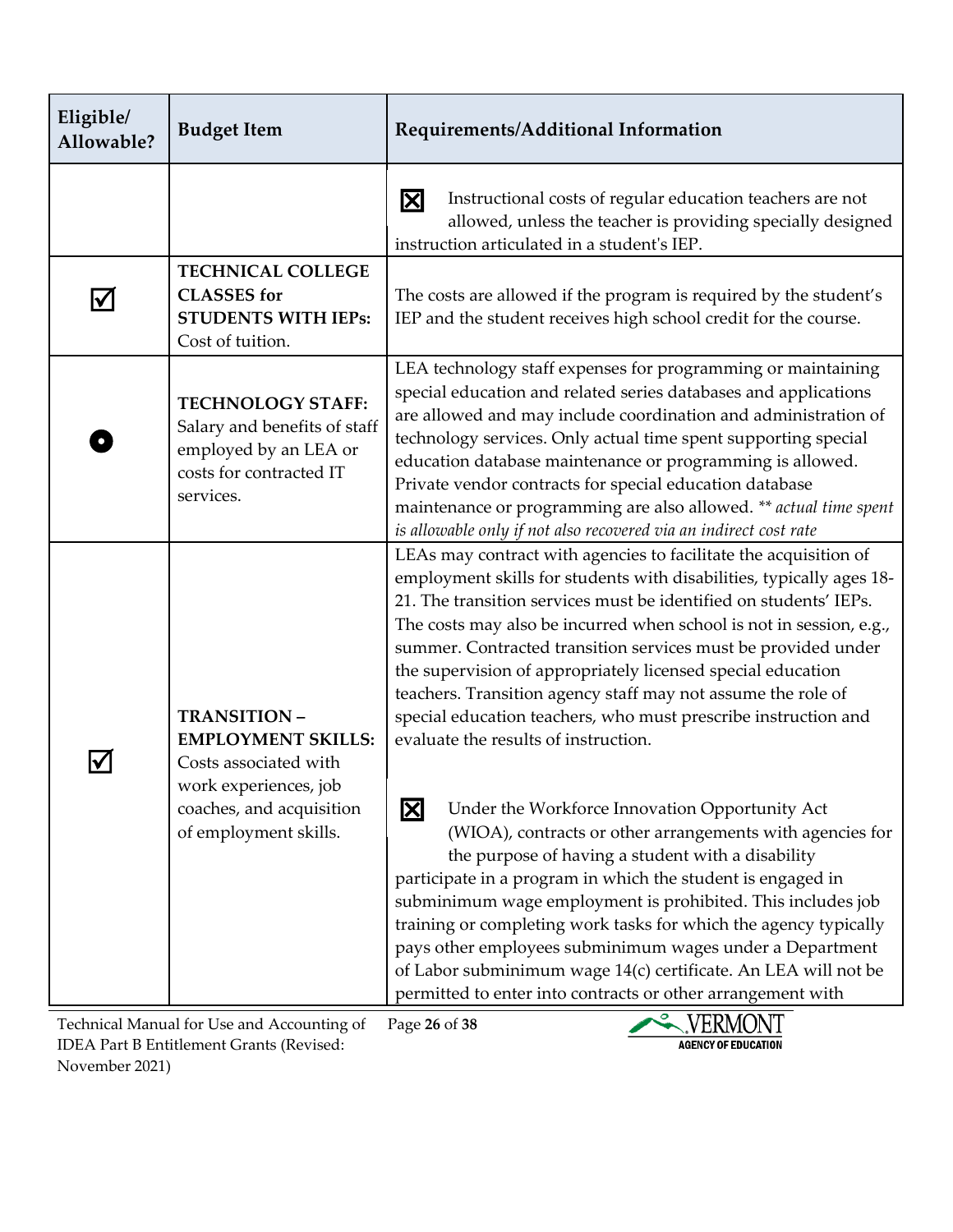| Eligible/<br>Allowable?    | <b>Budget Item</b>                                                                                                                                                               | Requirements/Additional Information                                                                                                                                                                                                                |
|----------------------------|----------------------------------------------------------------------------------------------------------------------------------------------------------------------------------|----------------------------------------------------------------------------------------------------------------------------------------------------------------------------------------------------------------------------------------------------|
|                            |                                                                                                                                                                                  | agencies for the purpose of supporting or operating a program<br>under which a student with a disability is engaged in<br>subminimum wage employment (Section 511 of WIOA).                                                                        |
| ⋈                          | <b>TRANSITION-</b><br><b>INDEPENDENT</b><br><b>LIVING SKILLS: Rental</b><br>or purchase of property<br>used for development of<br>independent living skills.                     | LEAs may rent, lease, or purchase property from individuals or<br>agencies for teaching independent living skills required by<br>students' IEPs.                                                                                                   |
| V                          | <b>TRANSLATION</b><br><b>SERVICES: Costs</b><br>incurred by the LEA for<br>translating special<br>education documents into<br>the native language of the<br>student's parents.   | LEAs may use IDEA funds to pay staff or contract with a private<br>vendor for foreign language translation services related to special<br>education-specific materials. This includes translations of notices,<br>IEPs, evaluations, etc.          |
| $\boldsymbol{\mathcal{N}}$ | <b>TRANSPORTATION</b><br><b>COSTS - CONTRACT</b><br><b>WITH PARENTS OR</b><br><b>GAS CARD: Costs</b><br>incurred by the parent for<br>transporting their student<br>per the IEP. | A contract with parents regarding transportation is allowed if it is<br>to transport a student with a disability who requires specialized<br>transportation, and the IEP Team has determined that the parent<br>should provide the transportation. |
|                            | <b>TRANSPORTATION</b><br><b>COSTS - SPECIAL</b><br><b>EDUCATION: Costs</b><br>incurred by the LEA for<br>transporting students<br>with disabilities.                             | Allowable special education transportation costs include repair or<br>servicing of special education vehicles, insurance, mileage, and<br>bus driver and bus aide costs. Transportation needs must be<br>listed on a student's IEP.                |
|                            | <b>TUITION FOR SPECIAL</b><br><b>EDUCATION STAFF:</b><br>Cost of tuition                                                                                                         | Tuition is allowed as a fringe benefit for special education<br>instructional staff to advance their degree, if related to special<br>education or related services, or, to train staff to become qualified<br>to teach special education.         |

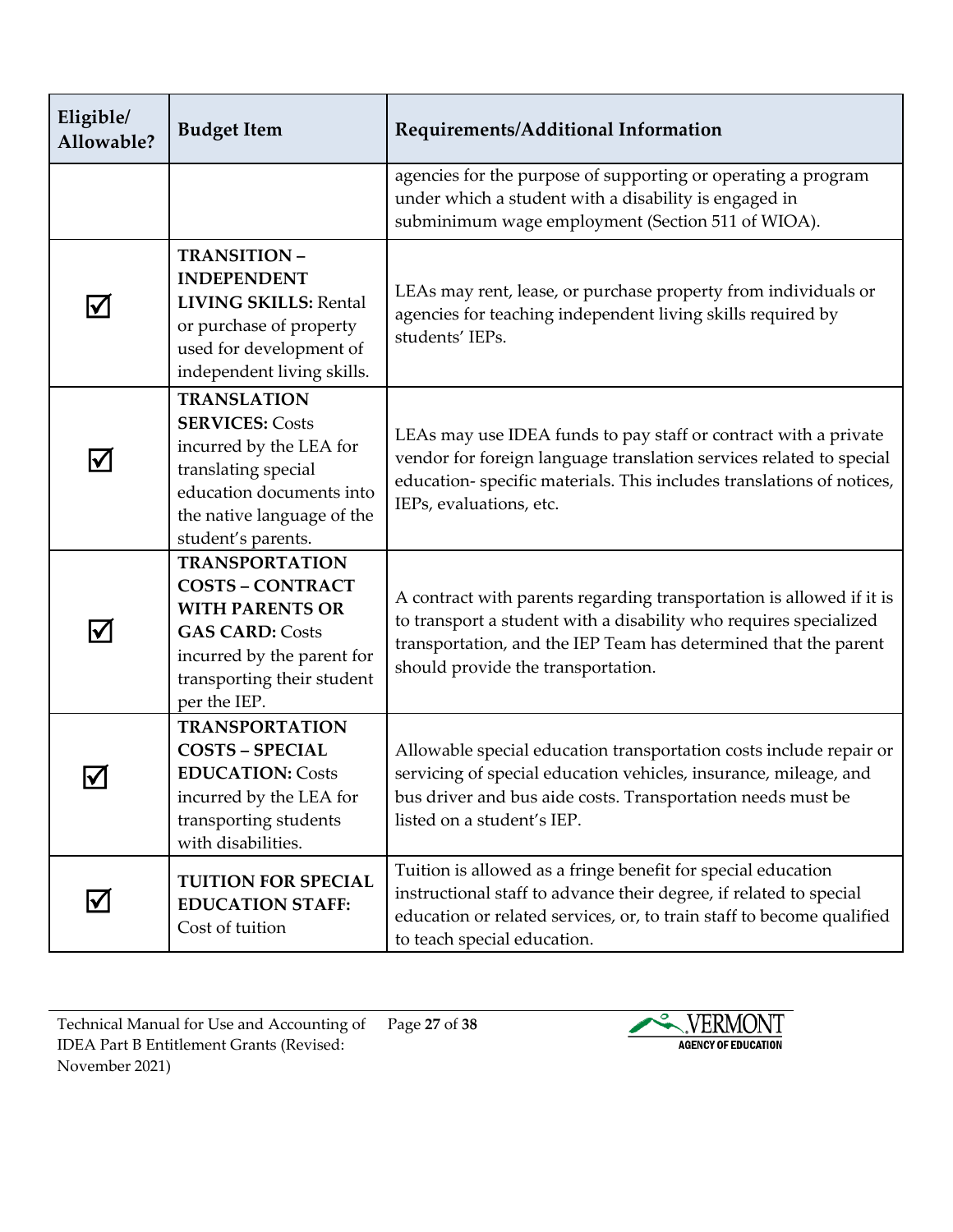| Eligible/<br>Allowable? | <b>Budget Item</b>                                                                                                                                                                                               | Requirements/Additional Information                                                                                                                                                                                                                                                                                                                                                                                                                                                                                                                          |
|-------------------------|------------------------------------------------------------------------------------------------------------------------------------------------------------------------------------------------------------------|--------------------------------------------------------------------------------------------------------------------------------------------------------------------------------------------------------------------------------------------------------------------------------------------------------------------------------------------------------------------------------------------------------------------------------------------------------------------------------------------------------------------------------------------------------------|
| I√                      | <b>TUITION - TECHNICAL</b><br><b>COLLEGE CLASSES for</b><br><b>STUDENTS WITH</b><br><b>DISABILITIES:</b> Cost of<br>tuition                                                                                      | The costs are allowed if the program is required by the student's<br>IEP and the student receives high school credit.                                                                                                                                                                                                                                                                                                                                                                                                                                        |
|                         | <b>TUTORING: Salaries and</b><br>benefits or stipends<br>related to special<br>education instructional<br>services for students with<br>disabilities.                                                            | Instruction must be provided by a licensed special education<br>teacher who is an employee of the LEA. (An aide may provide<br>services under the direction of a licensed special education<br>teacher but may not assume the role of a teacher.) Tutoring must<br>be listed on a student's IEP to be funded by other state funding<br>sources.                                                                                                                                                                                                              |
| $\blacktriangledown$    | <b>UNEMPLOYMENT</b><br><b>INSURANCE:</b> Costs of<br>employer expenses.                                                                                                                                          | Employer expenses for unemployment insurance granted as a<br>fringe benefit under established written policies are allowable.<br>Unemployment insurance costs must be allocated to the grant in<br>a manner consistent with the pattern of benefits for all LEA<br>employees.                                                                                                                                                                                                                                                                                |
|                         | <b>VEHICLE PURCHASE or</b><br><b>LEASE or RENTAL:</b><br>Vehicle purchase or lease,<br>insurance, repair, and<br>maintenance.<br>See also<br><b>TRANSPORTATION</b><br><b>COSTS - SPECIAL</b><br><b>EDUCATION</b> | Vehicles must be used only for special education related<br>activities. This includes transporting students to and from school<br>if the student's IEP requires specialized transportation. Vehicles<br>purchased with IDEA funds may also be used to transport<br>students during the school day if related to their special<br>education and related services. These restrictions apply even if<br>only a portion of the vehicle cost is covered with IDEA funds.<br>LEAs must receive prior approved from AOE to use IDEA funds<br>for capital equipment. |
|                         | <b>WIRELESS</b><br><b>NETWORKING: Costs</b><br>related to installing and<br>maintaining a wireless<br>network to access the<br>Internet.                                                                         | The costs of installing and maintaining a wireless network<br>◘<br>are eligible costs if the need for wireless is driven by the<br><u>M</u><br>needs of the special education program. These types of<br>needs include online IEPs, tables, and other technical assistance<br>devices that require wireless access.<br>Installing or maintaining a wireless network district-wide<br>$\overline{\mathbf{X}}$<br>and charging a proportion back to the special education<br>program is not allowed.                                                           |

Technical Manual for Use and Accounting of Page **28** of **38** IDEA Part B Entitlement Grants (Revised: November 2021)

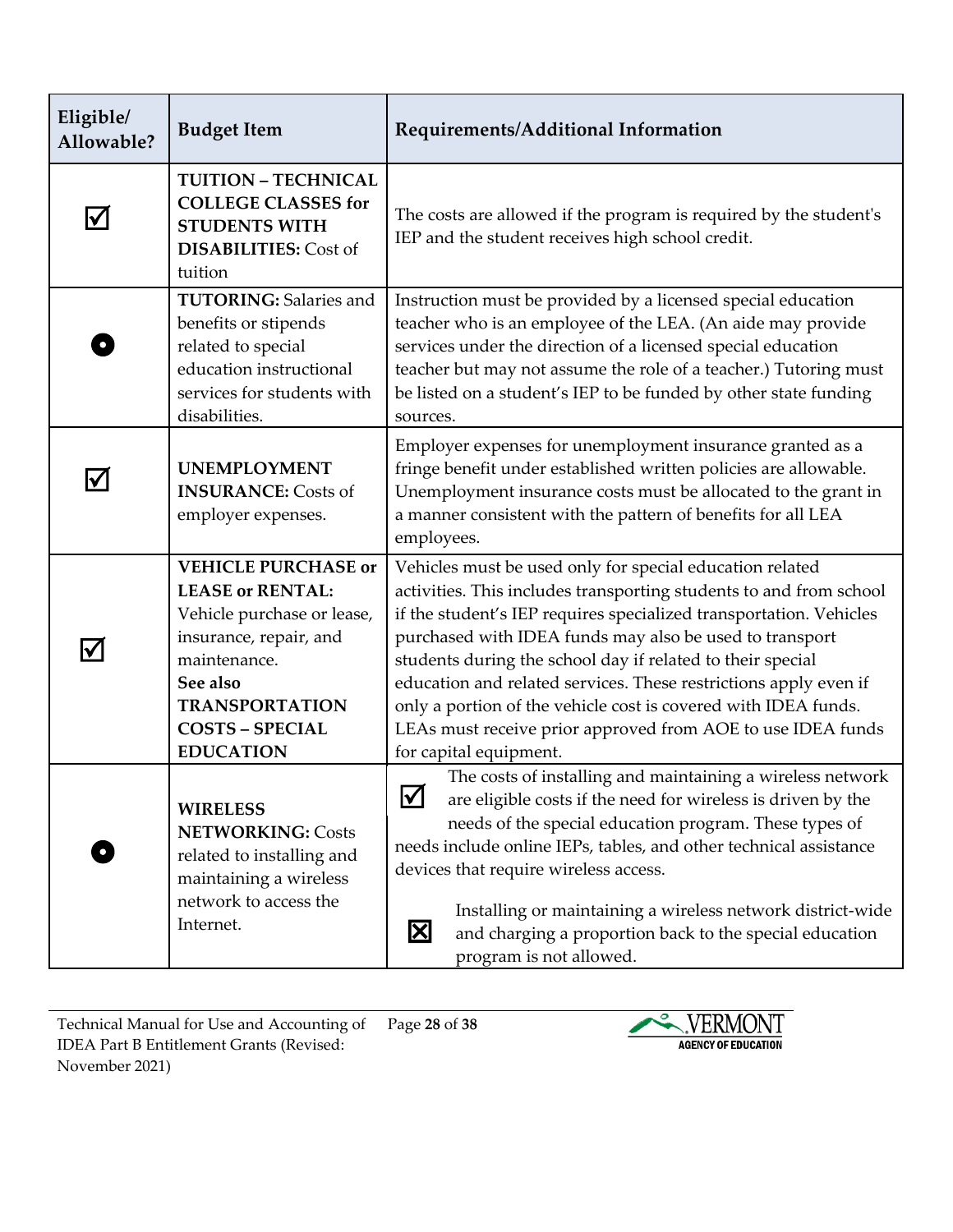| Eligible/<br>Allowable? | <b>Budget Item</b>         | Requirements/Additional Information                            |
|-------------------------|----------------------------|----------------------------------------------------------------|
|                         |                            | Employer expenses for workers' compensation granted as fringe  |
|                         | <b>WORKERS'</b>            | benefits for special education staff under established written |
| 0                       | <b>COMPENSATION: Costs</b> | policies are allowable. Workers' compensation benefits must be |
|                         | of employer expenses.      | allocated to the grant in a manner consistent the pattern of   |
|                         |                            | benefits for all LEA employees.                                |

\*\*Costs attributable to general education – general education costs reflect average announced tuition, any costs over and above the annual average announced tuition are expected to align with special education services provided to the student and identified in the student's IEP.

#### Allowable Expenditures for Coordinated Early Intervening Services (CEIS) and Comprehensive CEIS

This section describes allowable expenditures for the delivery of coordinated, early intervening services (CEIS) for students in Kindergarten through grade 12. These allowable costs when appliedto *Voluntary* CEIS [\(34 CFR §300.226\)](https://www.ecfr.gov/current/title-34/subtitle-B/chapter-III/part-300/subpart-C/section-300.226) must be used for students who are not currently identified as needing special education or related services but who need additional academic, behavioral, or socialand emotional support to succeed in a general education environment.

Alternatively, *Comprehensive* CEIS [\(34 CFR § 300.646\)](https://www.ecfr.gov/current/title-34/subtitle-B/chapter-III/part-300/subpart-F/subject-group-ECFR4f9a33f19162f53/section-300.646), is a mandatory 15% set aside of IDEA funds when an LEA shows significant disproportionality, and must be used to invest in factors contributing to the significant disproportionality, for children *with and without disabilities* age 3 through grade 12.

Generally, CEIS set-aside funds may be used for:

Professional development for teachers and other school staff to enable them to deliver scientifically based academic instruction, behavioral interventions, or social and emotional instruction and support, and, if appropriate, instruction on the use of adaptive and instructional software;

Providing educational and behavioral evaluations, services and supports.

Any LEA that uses up to 15% of IDEA Part B funds for voluntary coordinated early intervening services, or mandatory comprehensive coordinated early intervening services must annually report to the Vermont Agency of Education on:

The number of students who receive CEIS, and

The number of students who received early intervening services, who subsequently receive special education and related services within two years after receiving CEIS.

CEIS set-aside funds may be used to supplement but not supplant services aligned with and activities funded by and carried out under any federally funded project, most notably the Elementary and Secondary Education Act

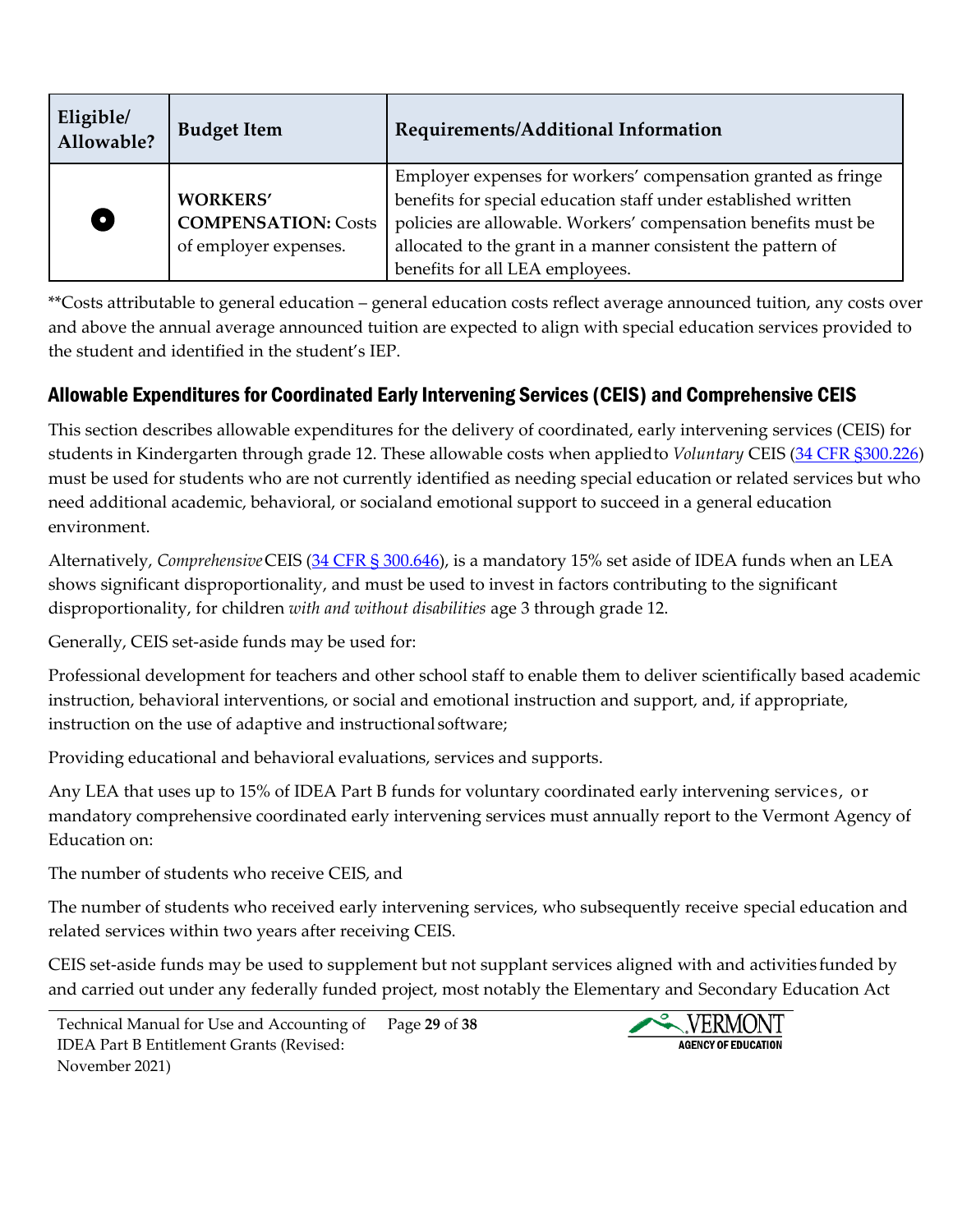(ESEA) of 1965, which was most recently reauthorized by the Every StudentSucceeds Act (ESSA), and includes Title I services [34 [CFR](https://www.ecfr.gov/current/title-34/subtitle-B/chapter-III/part-300/subpart-F/subject-group-ECFR4f9a33f19162f53/section-300.646) 208 (a)].

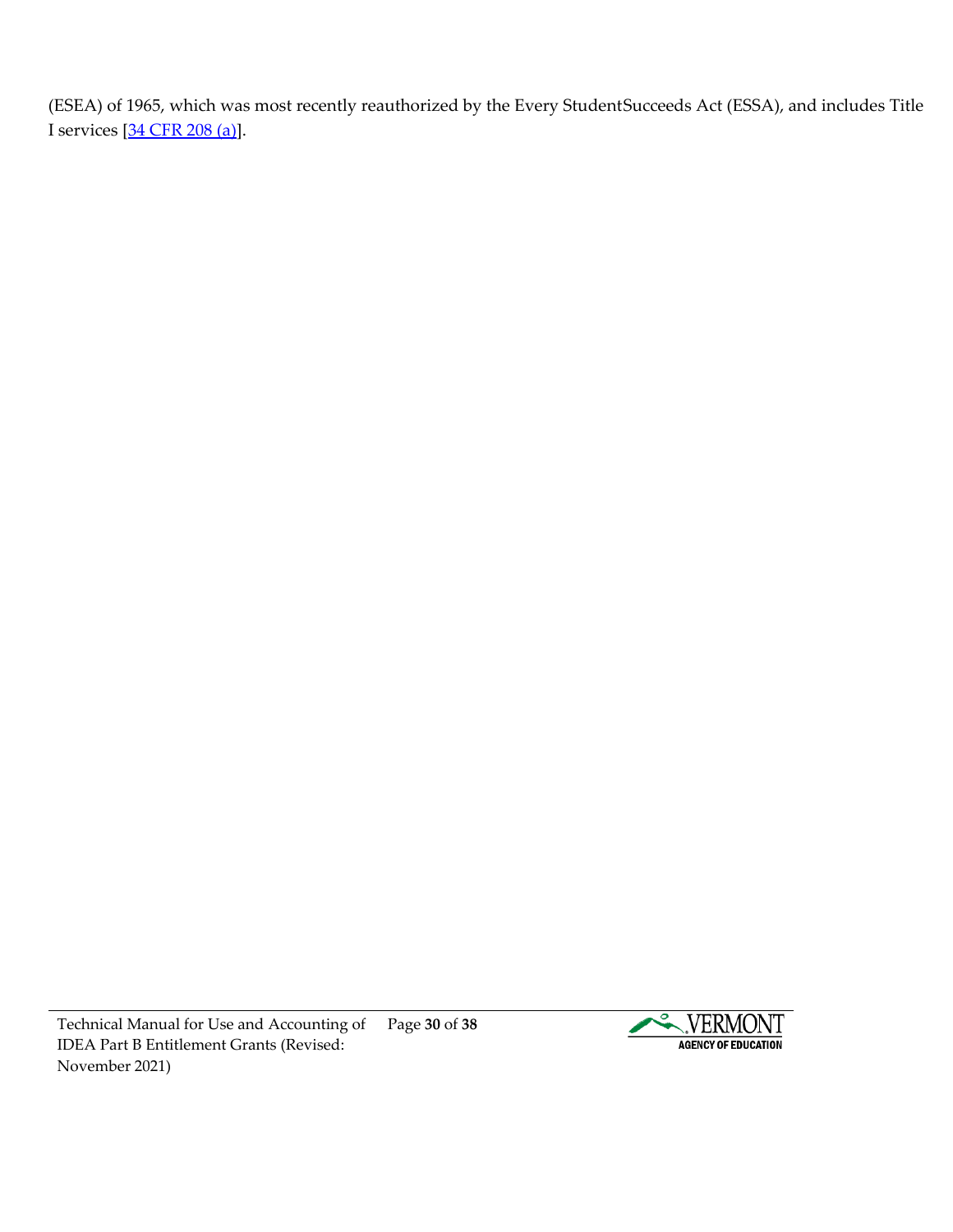#### **Symbol Key**



# **Allowable, but only under certain circumstances**

# **Not Allowable**

| Allowable?              | <b>Budget Item</b>                                                                              | Requirements/Additional Information                                                                                                                                                                                                                                                                                                                                                                                       |
|-------------------------|-------------------------------------------------------------------------------------------------|---------------------------------------------------------------------------------------------------------------------------------------------------------------------------------------------------------------------------------------------------------------------------------------------------------------------------------------------------------------------------------------------------------------------------|
| M                       | <b>AFTER SCHOOL /</b><br><b>SUMMER</b><br>PROGRAMMING:                                          | CEIS funds may be used to provide academic and behavioral<br>interventions after school and during the summer. CEIS funds<br>may not be used for after school or summer school programming<br>open to all students. CEIS is intended for students determined to<br>need additional academic and behavioral supports to succeed in<br>general education but who have not been identified as students<br>with disabilities. |
| $\overline{\textbf{X}}$ | <b>ALTERNATIVE</b><br><b>EDUCATION:</b>                                                         | CEIS funds may not be used for alternative or at-risk<br>programming that provides interventions in <i>addition</i> to<br>universal/core programming. CEIS funds may only be used for<br>programming that replaces universal/core programming.                                                                                                                                                                            |
| 区                       | <b>AT-RISK</b><br>PROGRAMMING:                                                                  | CEIS funds may not be used for alternative or at-risk<br>programming that provides interventions in <i>addition</i> to<br>universal/core programming. CEIS funds may only be used for<br>programming that replaces universal/core programming.                                                                                                                                                                            |
| 冈                       | <b>BUS, VAN or</b><br><b>OTHER</b><br><b>STUDENT</b><br><b>TRANSPORTATI</b><br><b>ON COSTS:</b> | Not allowed.                                                                                                                                                                                                                                                                                                                                                                                                              |
|                         | <b>CLASSROOM</b><br><b>OBSERVATION</b><br><b>SYSTEM:</b>                                        |                                                                                                                                                                                                                                                                                                                                                                                                                           |

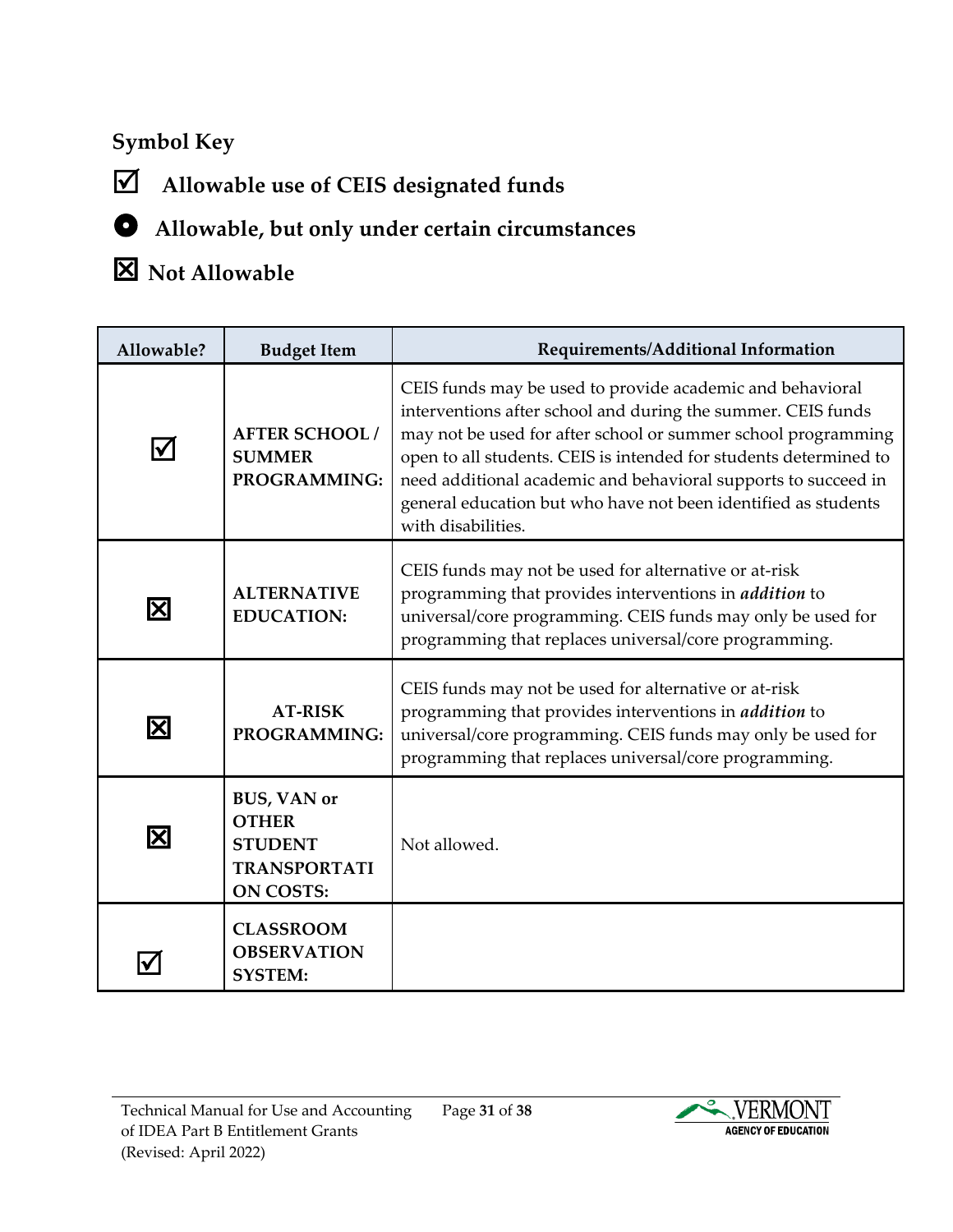| Allowable?                    | <b>Budget Item</b>                                 | Requirements/Additional Information                                                                                                                                                                                                                                                                                                                                                                                                  |
|-------------------------------|----------------------------------------------------|--------------------------------------------------------------------------------------------------------------------------------------------------------------------------------------------------------------------------------------------------------------------------------------------------------------------------------------------------------------------------------------------------------------------------------------|
| $\bm{\mathsf{\underline{V}}}$ | <b>COACHES:</b>                                    | A district may hire or contract with individuals or organizations<br>for mentoring / coaching services to help carry out activities<br>funded by CEIS. A mentor or coach, unless appropriately<br>licensed, may not provide instruction to students. Mentors and<br>coaches may support, reinforce, or follow- up on instruction<br>provided by and under the supervision of an appropriately<br>licensed general education teacher. |
| $\boxtimes$                   | <b>COMPUTER</b><br><b>NETWORK</b><br><b>COSTS:</b> | Not allowed.                                                                                                                                                                                                                                                                                                                                                                                                                         |
|                               | <b>COMPUTING</b><br><b>DEVICES:</b>                | CEIS funds may be used to purchase computers, laptops, touch<br>screen devices, etc., if the devices will be used primarily for the<br>delivery of academic or behavioral interventions in an<br>established multi-level system of supports. The LEA must track<br>these devices and ensure that their usage aligns with the LEA's<br>activities as reported in the CEIS narrative.                                                  |
| 区                             | <b>CORE</b><br><b>CURRICULUM:</b>                  | Universal/core activities are designed to provide high quality<br>instruction to all students in a grade, school, or LEA. These<br>activities may not be funded with CEIS dollars. CEIS funds may<br>be used to fund interventions for students determined to need<br>additional academic and behavioral supports to succeed in<br>general education. supplemental academic and behavioral                                           |
|                               | <b>CREDIT</b><br><b>RECOVERY</b><br>PROGRAMS:      | Costs of credit recovery programs may not be funded by CEIS.<br>Credit recovery programs are not an evidence based academic<br>intervention but are instead used to help students (who may not<br>be struggling academically) access and complete missed core<br>curriculum.                                                                                                                                                         |
| $\Delta$                      | <b>EARLY MTSS:</b>                                 |                                                                                                                                                                                                                                                                                                                                                                                                                                      |
|                               | <b>ELECTRONIC</b><br><b>DEVICES:</b>               | CEIS funds may be used to purchase DVD players, camcorders,<br>computing devices, etc. if the devices will be used primarily for<br>the delivery of academic or behavioral interventions in an<br>established multi-level system of supports. The LEA must track<br>these devices and ensure that their usage aligns with the LEA's<br>activities as reported in the CEIS narrative.                                                 |

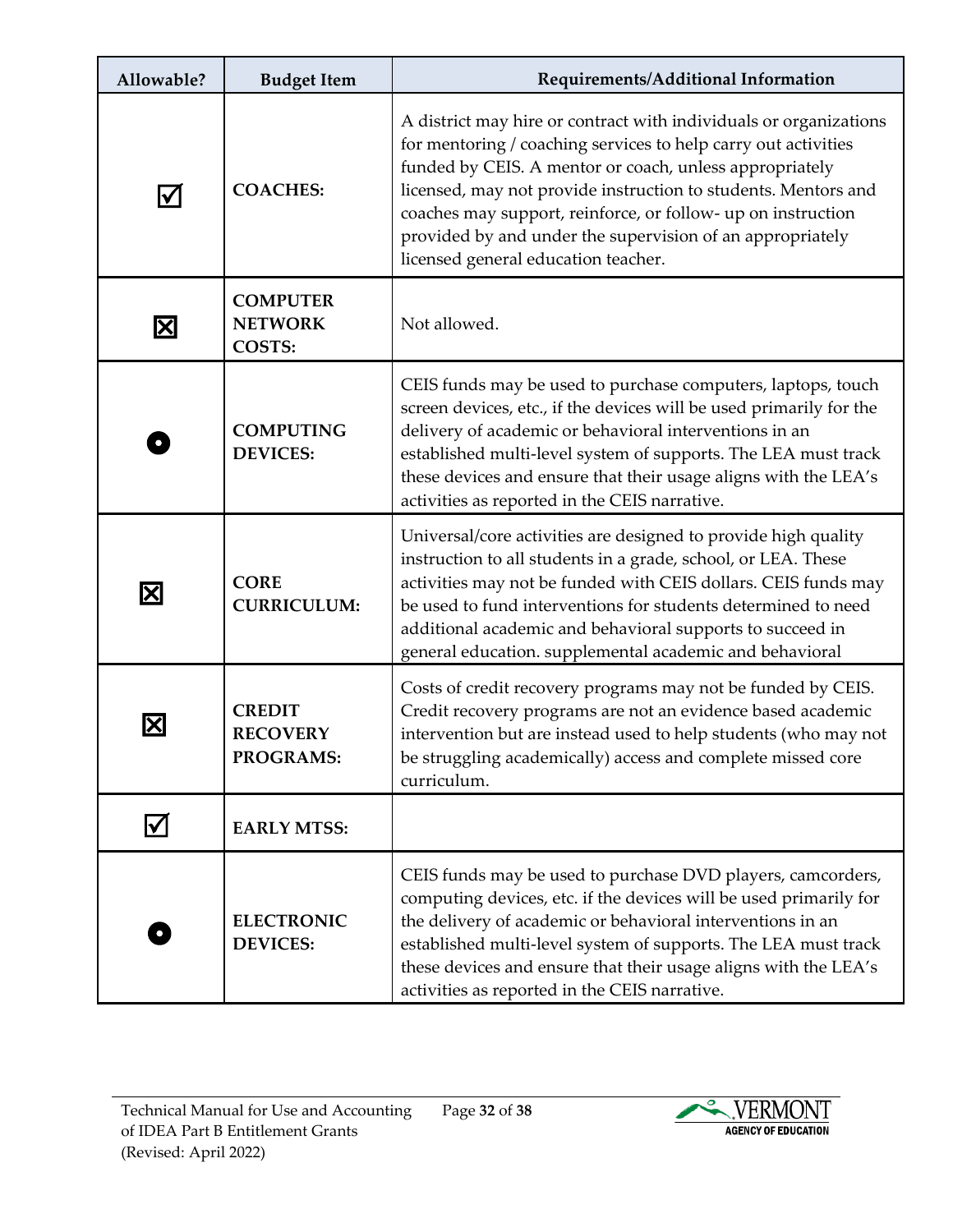| Allowable?           | <b>Budget Item</b>                                                                                               | Requirements/Additional Information                                                                                                                                                                                                                                                                                                                                                                                             |
|----------------------|------------------------------------------------------------------------------------------------------------------|---------------------------------------------------------------------------------------------------------------------------------------------------------------------------------------------------------------------------------------------------------------------------------------------------------------------------------------------------------------------------------------------------------------------------------|
| $\boxtimes$          | <b>FURNITURE:</b><br>Desks, tables,<br>chairs, file cabinets,<br>and other furniture.                            | Not allowed.                                                                                                                                                                                                                                                                                                                                                                                                                    |
| $\mathbf{\Sigma}$    | <b>EVALUATIONS</b><br><b>FOR SPECIAL</b><br><b>EDUCATION</b><br><b>ELIGIBILITY</b><br><b>DETERMINATIO</b><br>NS: | Evaluations, including outside evaluations, for determining<br>eligibility for special education services are not considered part<br>of the delivery of academic or behavioral interventions and thus<br>may not be funded with CEIS set- aside. Costs of special<br>education referrals and evaluations are eligible costs under IDEA<br>flow-through.                                                                         |
|                      | <b>EXTENDED</b><br><b>CONTRACTS/</b><br><b>EXTENDED</b><br><b>HOURS:</b>                                         | CEIS funds may be used to pay for extended contracts or<br>extended hours for staff directly involved with the coordination,<br>supervision, or delivery of academic or behavioral interventions<br>and progress monitoring.                                                                                                                                                                                                    |
| $\blacktriangledown$ | <b>GENERAL</b><br><b>EDUCATION</b><br><b>TEACHER</b><br><b>SALARIES:</b>                                         | Under CEIS funding, general education teachers may provide<br>academic interventions, behavioral interventions, assessments<br>and receive / deliver professional development. Any staff<br>charged to a federal grant must be appropriately licensed in the<br>area in which they are providing academic instruction.                                                                                                          |
| I√                   | <b>GUIDANCE</b><br><b>COUNSELOR</b><br><b>SALARIES -</b><br><b>SCHOOL BASED:</b>                                 | Examples of activities that may be funded with CEIS include a<br>school guidance counselor's efforts to implement behavioral<br>interventions, progress monitoring, other CEIS evaluations, and<br>related professional development. School guidance counselors<br>may not deliver reading or math instruction under CEIS funding<br>unless they also hold the appropriate license to deliver reading<br>or math instruction.   |
|                      | <b>INCENTIVES</b> for<br><b>STUDENTS:</b>                                                                        | Nominal items of low value may be purchased with CEIS funds<br>to be used as part of the coordinated delivery of academic or<br>behavioral interventions. The items should be educational in<br>nature. The amount charged to the CEIS set-aside grant must be<br>reasonable and prudent. The following are not allowed<br>incentives: cash, cash cards, gift cards, computing devices (such<br>as iPads, Nooks, Kindles, etc.) |
|                      | <b>INSTRUCTIONAL</b><br><b>MATERIALS:</b>                                                                        | Instructional materials purchased with CEIS funds must be<br>exclusively used for delivering academic or behavioral<br>interventions to students who, through a universal screening<br>process, have been determined to be struggling. CEIS funds may<br>not be used to purchase materials used in the core instructional<br>program intended for all students                                                                  |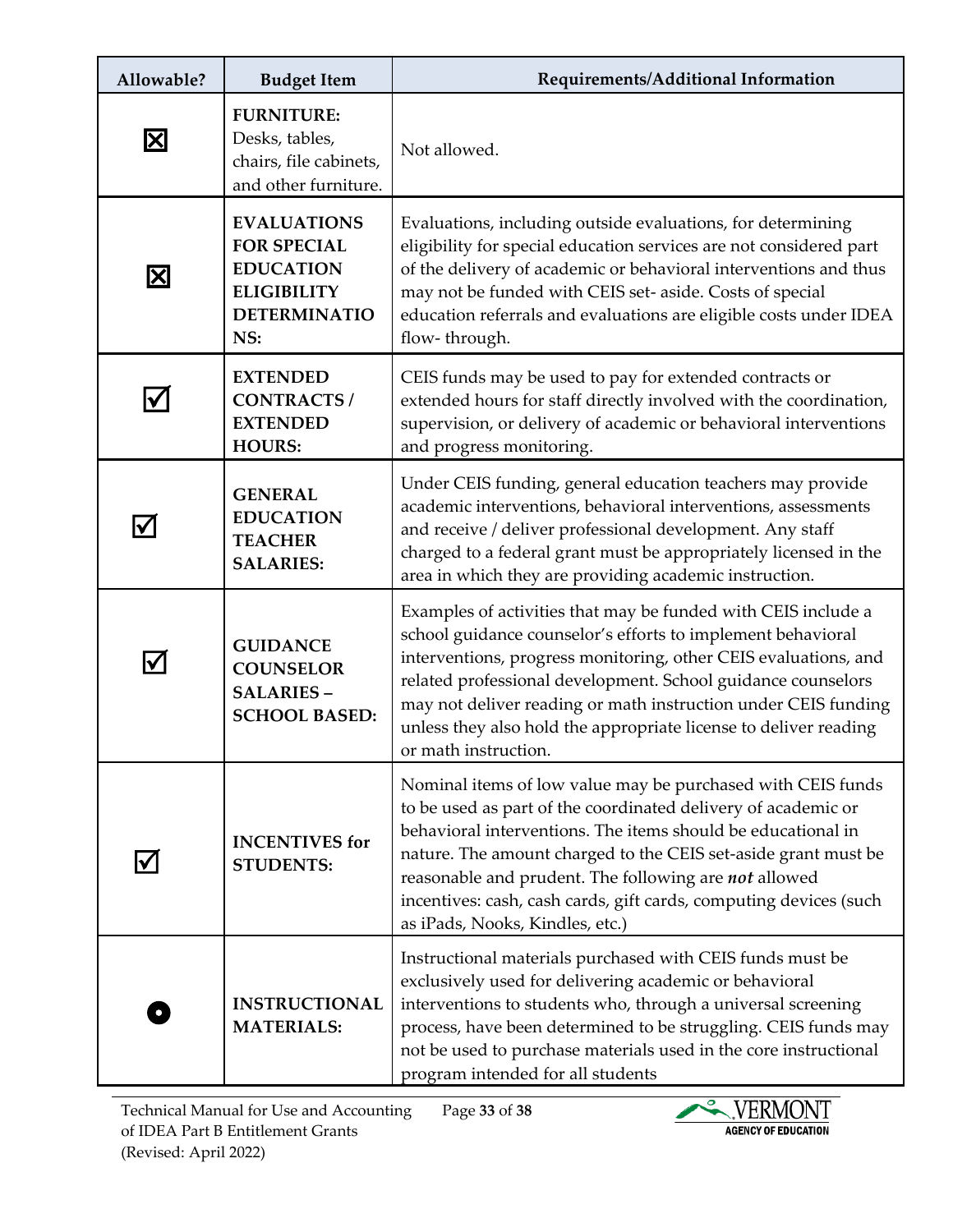| Allowable?              | <b>Budget Item</b>                                                         | Requirements/Additional Information                                                                                                                                                                                                                                                                                                                                                                                                                                                                                                |
|-------------------------|----------------------------------------------------------------------------|------------------------------------------------------------------------------------------------------------------------------------------------------------------------------------------------------------------------------------------------------------------------------------------------------------------------------------------------------------------------------------------------------------------------------------------------------------------------------------------------------------------------------------|
| $\mathbf{\overline{X}}$ | <b>IT STAFF</b><br><b>SALARIES:</b>                                        | Although IT staff costs may be linked to specific CEIS activities,<br>the reasonable ability of the LEA to determine actual eligible<br>salary and benefit costs is low. The risk of unsupported costs<br>charged to the CEIS set- aside outweighs the benefit of charging<br>IT salaries to the grant.                                                                                                                                                                                                                            |
| <b>V</b>                | <b>MENTORS:</b>                                                            | A district may hire or contract with individuals or organizations<br>for mentoring/coaching services to help carry out activities<br>funded by CEIS. A mentor or coach, unless appropriately<br>licensed, may not provide instruction to students. Mentors and<br>coaches may support, reinforce, or follow-up on instruction<br>provided by and under the supervision of an appropriately<br>licensed general education teacher.                                                                                                  |
|                         | <b>NURSE</b><br><b>SALARIES-</b><br><b>SCHOOL BASED:</b>                   | Examples of activities that may be funded with CEIS include a<br>school nurse's efforts to implement behavioral interventions,<br>progress monitoring, other CEIS evaluations, and related<br>professional development. School nurses may not deliver<br>reading or math instruction under CEIS funding if they do not<br>hold the appropriate license to deliver reading or math<br>instruction.                                                                                                                                  |
| 区                       | <b>OCCUPATIONAL</b><br>OR PHYSICAL<br><b>THERAPIST</b><br><b>SALARIES:</b> | OT and PT are related services provided to students with<br>disabilities in accordance with an IEP or service plan. CEIS may<br>only be used to serve students who are not identified as students<br>with disabilities.                                                                                                                                                                                                                                                                                                            |
| X                       | <b>OFFICE</b><br><b>EQUIPMENT:</b>                                         | Not allowed.                                                                                                                                                                                                                                                                                                                                                                                                                                                                                                                       |
| Ⅳ                       | <b>PARAPROFESSIO</b><br><b>NAL SALARIES:</b>                               | The paraprofessional must serve as a general education<br>paraprofessional and may:<br>Participate in professional development to enable the<br>paraprofessional to support the delivery of scientifically based<br>academic and behavioral interventions, and, if appropriate, the<br>use of adaptive and instructional software.<br>Support, reinforce or follow- up on the provision of educational<br>and behavioral services provided by and under the supervision<br>of an appropriately licensed general education teacher. |
| $\bm{\mathsf{X}}$       | PHYSICAL OR<br><b>OCCUPATIONAL</b><br><b>THERAPIST</b><br><b>SALARIES:</b> | OT and PT are related services provided to students with<br>disabilities in accordance with an IEP or service plan. CEIS may<br>only be used to serve students who are not identified as students<br>with disabilities.                                                                                                                                                                                                                                                                                                            |

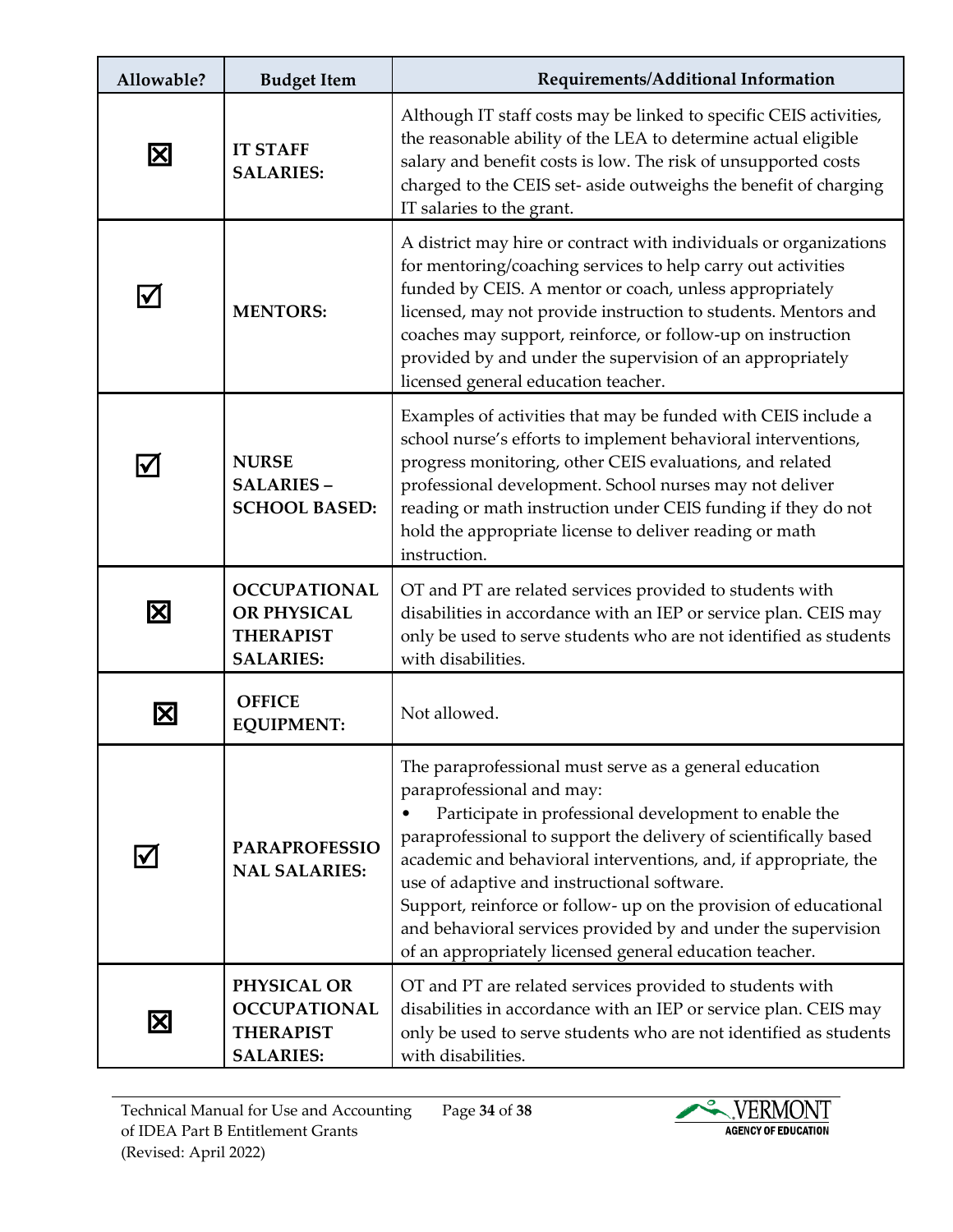| Allowable?              | <b>Budget Item</b>                                                              | Requirements/Additional Information                                                                                                                                                                                                                                                                                                                                                                                                                                                                                |
|-------------------------|---------------------------------------------------------------------------------|--------------------------------------------------------------------------------------------------------------------------------------------------------------------------------------------------------------------------------------------------------------------------------------------------------------------------------------------------------------------------------------------------------------------------------------------------------------------------------------------------------------------|
| I√                      | <b>PROFESSIONAL</b><br><b>DEVELOPMENT</b><br><b>SERVICES:</b>                   | A district may purchase professional development services<br>provided it is "for teachers and other school staff to enable such<br>personnel to deliver scientifically based academic and behavioral<br>interventions, including scientifically based literacy instruction,<br>and, where appropriate, instruction on the use of adaptive and<br>instructional software; and providing educational and<br>behavioral evaluations, services, and supports, including<br>scientifically based literacy instruction." |
| l√                      | <b>PROGRESS</b><br><b>MONITORING</b><br><b>ACTIVITIES /</b><br><b>SOFTWARE:</b> | CEIS funds may be used for progress monitoring of<br>supplemental interventions provided to those students without<br>disabilities determined to need additional academic and<br>behavioral supports to succeed in general education. CEIS funds<br>may not be used for universal screening or assessment<br>administered to all students in a grade, school, or LEA.                                                                                                                                              |
| l√                      | <b>PSYCHOLOGIST</b><br><b>SALARIES -</b><br><b>SCHOOL BASED:</b>                | Examples of activities that may be funded with CEIS include a<br>school psychologist's efforts to implement behavioral<br>interventions, progress monitoring, other CEIS evaluations, and<br>related professional development. School psychologists may not<br>deliver reading or math instruction under CEIS funding unless<br>they also hold the appropriate license to deliver reading or math<br>instruction.                                                                                                  |
|                         | <b>PUPIL SERVICES</b><br><b>STAFF SALARIES:</b>                                 | Pupil services staff include school psychologists, school social<br>workers, school guidance counselors, and school nurses. Under<br>CEIS funding, pupil services staff may not provide services or<br>instruction outside the parameters of her or his license.                                                                                                                                                                                                                                                   |
| $\mathbf{\overline{X}}$ | <b>REMODELING /</b><br><b>RENOVATION:</b>                                       | Remodeling or renovation does not meet the criteria for the<br>utilization of CEIS funds.                                                                                                                                                                                                                                                                                                                                                                                                                          |
| $\mathbf{\Sigma}$       | <b>RENT</b> or<br><b>OCCUPANCY</b><br><b>COSTS:</b>                             | Rent or occupancy costs do not meet the criteria for the<br>utilization of CEIS funds.                                                                                                                                                                                                                                                                                                                                                                                                                             |
| <u>M</u>                | <b>RtI</b><br><b>COORDINATOR</b><br><b>SALARY:</b>                              | CEIS funds may be used for salaries and fringe benefits, or<br>portion thereof, of staff that directly coordinate or supervise the<br>delivery and monitoring of academic or behavioral<br>interventions. RtI Coordinator costs must align with the LEA's<br>activities as reported in the CEIS narrative. CEIS funds may not<br>be used to fund coordination of services intended to benefit all<br>students or only students with disabilities.                                                                  |

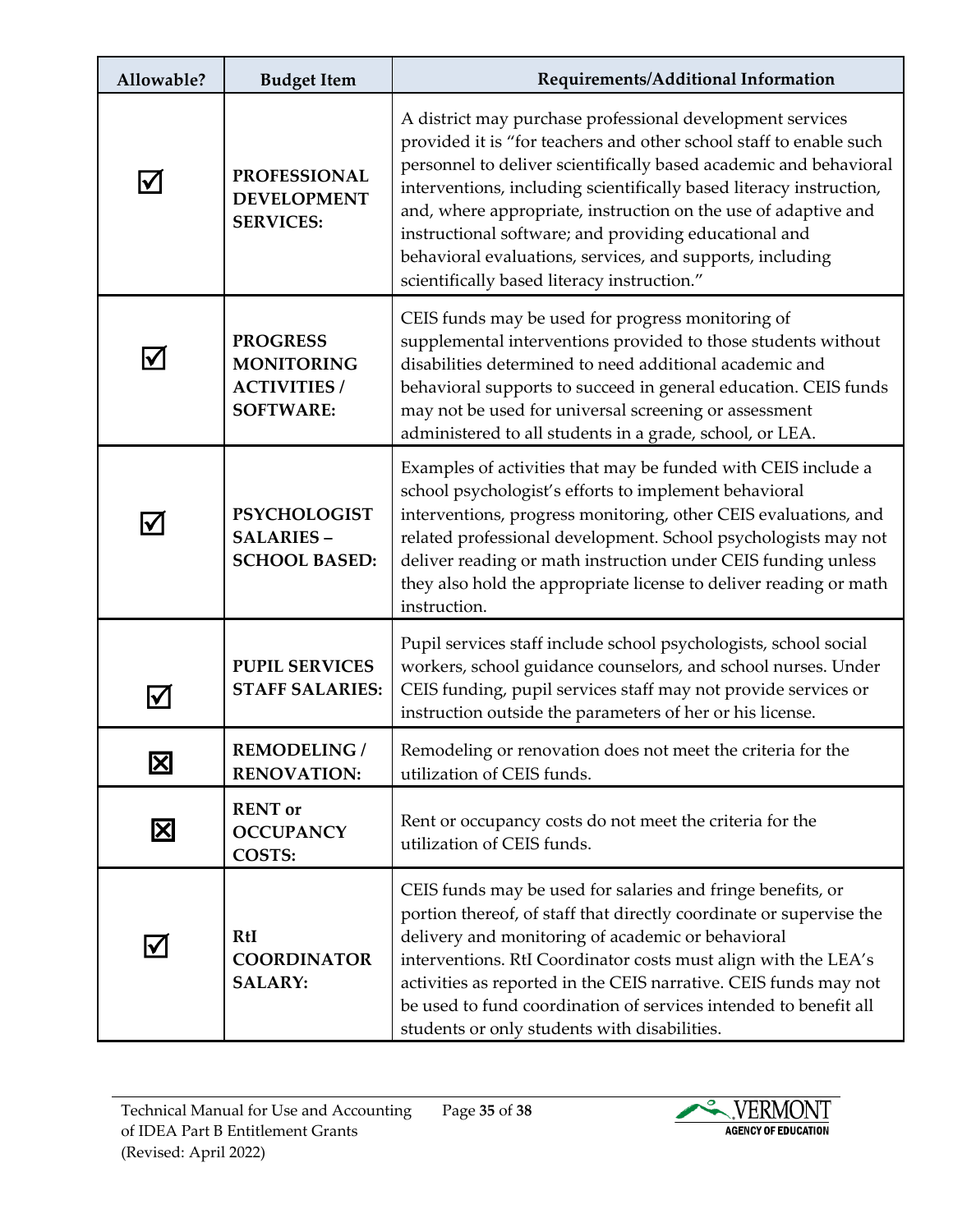| Allowable?           | <b>Budget Item</b>                                                           | Requirements/Additional Information                                                                                                                                                                                                                                                                                                                                                                                                                                                                                                                                                                                                                                                                                                                                                                                                           |
|----------------------|------------------------------------------------------------------------------|-----------------------------------------------------------------------------------------------------------------------------------------------------------------------------------------------------------------------------------------------------------------------------------------------------------------------------------------------------------------------------------------------------------------------------------------------------------------------------------------------------------------------------------------------------------------------------------------------------------------------------------------------------------------------------------------------------------------------------------------------------------------------------------------------------------------------------------------------|
| $\blacktriangledown$ | <b>SOCIAL</b><br><b>WORKERS</b><br><b>SALARIES -</b><br><b>SCHOOL BASED:</b> | Examples of activities that may be funded with CEIS include a<br>school social worker's efforts to implement progress monitoring,<br>other CEIS evaluations, behavioral interventions, and related<br>professional development. School social workers may not deliver<br>reading or math instruction under CEIS funding if they do not<br>hold the appropriate license to deliver reading or math<br>instruction.                                                                                                                                                                                                                                                                                                                                                                                                                             |
|                      | <b>SOFTWARE</b><br>(Instructional<br>Media):                                 | Software purchased with CEIS funds must be exclusively used in<br>the delivery of academic or behavioral intervening services,<br>which includes instruction and progress monitoring. CEIS funds<br>may not be used to purchase software used in the core<br>instructional program intended for all students.                                                                                                                                                                                                                                                                                                                                                                                                                                                                                                                                 |
| $\boxtimes$          | <b>SPECIAL</b><br><b>EDUCATION</b><br><b>TEACHER</b><br><b>SALARIES:</b>     | Special education staff may not be funded with CEIS dollars.<br>Special education teachers are licensed to provide services to<br>students with disabilities in accordance with each student's<br>individual education programs (IEPs) and therefore may not<br>provide interventions to students who have not been found<br>eligible under IDEA. CEIS funded activities are intended for<br>students who have not been identified as students with<br>disabilities under IDEA but who are determined to need<br>additional academic and behavioral supports to succeed in<br>general education. Teachers who hold both special education<br>and general education licenses may provide instruction funded<br>by CEIS to students determined to need support if their job<br>assignment is prorated. (see General Education Teacher Salaries) |
|                      | <b>SUBSTITUTE</b><br><b>TEACHER</b><br><b>SALARIES:</b>                      | Districts may budget for general education substitute teachers to<br>help carry out activities funded by CEIS (see General Education<br>Teacher Salaries; Special Education Teacher Salaries; Teacher<br>Salaries - General Education; Teacher Salaries - Special<br>Education).                                                                                                                                                                                                                                                                                                                                                                                                                                                                                                                                                              |
| $\blacktriangledown$ | <b>SUMMER / AFTER</b><br><b>SCHOOL</b><br>PROGRAMMING:                       | CEIS funds may be used to provide academic and behavioral<br>interventions after school and during the summer. CEIS funds<br>may not be used for after school or summer school programming<br>open to all students. CEIS is intended for students determined to<br>need additional academic and behavioral supports to succeed in<br>general education but who have not been identified as students<br>with disabilities.                                                                                                                                                                                                                                                                                                                                                                                                                     |

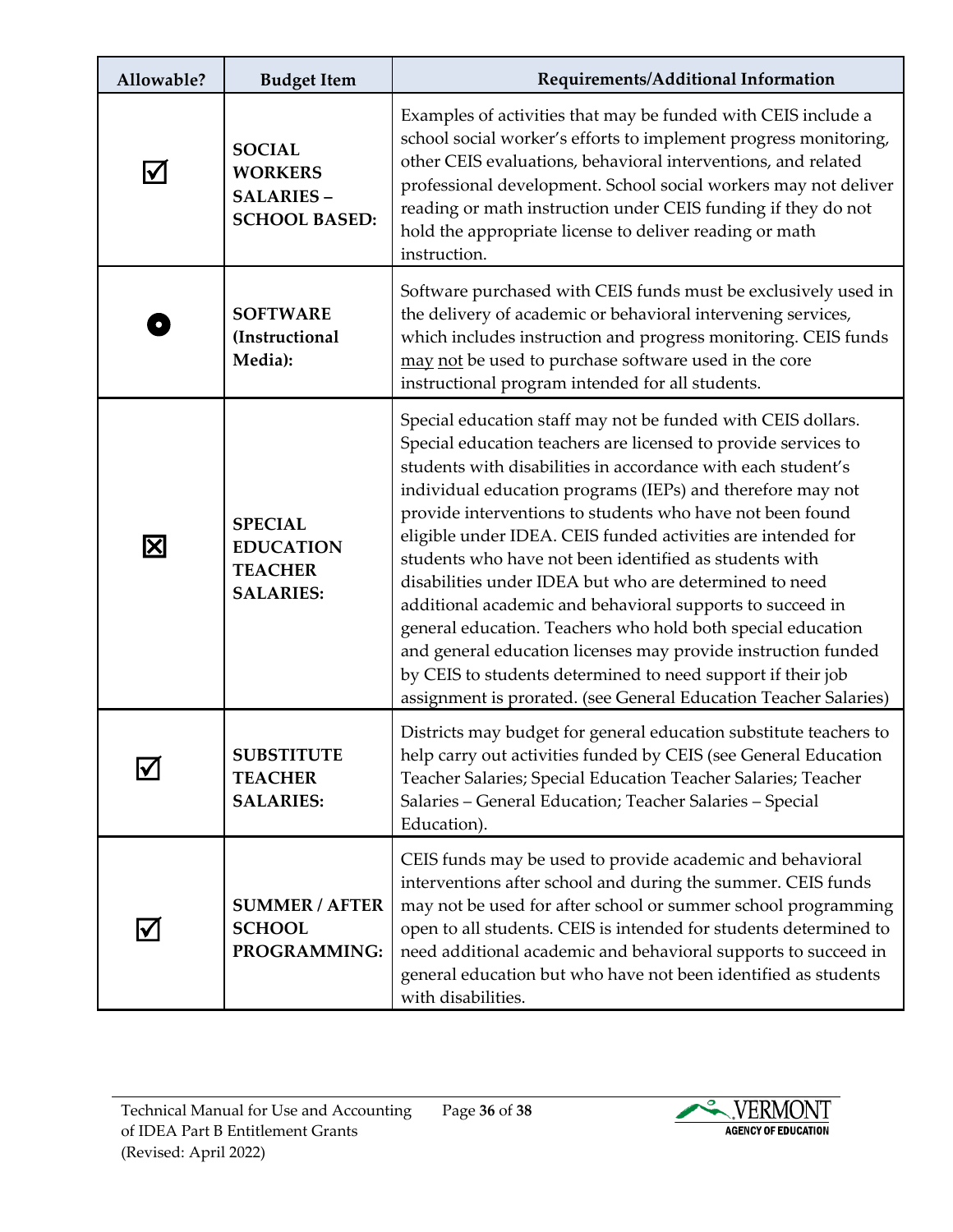| Allowable?              | <b>Budget Item</b>                                                         | Requirements/Additional Information                                                                                                                                                                                                                                                                                                                                                                                                                                                                                                                                                                 |
|-------------------------|----------------------------------------------------------------------------|-----------------------------------------------------------------------------------------------------------------------------------------------------------------------------------------------------------------------------------------------------------------------------------------------------------------------------------------------------------------------------------------------------------------------------------------------------------------------------------------------------------------------------------------------------------------------------------------------------|
| $\blacktriangledown$    | <b>TEACHER</b><br><b>SALARIES -</b><br><b>GENERAL</b><br><b>EDUCATION:</b> | Under CEIS funding, general education teachers may provide<br>academic interventions, behavioral interventions, assessments,<br>and professional development.                                                                                                                                                                                                                                                                                                                                                                                                                                       |
| $\boxtimes$             | <b>TEACHER</b><br><b>SALARIES -</b><br><b>SPECIAL</b><br><b>EDUCATION:</b> | No special education teacher salaries may be funded with CEIS<br>dollars. Teachers who hold both special education and general<br>education licenses may provide CEIS if their job assignment is<br>prorated. (see General Education Teacher Salaries)                                                                                                                                                                                                                                                                                                                                              |
|                         | <b>TEACHER</b><br><b>SALARIES -</b><br><b>SUBSTITUTES:</b>                 | Districts may budget for general education substitute teachers to<br>help carry out activities funded by CEIS (see General Education<br>Teacher Salaries; Special Education Teacher Salaries; Teacher<br>Salaries - General Education; Teacher Salaries - Special<br>Education).                                                                                                                                                                                                                                                                                                                    |
| $\mathbf{\Sigma}$       | <b>TECHNOLOGY</b><br><b>STAFF:</b>                                         | Although technology staff costs may be linked to specific CEIS<br>activities, the reasonable ability of the LEA to determine actual<br>eligible salary and benefit costs is low. The risk of unsupported<br>costs charged to the CEIS set- aside outweighs the benefit of<br>charging IT salaries to the grant.                                                                                                                                                                                                                                                                                     |
| $\mathbf{\overline{X}}$ | <b>TRANSPORTATI</b><br><b>ON-STUDENT:</b>                                  | Student transportation does not meet the criteria for the<br>utilization of CEIS funds.                                                                                                                                                                                                                                                                                                                                                                                                                                                                                                             |
|                         | <b>TRAVEL (STAFF):</b>                                                     | Travel costs must be generated as a result of implementing<br>activities funded by CEIS, such as professional development.                                                                                                                                                                                                                                                                                                                                                                                                                                                                          |
|                         | <b>TUTORS:</b>                                                             | A district may hire or contract with individuals or organizations<br>for tutoring services to carry out CEIS funded activities. Tutors<br>пау:<br>Participate in or provide professional development to enable<br>teachers and other school staff to deliver scientifically based<br>academic and behavioral interventions, and, if appropriate, the<br>use of adaptive and instructional software.<br>Support, reinforce or follow- up on the provision of educational<br>and behavioral services provided by and under the supervision of<br>an appropriately licensed general education teacher. |